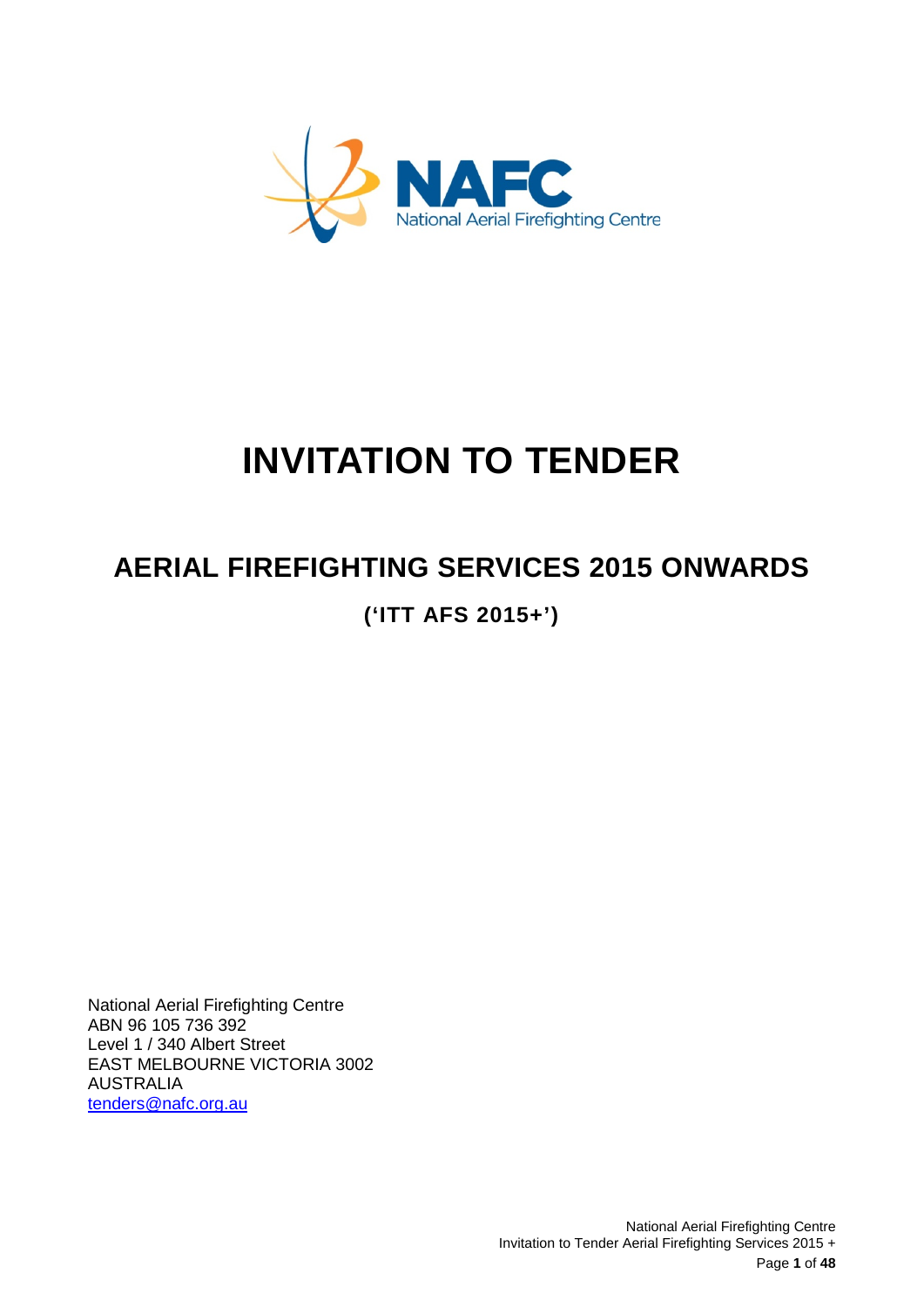# **TABLE OF CONTENTS**

| 1.             |      |  |  |
|----------------|------|--|--|
| 1.1.           |      |  |  |
| 1.2.           |      |  |  |
| 1.3.           |      |  |  |
| 1.4.           |      |  |  |
| 1.5.           |      |  |  |
| <b>PART A:</b> |      |  |  |
| 1.             |      |  |  |
|                | 1.1. |  |  |
|                | 1.2. |  |  |
|                | 1.3. |  |  |
|                | 1.4. |  |  |
|                | 1.5. |  |  |
| 2.             |      |  |  |
|                | 2.1. |  |  |
|                | 2.2. |  |  |
|                | 2.3. |  |  |
| 3.             |      |  |  |
|                | 3.1. |  |  |
|                | 3.2. |  |  |
| 4.             |      |  |  |
|                | 4.1. |  |  |
|                | 4.2. |  |  |
|                | 4.3. |  |  |
|                | 4.4. |  |  |
|                | 4.5. |  |  |
|                | 4.6. |  |  |
|                | 4.7. |  |  |
| 5.             |      |  |  |
|                | 5.1. |  |  |
|                | 5.2. |  |  |
|                | 5.3. |  |  |
|                | 5.4. |  |  |
| 6.             |      |  |  |
|                | 6.1. |  |  |
|                | 6.2. |  |  |
| 7.             |      |  |  |
| 8.             |      |  |  |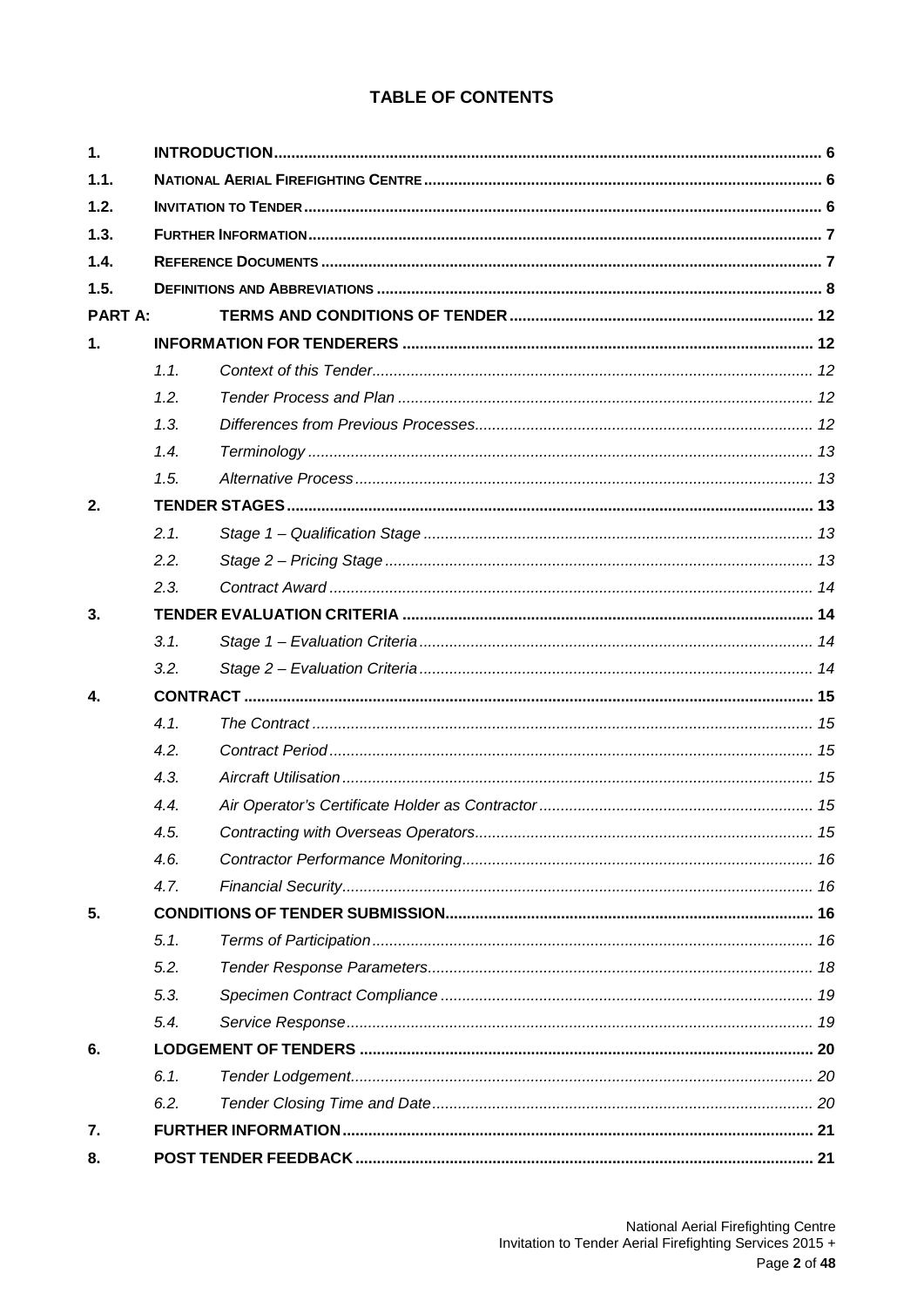| <b>PART B:</b> |       |  |  |
|----------------|-------|--|--|
| 1.             |       |  |  |
|                | 1.1.  |  |  |
|                | 1.2.  |  |  |
|                | 1.3.  |  |  |
|                | 1.4.  |  |  |
|                | 1.5.  |  |  |
|                | 1.6.  |  |  |
|                | 1.7.  |  |  |
|                | 1.8.  |  |  |
|                | 1.9.  |  |  |
|                | 1.10. |  |  |
|                | 1.11. |  |  |
|                | 1.12. |  |  |
| 2.             |       |  |  |
|                | 2.1.  |  |  |
|                | 2.2.  |  |  |
|                | 2.3.  |  |  |
|                | 2.4.  |  |  |
|                | 2.5.  |  |  |
|                | 2.6.  |  |  |
|                | 2.7.  |  |  |
| 3.             |       |  |  |
|                | 3.1.  |  |  |
|                | 3.2.  |  |  |
|                | 3.3.  |  |  |
|                | 3.4.  |  |  |
| <b>PART C:</b> |       |  |  |
| $\mathbf 1$ .  |       |  |  |
| 2.             |       |  |  |
|                | 2.1.  |  |  |
|                | 2.2.  |  |  |
|                | 2.3.  |  |  |
|                | 2.4.  |  |  |
| 3.             |       |  |  |
| 4.             |       |  |  |
|                | 4.1.  |  |  |
|                | 4.2.  |  |  |
|                | 4.3.  |  |  |
|                | 4.4.  |  |  |
|                | 4.5.  |  |  |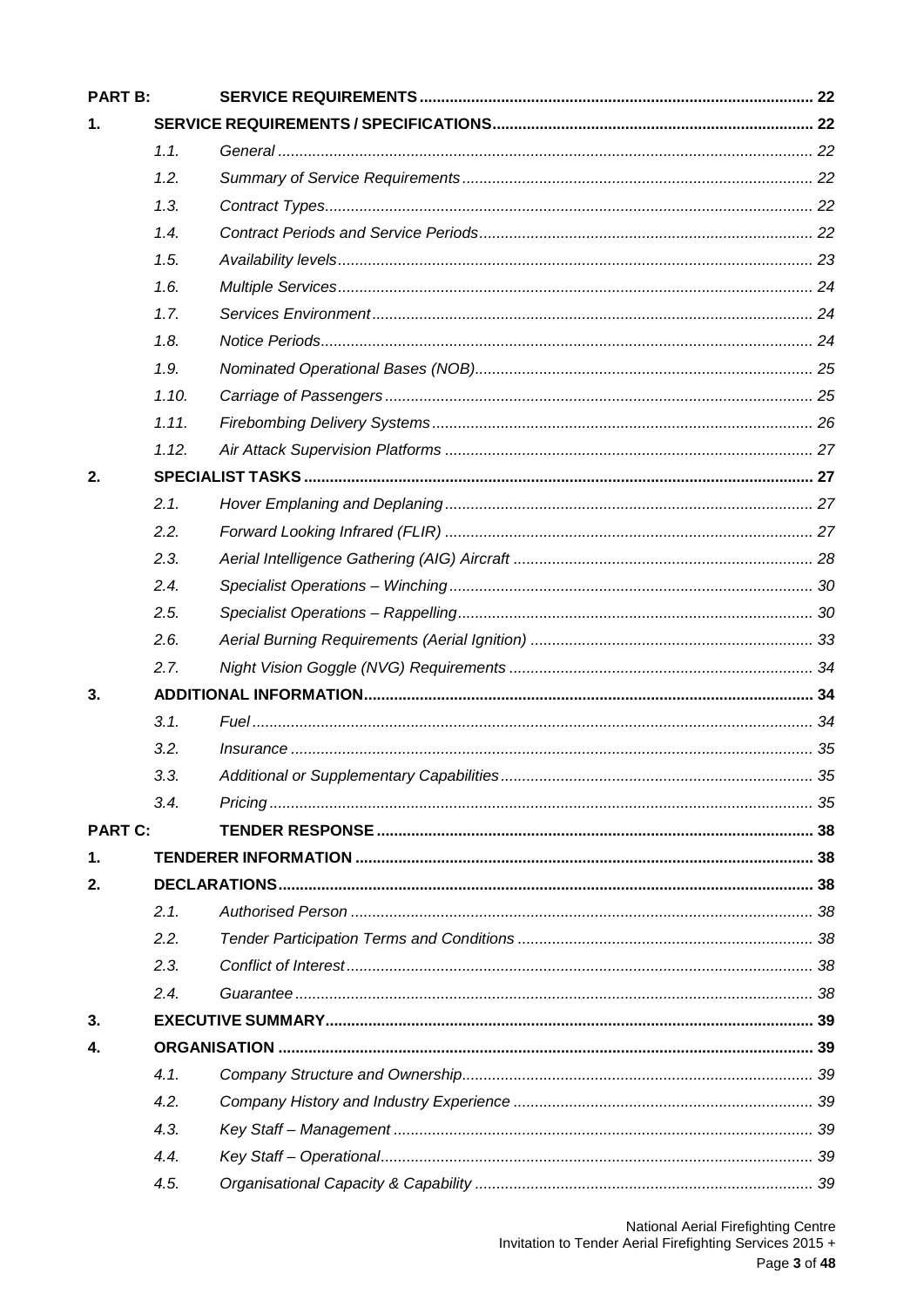|    | 4.6.  |  |
|----|-------|--|
|    | 4.7.  |  |
|    | 4.8.  |  |
|    | 4.9.  |  |
| 5. |       |  |
|    | 5.1.  |  |
|    | 5.2.  |  |
|    | 5.3.  |  |
|    | 5.4.  |  |
|    | 5.5.  |  |
|    | 5.6.  |  |
|    | 5.7.  |  |
|    | 5.8.  |  |
|    | 5.9.  |  |
|    | 5.10. |  |
| 6. |       |  |
|    | 6.1.  |  |
|    | 6.2.  |  |
| 7. |       |  |
|    | 7.1.  |  |
|    | 7.2.  |  |
|    | 7.3.  |  |
|    | 7.4.  |  |
|    | 7.5.  |  |
|    | 7.6.  |  |
|    | 7.7.  |  |
|    | 7.8.  |  |
|    | 7.9.  |  |
|    | 7.10. |  |
|    | 7.11. |  |
|    | 7.12. |  |
|    | 7.13. |  |
|    | 7.14. |  |
|    | 7.15. |  |
|    | 7.16. |  |
|    | 7.17. |  |
|    | 7.18. |  |
|    | 7.19. |  |
|    | 7.20. |  |
|    | 7.21. |  |
|    | 7.22. |  |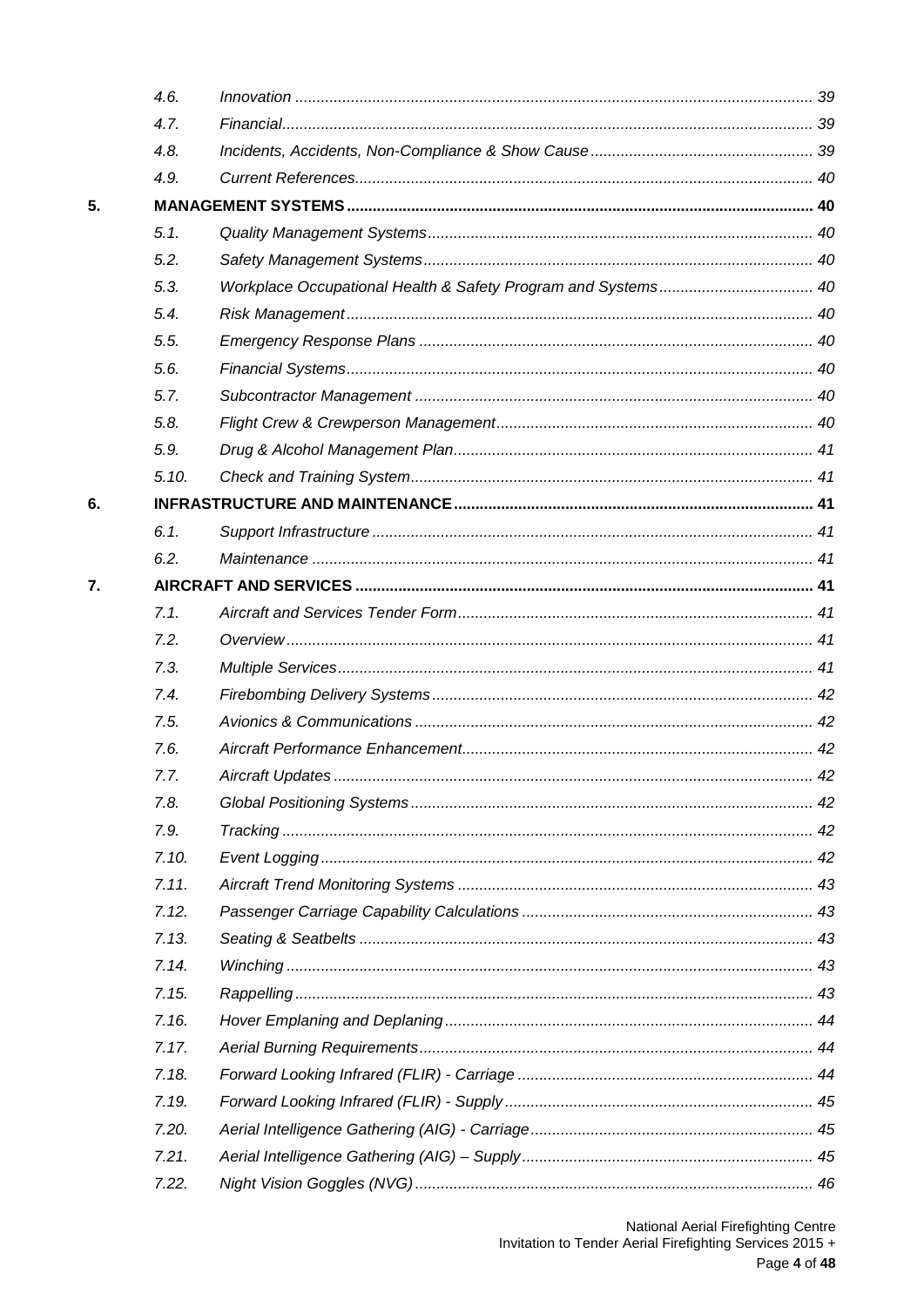| 7.23. |                                                                              |  |
|-------|------------------------------------------------------------------------------|--|
| 7.24. |                                                                              |  |
| 7.25. |                                                                              |  |
| 7.26. |                                                                              |  |
| 7.27. | Partial Availability of Aircraft prior to, or following, a Service Period 47 |  |
| 7.28. |                                                                              |  |
| 7.29. |                                                                              |  |
| 7.30. |                                                                              |  |
| 7.31. |                                                                              |  |
| 7.32. |                                                                              |  |
| 7.33. |                                                                              |  |
| 7.34. |                                                                              |  |
| 7.35. |                                                                              |  |
|       |                                                                              |  |
| 8.1.  |                                                                              |  |
| 8.2.  |                                                                              |  |
|       |                                                                              |  |
| 9.1.  |                                                                              |  |
| 9.2.  |                                                                              |  |
| 9.3.  | Supplemental Type Certificates (STC) and Engineering Approvals 48            |  |
| 9.4.  |                                                                              |  |
|       |                                                                              |  |

8.

9.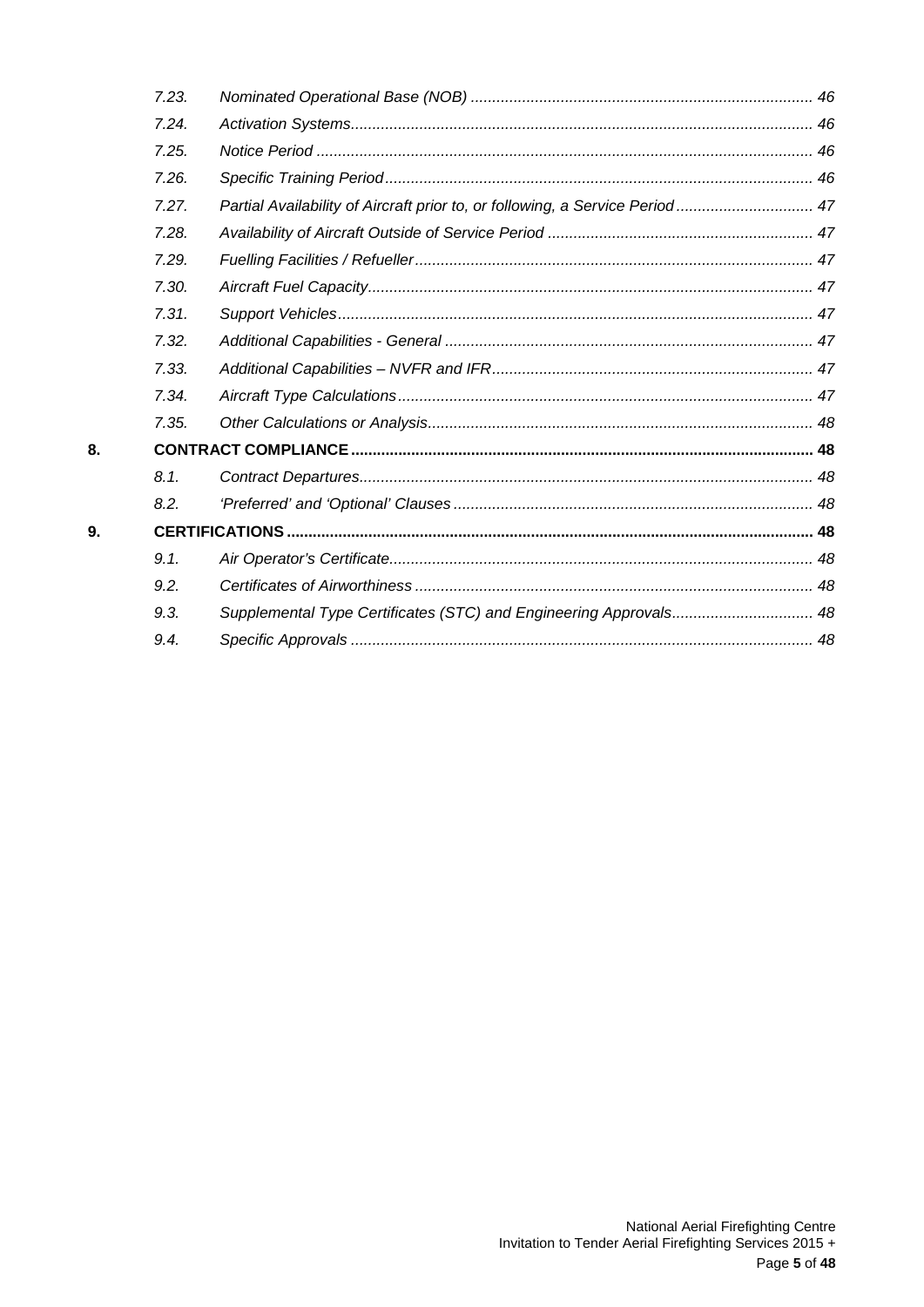# <span id="page-5-0"></span>**1. INTRODUCTION**

This Invitation to Tender seeks tenders from qualified organisations for the provision of aviation services to support the control of bushfires across Australia. Successful tenderers will be experienced, highly motivated, highly capable providers who will enter into contracts to provide specialised Aircraft Services for three years commencing in 2015 (for the 2015-16 fire season) with two years of optional extensions. Tenders are invited for specific classes of rotary wing aircraft Services.

# <span id="page-5-1"></span>**1.1. National Aerial Firefighting Centre**

- a. The National Aerial Firefighting Centre ABN 96 105 736 392 (**NAFC**) has been formed by the Australian states and territories (**Members**) to assist and support those Members, including with the procurement of Aerial Firefighting resources.
- b. In Australia, individual states and territories remain responsible for the management of bushfires and a range of other emergencies, and for most land management. State and territory governments and the Australian Government have, however, recognised the importance of collaboration and cooperation in Aerial Firefighting and have established NAFC to support and facilitate collaboration across Australia. A key objective is that NAFC facilitates the sharing of resources between Members. Sharing of resources is achieved in a number of ways, including:
	- i. procuring, on behalf of the Members, Aerial Firefighting resources with common contract arrangements designed to support resource sharing; and
	- ii. development and introduction of protocols and systems for the sharing of all Aerial Firefighting resources, including support resources; and
	- iii. development and implementation of common standards, operating and support systems.
- c. NAFC also assists Members with the coordination of research and evaluation activities and with the sharing of information and results from these activities.
- d. The Australian Government provides some funding, through NAFC, to support the Australian states and territories with procuring Aerial Firefighting resources. This funding is matched by Members, who also meet the remaining costs and any operating costs.
- e. In inviting submissions in this Invitation to Tender, NAFC is acting on behalf of its Members i.e. the Australian states and territories.

# <span id="page-5-2"></span>**1.2. Invitation to Tender**

- a. NAFC now invites the submission of tenders for the provision of Aerial Firefighting Services as detailed in this Invitation to Tender document and according to the terms and conditions of the Specimen Contract provided. In summary, this Invitation to Tender is in relation to:
	- i. 21 x Type 2 and 3 Rotary Wing Services based in Victoria;
	- ii. 1 x Type 3 Rotary Wing Service based in South Australia; and
	- iii. 1 x Type 2 or 3 Rotary Wing Service based in the Australian Capital Territory.
- b. The process is known as the Invitation to Tender for Aerial Firefighting Services 2015 Onwards (**ITT AFS 2015+**).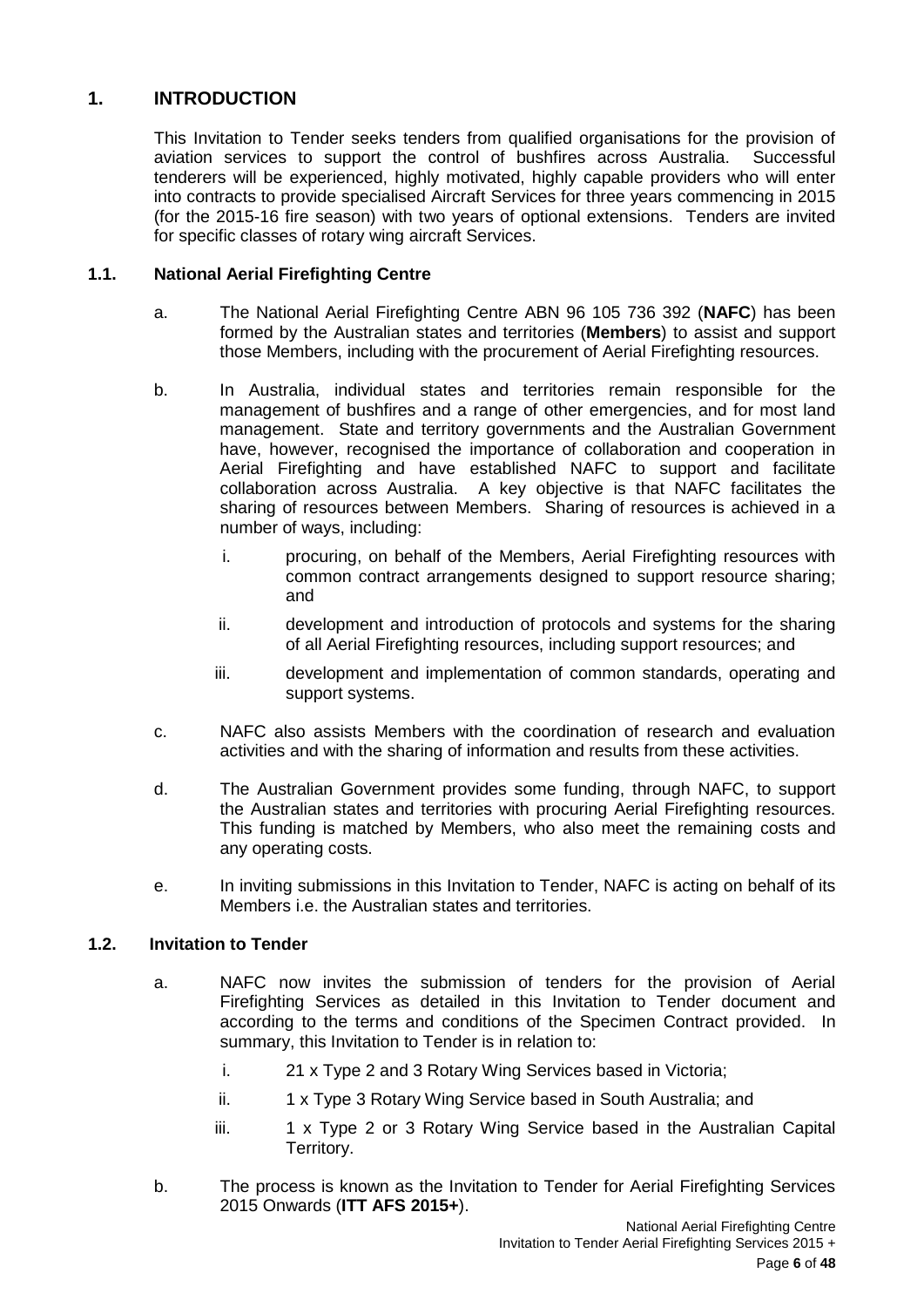- c. The first stage of the tender process is known as the Qualification Stage (Stage 1). Tenders submitted will be evaluated and shortlisted based on the criteria outlined in Section 3.1 of Part A. Please note that prices are NOT sought at Stage 1. It is planned that only tenderers whose tenders are shortlisted as part of Stage 1 will be invited to participate in the following selection stages.
- d. Aerial Firefighting Services procured through this tender process are designed to complement Aircraft services that are contracted directly by, or owned by, some states and territories. Some states and territories may still invite tenders for Aerial Firefighting resources which will be contracted directly to individual state or territory agencies. Other Aircraft services may also be obtained by the states and territories on a "Call-When-Needed" basis.
- e. Aerial Firefighting Services procured through this tender process, although contracted by NAFC, will be managed and supervised "on-the-ground" by the relevant Member.
- f. NAFC acknowledges that these multi-layered procurement processes may at times appear confusing. If tenderers are in any doubt as to the nature of the requirements or the status of any procurement process, please study the information on the NAFC website www.nafc.org.au or contact NAFC in writing.
- g. The list of Services for which tenders are invited is provided at Appendix 1 (**Table of Services**).
- h. A Specimen Contract is provided as a basis on which to tender the Services specified. However, tenderers should note that any Contract that is executed with a successful tenderer may vary from the Specimen Contract depending on the specific Service requirements.
- i. This Invitation to Tender is running in parallel with another separate NAFC procurement invitation, a Request for Proposal for Airborne Strategic Intelligence and Reconnaissance Services (**RFP ASIR 2015+**).
- j. The issue of this Invitation to Tender does not bind NAFC or its Members to proceeding with the acquisition of any Aerial Firefighting Services.

# <span id="page-6-0"></span>**1.3. Further Information**

a. Further general background information on NAFC and Aerial Firefighting in Australia may be obtained at the NAFC website:

[www.nafc.org.au](http://www.nafc.org.au/)

b. For specific questions regarding the information contained in this Invitation to Tender or regarding the submission of a tender, please refer to Section 6 of Part A of this document.

# <span id="page-6-1"></span>**1.4. Reference Documents**

- a. This Invitation to Tender comprises a number of documents:
	- i. Invitation to Tender for Aerial Firefighting Services 2015 Onwards (this document); and
	- ii. AFS 2015+ Table of Services (Appendix 1 of this document, provided as both a PDF file and an Excel spread sheet for convenience); and
	- iii. NAFC Specimen Contract, including Schedules.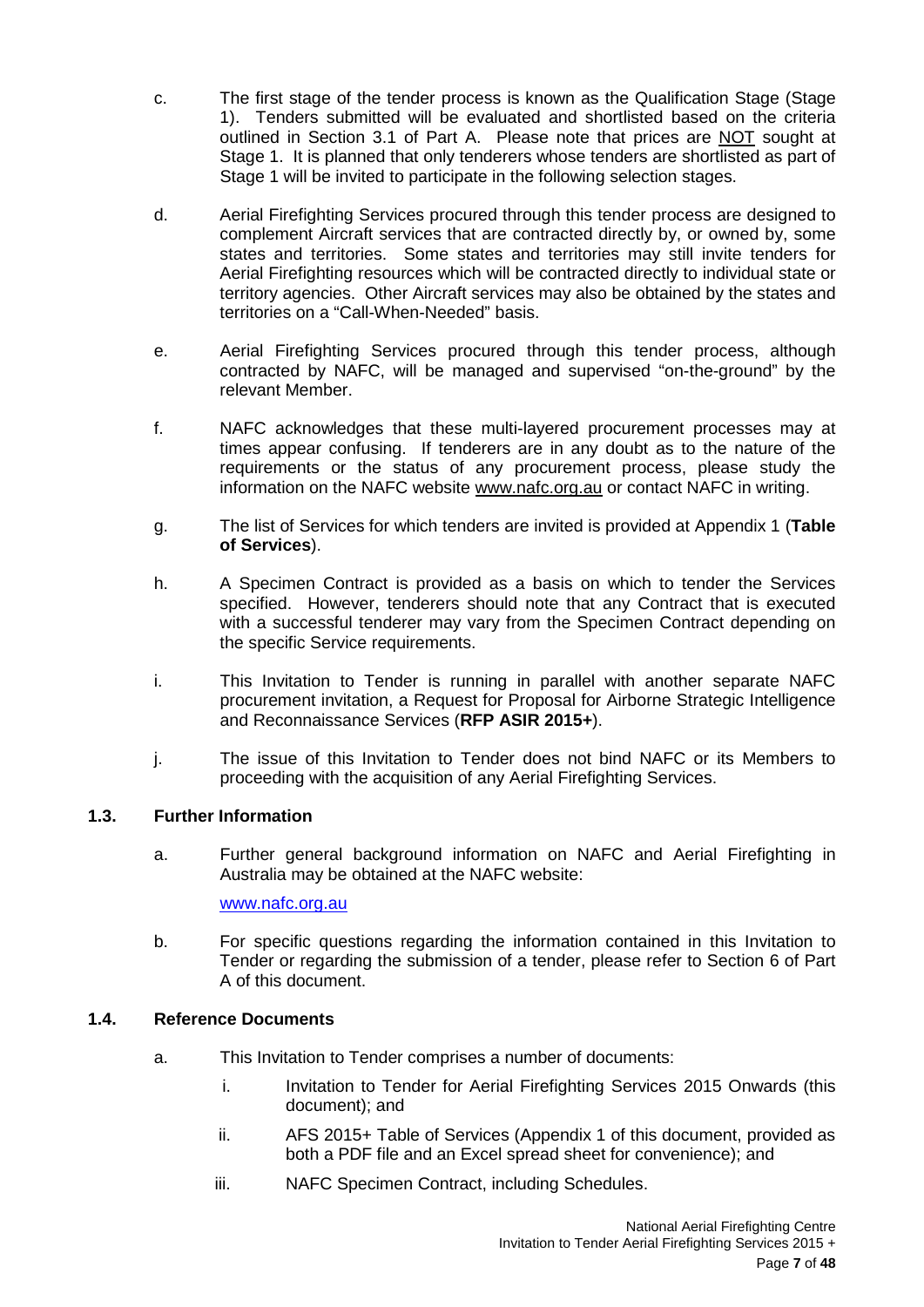b. In addition, it may be necessary to use as a reference regarding this tender the documents listed below. These documents can be downloaded from NAFC's website.

| NAFC Standard OPS-001     | Approval of firebombing delivery systems                                  |
|---------------------------|---------------------------------------------------------------------------|
| NAFC Standard PR-001      | Categorisation of rotary wing aircraft used<br>for firebombing operations |
| NAFC Standard PR-003      | Definition of passenger carrying capability -<br>firefighting aircraft;   |
| NAFC Standard PR-005      | Pricing for refuelling vehicles                                           |
| NAFC Guidance Note GN-001 | Non-Chargeable Operating Hours                                            |
| NAFC Guidance Note GN-002 | <b>Fuel and Fuelling</b>                                                  |

- c. The following relevant policy or standard operating procedure, for Victorian based Services only, is provided by the Member:
	- i. Installation of Auxiliary Radios Type 2 & 3 Helicopters; Victorian Equipment Standards
- d. A document titled *'How to Respond to the Invitation to Tender Aerial Firefighting Services 2015+*' (**How to Respond Guide**).
- e. In addition, a number of template documents (response forms) are provided for tenderers to download, complete and submit as part of their tender.

# <span id="page-7-0"></span>**1.5. Definitions and Abbreviations**

These definitions and abbreviations are provided for easy reference in this ITT document. Formal definitions are provided in the Specimen Contract.

**AAS Platform** or **Air Attack Platform** or **Air Attack Supervision** means an aircraft whose purpose is to supervise the process of attacking a fire from the air, including directing other aircraft and any other resources assigned to the fire. The AAS Platform may also undertake mapping, intelligence gathering and other tasks.

**Absolute Availability** means that during the defined Service Period the Aircraft Services are normally required to be immediately available (see also Partial Availability).

**Aerial Firefighting** means the operation of an Aircraft in support of activities conducted by the Member associated with, or training for, the prevention or suppression of fires.

**Aircraft** means an aircraft, Refueller, Flight Crew and Crewpersons utilised by the Contractor to perform the Services or undertake the tasks stipulated in the Specimen Contract.

**Air Operators Certificate (AOC)** has the same meaning as defined in and legislated by the *Civil Aviation Act 1988 (Cth)*.

**CASA** means the Civil Aviation Safety Authority as created by the *Civil Aviation Act 1988 (Cth)*.

**Contract** means the agreement entered into by NAFC and a Service provider, including any schedules and annexures, and any Purchase Order issued by a Member to purchase Services as set out in the agreement.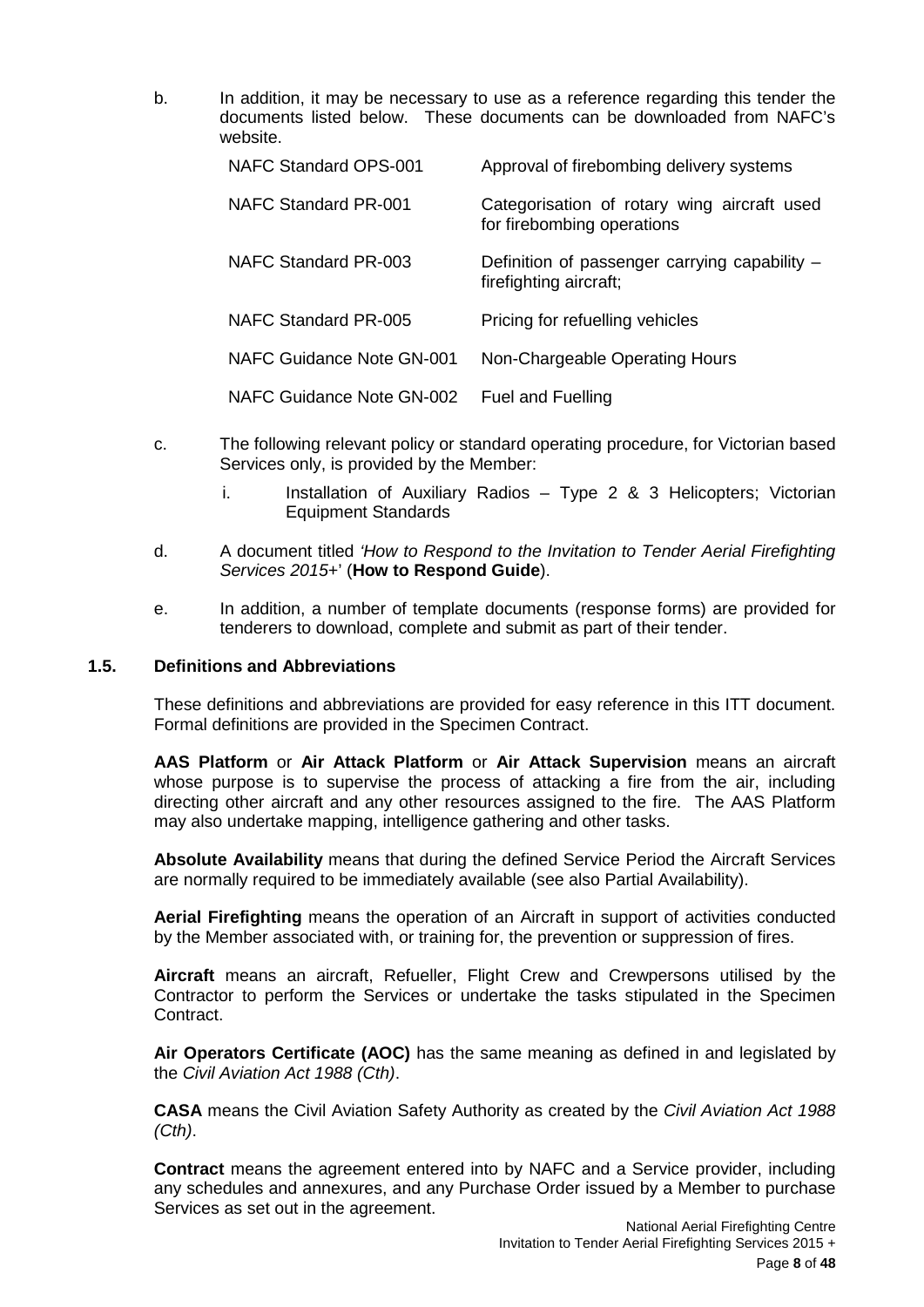**Contract Period** means the total period of time that there is a Contract between NAFC and the Contractor. The actual Services however are normally only required during a Service Period or a Training Period. The Contract Period may be extended beyond the initial contracted period.

**Contract Price** means, collectively, all fees and charges payable or due to the Contractor as specified in the Contract for performance of the Services under the Contract.

**Contractor** means the tenderer ultimately selected to provide the Service.

**CPI** means the Consumer Price Index in Australia.

**Crewperson** means a suitably qualified person capable of supervising and assisting with loading or unloading personnel and equipment from the aircraft with the engine running; or with winch and rappel operations; or when the aircraft is operating in a confined or remote area or on unfavourable terrain or in reduced visibility.

**Daylight** means the period commencing at the beginning of civil twilight (dawn) and concluding at the end of civil twilight (dusk).

**Firebombing** means the dropping of Fire Suppressant or Fire Retardant from an aircraft in order to assist with the suppression of a fire as required by the agency responsible for suppressing the fire. Firebombing also applies to the dropping of substances for training, demonstration and simulation purposes.

**Firebombing Delivery System** means the aircraft equipment and systems used to dispense Fire Suppressant or Fire Retardant in the conduct of Firebombing operations, including but not limited to, Firebombing tanks, belly tanks and underslung buckets. A Firebombing Delivery System incorporates its component parts including, but not limited to, doors, gates, valves, venting systems, suppressant injection systems, system controllers and controller software.

**Fire Retardant** is a reference to either Fire Retardant Compound or Fire Retardant Slurry depending on the context in which it is used.

**Fire Retardant Compound** means a substance that is generally mixed with water, designed when mixed and applied to a fuel, to retard combustion by a chemical reaction.

**Fire Retardant Slurry** means a mixture of dissolved or suspended Fire Retardant Compound and water prepared for application from the air (or ground) to retard the spread of a fire.

**Fire Suppressant** is a reference to either Fire Suppressant Concentrate or Fire Suppressant Solution depending on the context in which it is used. Fire Suppressant may also refer to water without any additives.

**Fire Suppressant Concentrate** means a substance that is generally mixed with water, designed to reduce the surface tension of water and/or to hold water in suspension thus increasing water's efficiency as a fire extinguishing agent. Types of Fire Suppressant Concentrate include Class A firefighting foam, water enhancers and long and short chain polymer gels.

**Fire Suppressant Solution** means a mixture of Fire Suppressant Concentrate and water prepared for application from the air (or ground) to directly suppress a fire.

**Flight Crew** means any pilot in command, co-pilot, flight engineer or other member of the crew of an aircraft excluding Crewpersons who is required by statute or by the Contract to pilot or operate an aircraft when the aircraft is conducting Services under the Contract.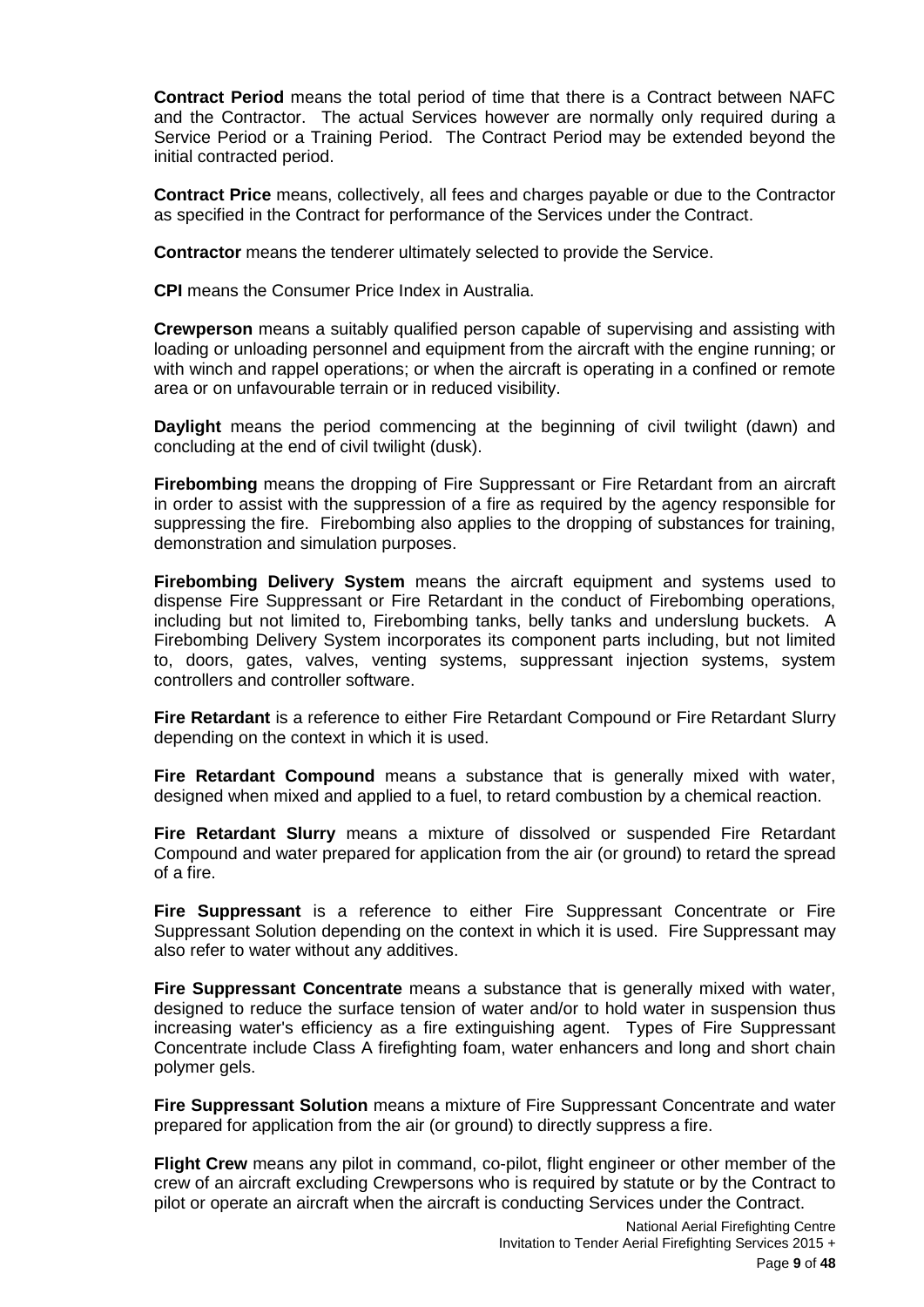**FW** means Fixed Wing aircraft.

**GPS** means Global Positioning System and allows for navigation using signals from a constellation of satellites.

**GST** means the tax that is payable under GST law and imposed as a goods and services tax as set out in the GST Act. GST Act means the *A New Tax System (Goods and Services Tax) Act 1999 (Cth)* as amended, or if that Act does not exist for any reason any other Act imposing or relating to the imposition or administration of a goods and service tax in Australia. At the time of tender GST is legislated at 10%.

**Member** means any of the states or territories of Australia who are eligible to be members of NAFC in accordance with NAFC's constitution. At the time of this Invitation to Tender membership included the Australian Capital Territory, the Northern Territory, the State of New South Wales, the State of Queensland, the State of South Australia, the State of Tasmania, the State of Victoria and the State of Western Australia.

**Nominated Operational Base** (**NOB**) means the location at which the Aircraft is required to be based during the Service Period.

**Notice Period** means the minimum period of time, specified as a number of days, required to advise the Contractor in advance of the commencement date for any Service Period.

**Operating Charge** means the fees to be levied by the Contractor for the time the Aircraft is actually operating to undertake the tasks as specified in the Contract.

**Partial Availability** means that, during the defined Service Period the Aircraft providing Services are required to be available only on certain days or at certain times as notified in advance to the Contractor (see also Absolute Availability).

**Passenger Carrying Capability** (**PCC)** means the Passenger Carrying Capability number defined in NAFC Standard PR-003.

**Personnel** means any person employed or engaged by the Contractor to carry out any task related to the provision of the Services under Contract, including any personnel employed or engaged by a subcontractor.

**Primary Contract** means a Contract where at least one Service Period, of a defined minimum length, occurs in each year of the Contract Period (see also Secondary Contract).

**Purchase Order** means a legally binding instrument issued by a Member to the Contractor, giving notice of the purchase of Services under a Contract.

**Refueller** means collectively the vehicle, trailer, Personnel and associated equipment (meeting the specifications of the Contract), that are required to deliver fuel into an aircraft providing Services to NAFC under contract.

**RW** means Rotary Wing aircraft.

**Secondary Contract** means a Contract that provides for Service Periods that will only be activated in any given year by advance written notice to the Contractor. Service Periods, if activated, will be of a guaranteed minimum length of time (see also Primary Contract).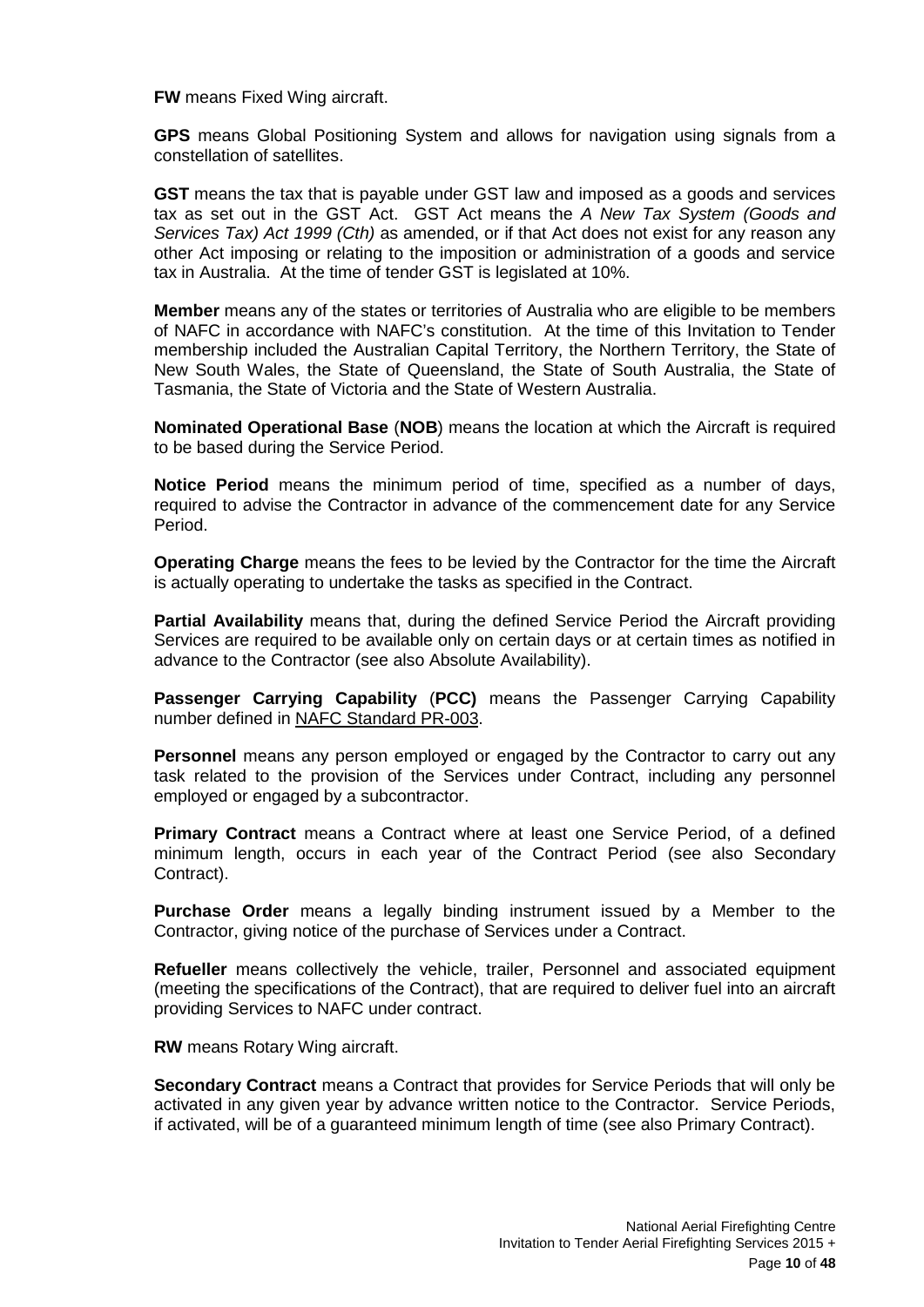**Service** means collectively all things that the Contractor is obliged to deliver to complete the tasks set out in the Contract and may include, but is not limited to, the provision of any Aircraft, Flight Crew, Crewperson, equipment, Personnel, vehicles and/or activities associated with a resource which is provided by the Contractor to NAFC and Members under the Contract.

**Service Period** means the period of time each year, specified as a number of days, during which the Contractor is required to provide the Services as specified in the Contract. Service Periods usually coincide with the fire season and may be extended beyond the minimum length set out in the Contract in any given year.

**Specimen Contract** means the template Contract provided as part of the Invitation to Tender, and on which future Contracts will be based.

**Standing Charge** means the fees to be levied by the Contractor for the provision of the Service as specified in the Contract for each day of the Service Period.

**Training Period** means the period of time, if required and defined in the Contract, during which the Contractor is required to make the Services of the Aircraft available for specific training purposes.

**Type** means the Type of aircraft specified in NAFC Standards PR-001 and PR-002.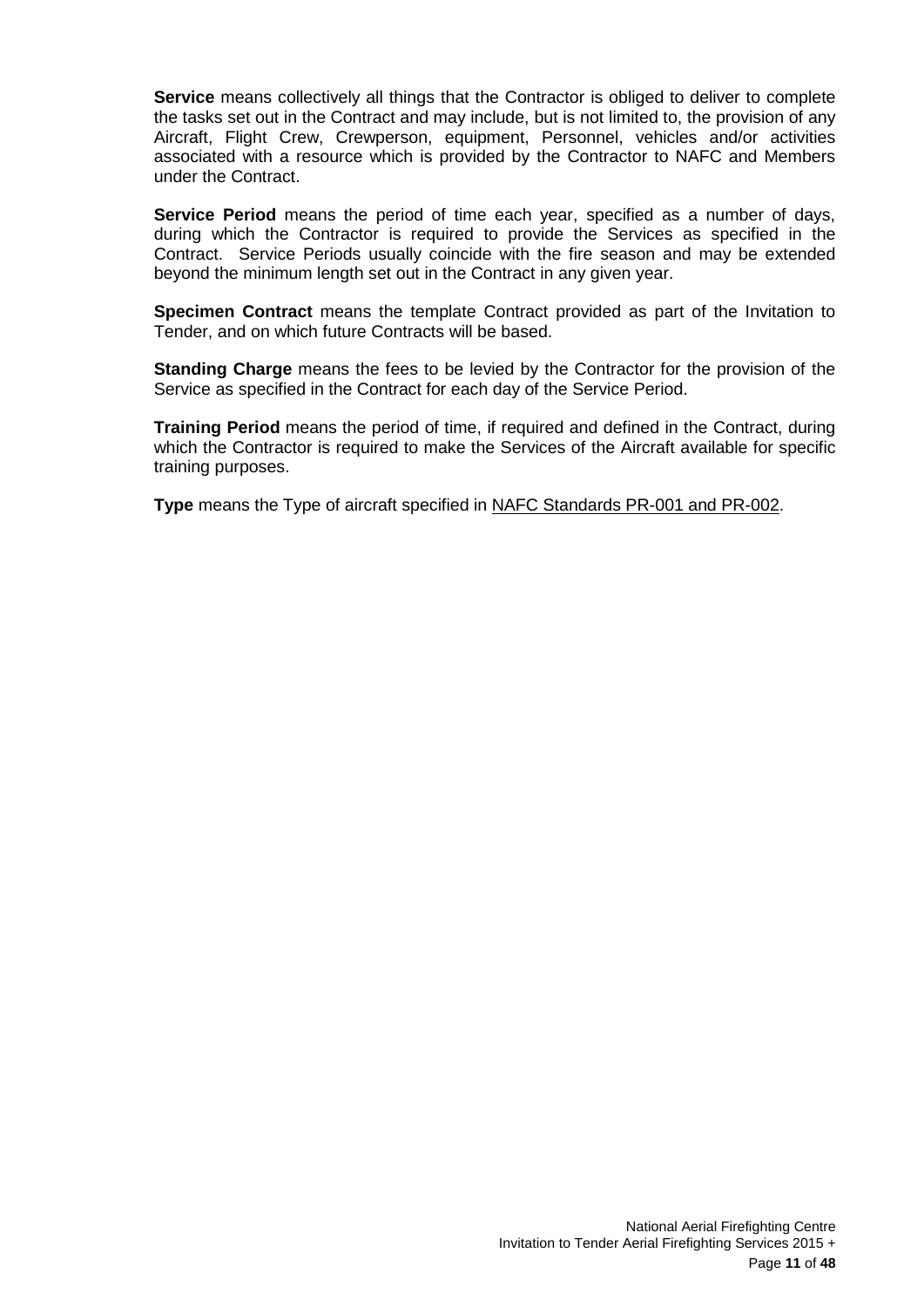# <span id="page-11-0"></span>**PART A: TERMS AND CONDITIONS OF TENDER**

# <span id="page-11-1"></span>**1. INFORMATION FOR TENDERERS**

# <span id="page-11-2"></span>**1.1. Context of this Tender**

Tenderers should specifically note the points below, however tenderers will also need to study the detail of all of the documentation very carefully when preparing a tender.

#### <span id="page-11-3"></span>**1.2. Tender Process and Plan**

- a. This timetable is provided to give tenderers an indication of the timing of the tendering process. It is indicative only and may be changed by NAFC in accordance with the terms set out in this Invitation to Tender.
- b. The Qualification Stage (Stage 1) is where tenderers will be evaluated based on the criteria outlined in Section 3.1 of Part A. This process is expected to conclude in May 2015.
- c. The Pricing Stage (Stage 2) will follow the Qualification Stage and will also be subject to an evaluation process. Only those tenderers shortlisted after the Qualification Stage will be invited to submit tender information for the Pricing Stage.
- d. Successful tenderers will then be notified of their selection to supply Services and the parties will enter into negotiations for the formalisation of a Contract.
- e. This Invitation to Tender process is planned to conclude with the execution of Contracts before the end of September 2015.

#### <span id="page-11-4"></span>**1.3. Differences from Previous Processes**

- a. Some of the key differences in this process, compared to previous NAFC Invitations to Tender for Aerial Firefighting Services, include:
	- i. Some of these Services were previously tendered by individual states or territories; and
	- ii. the Specimen Contract has been revised with a number of clauses amended slightly to ensure they remain current and technically accurate; and
	- iii. the AOC holder delivering the Service is required to be a party to the Contract for that Service; and
	- iv. several different categories of refuelling requirements are defined (see Section 3.1 of Part B); and
	- v. there are various amended technical specifications for aircraft and Services (e.g. seatbelt requirements); and
	- vi. Event Logging, with data transmission, is now required for all aircraft; and
	- vii. submission of tenders will be entirely in electronic form, using the NAFC Electronic Tender Portal (operated by Apet® 360Pro™); and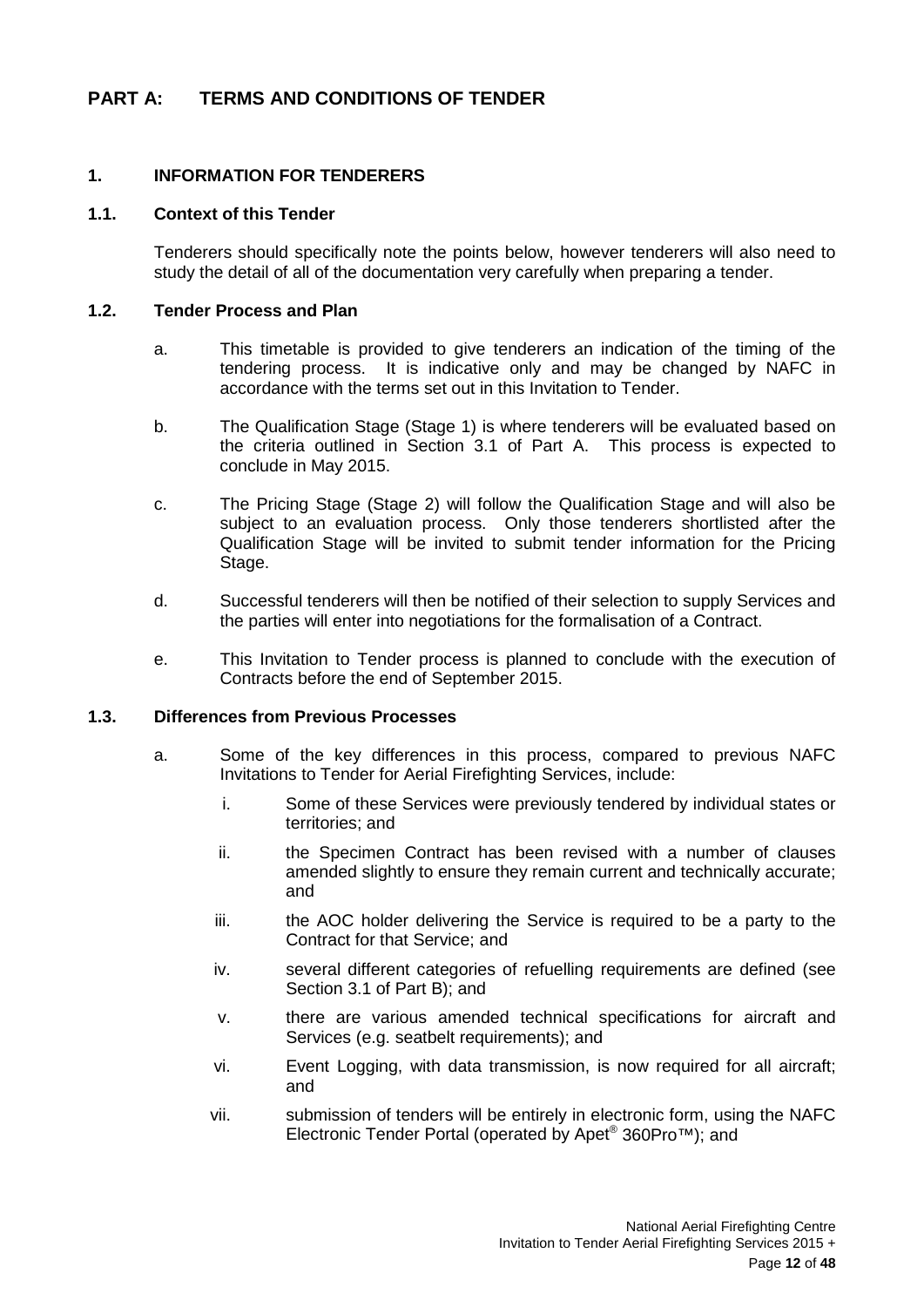- viii. the response to the tender invitation no longer requires a complete Compliance Statement, where tenderers are required to state the extent of compliance with every clause of the Specimen Contract. Instead a Contract Departures (Contract Departures and 'Preferred' and 'Optional' Clauses) response document must be completed.
- ix. Some Services based in Victoria may have previously had a range of Service Periods referred to as Requirement 1, 2 or 3. Under this tender process some Services may now have Service Periods that are Absolute, Partial or a combination of both.

# <span id="page-12-0"></span>**1.4. Terminology**

Members are gradually standardising contract and procurement terminology for Aerial Firefighting services across Australia. Accordingly there may be differences in terminology used in this document compared to previous NAFC or state/territory procurement process documents.

# <span id="page-12-1"></span>**1.5. Alternative Process**

This Invitation to Tender is aimed at securing Aerial Firefighting Services according to defined specifications. Operators interested in offering fixed wing, Strategic Intelligence and Reconnaissance aircraft should consider participating in the RFP ASIR 2015+.

# <span id="page-12-2"></span>**2. TENDER STAGES**

# <span id="page-12-3"></span>**2.1. Stage 1 – Qualification Stage**

- a. Stage 1 of the Invitation to Tender is the Qualification stage. Prices are NOT required. Tenders submitted will be evaluated and shortlisted according to the criteria listed below. Tenders that are shortlisted are regarded as having qualified for the next stage. It should be noted that:
	- i. qualification is a competitive process. It is not a matter of simply meeting minimum requirements; and
	- ii. assessment for qualification may involve referee checks, audits and other due diligence checks.
- b. It is intended that only tenderers who have submitted tenders that have qualified at Stage 1 will then be invited to participate in Stage 2 – the Pricing Stage. An exception may occur where insufficient tenders have qualified for a particular Service.

# <span id="page-12-4"></span>**2.2. Stage 2 – Pricing Stage**

- a. Stage 2 of the Invitation to Tender is the Pricing Stage. At this stage firm pricing will be sought and tenders will then be evaluated principally on the value-formoney of the Services tendered. It should be noted that:
	- i. post-tender negotiations may occur with higher-ranked or any tenderers; and
	- ii. further referee checks, audits and other due diligence checks may occur when assessing tenders at the Pricing Stage.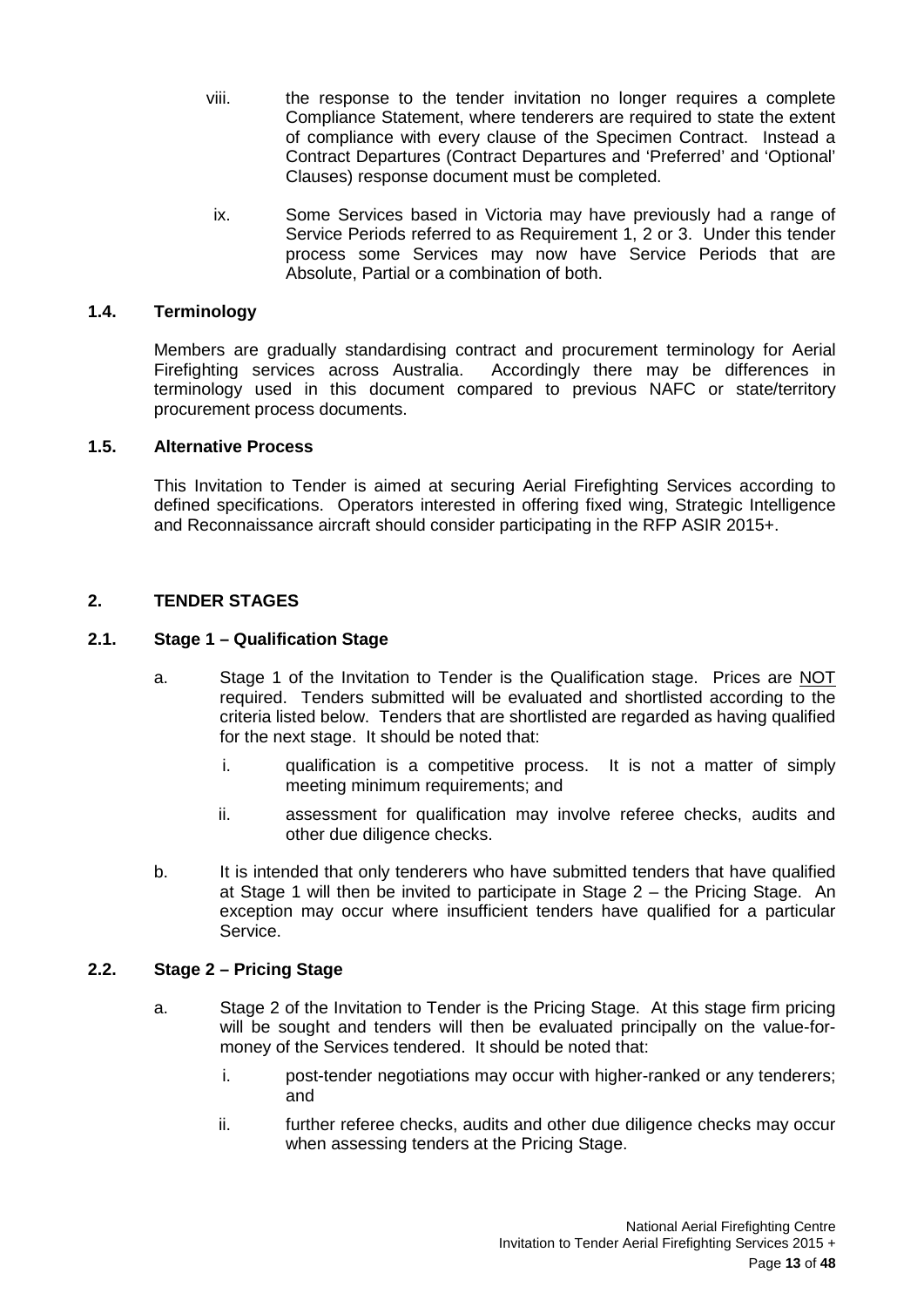# <span id="page-13-0"></span>**2.3. Contract Award**

- a. Following the evaluation of tenders at the Pricing Stage, decisions will be made on the awarding of Contracts.
- b. At the successful completion of audits, other pre-Contract due diligence checks and negotiations, successful tenderers will then be required to enter into Contracts with NAFC.
- c. It is a possible that Contracts will not be awarded for all of the Services listed in the Table of Services at Appendix 1. This will depend on the suitability of solutions offered, tendered prices and available funds.

# <span id="page-13-1"></span>**3. TENDER EVALUATION CRITERIA**

# <span id="page-13-2"></span>**3.1. Stage 1 – Evaluation Criteria**

- a. The evaluation and selection process aims to identify the Services which best meet the needs of NAFC and its Members and will provide the best value-formoney. Criteria that will be used to evaluate tenders include, but are not limited to, the following:
	- i. the competence and capability of the tenderer to provide the required Service, based on information in the tender, public information, other information sourced from the tenderer; and on past performances in the industry, or the performance of Contracts of a similar nature to that described; and
	- ii. the capacity and ability of the tenderer to provide the appropriate Personnel, management structure, training and material resources needed to perform the Service; and
	- iii. the adequacy and suitability of the proposed arrangements to supply the Service, including capability, performance and capacity of the aircraft and equipment, maintenance, spares inventory, fuel and training services; and
	- iv. the quality and detail of responses to the Brief Service Description roles (including notes) listed in the Table of Services as either 'optional', 'preferred' or 'strongly preferred';
	- v. compliance with the terms and conditions of the Specimen Contract; and
	- vi. compliance with the terms and conditions of the Specimen Contract noted as 'preferred' and 'optional'; and
	- vii. the ability of the tenderer to supply optional and additional capabilities.

# <span id="page-13-3"></span>**3.2. Stage 2 – Evaluation Criteria**

- a. Stage 2 Evaluation Criteria will include, in addition to the Stage 1 criteria:
	- i. value-for-money; and
	- ii. total price and pricing arrangements, including synergies or discounts for multiple Services; and
	- iii. cost effectiveness and productivity of the tendered Service, including cost per litre of Fire Suppressant/Fire Retardant delivered; and
	- iv. commercial viability and financial risk rating of the organisation.

National Aerial Firefighting Centre Invitation to Tender Aerial Firefighting Services 2015 +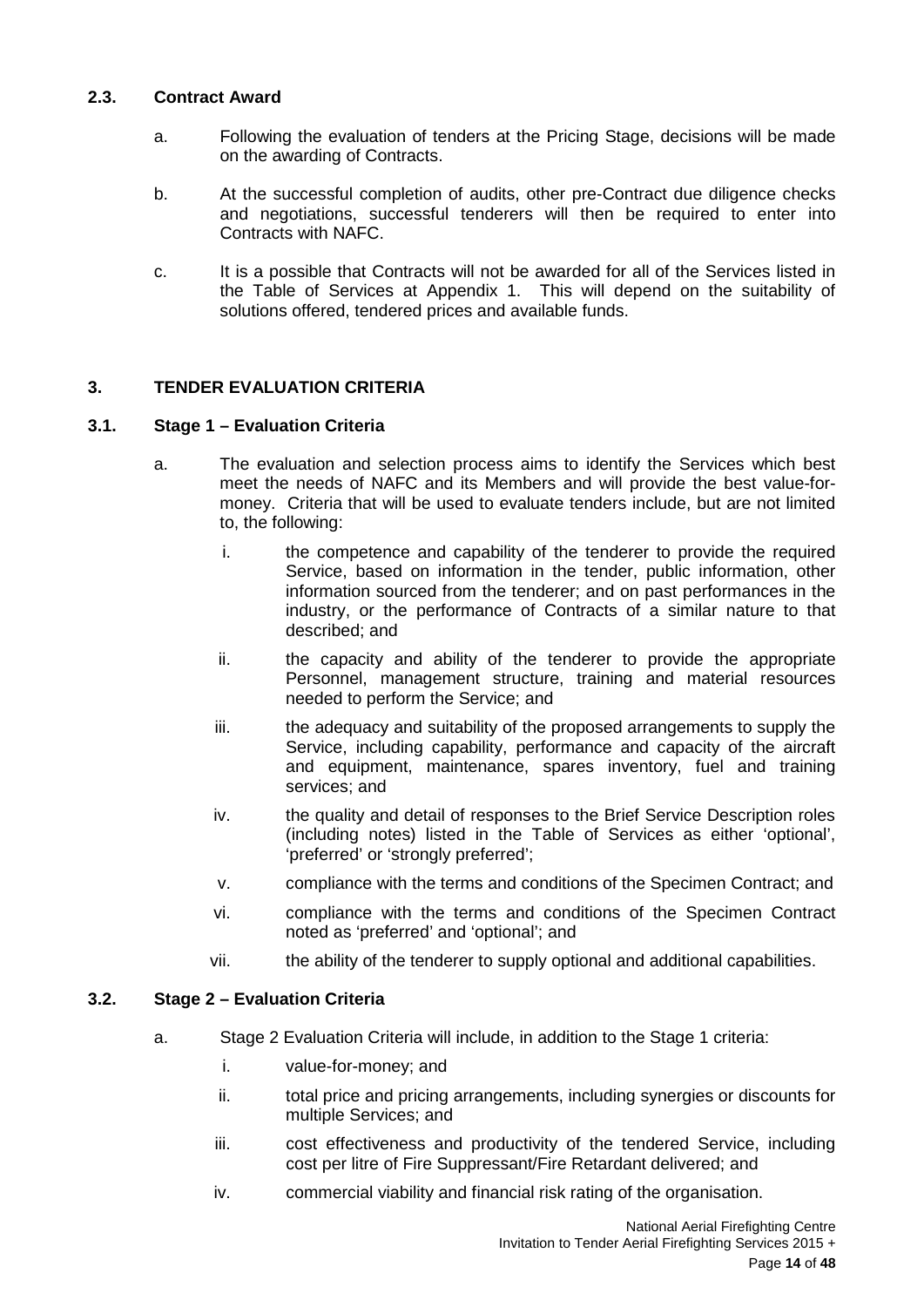# <span id="page-14-0"></span>**4. CONTRACT**

## <span id="page-14-1"></span>**4.1. The Contract**

- a. The Services to be provided by the successful tenderer will be in accordance with a contract based on the NAFC Specimen Contract. The Contract that is executed between NAFC and any successful tenderer may differ from the Specimen Contract.
- b. Tenderers should note that additional clauses relating to specialist operations such as FLIR/AIG, Hover exit, Rappelling, Winching, Burning and NVG may be inserted into any contract executed between NAFC and any successful tenderer depending on the Services being tendered, the information submitted by the tenderer and the outcome of any negotiations.
- c. No Contract will exist between the parties until a formal written Contract is executed between NAFC and a tenderer. Any representations made in this Invitation to Tender will not be binding unless they are expressly incorporated into the formal written Contract executed by the parties.

#### <span id="page-14-2"></span>**4.2. Contract Period**

This Invitation to Tender requires that tenderers submit tenders based on a Contract Period of three years (which will provide at least three Service Periods), plus two optional one-year extensions (also known as "3 +1 +1") commencing in 2015-2016. It should be noted that there is a reasonable probability that the optional extension years will not be exercised if the retendering of the contracts, arising from this tender process, are aligned with other Services and their procurement process timelines.

# <span id="page-14-3"></span>**4.3. Aircraft Utilisation**

NAFC or its Members are not able to provide estimates or guarantees of the amount of operational utilisation of Aircraft and make no representation as to the volumes of service NAFC may require a Contractor to provide in any given Service Period or throughout the Contract Period.

# <span id="page-14-4"></span>**4.4. Air Operator's Certificate Holder as Contractor**

NAFC requires that the actual holder of the Air Operator's Certificate (**AOC**) under which the Services are provided must be a party to the Contract and is jointly and severally liable to ensure the provision of the Services.

# <span id="page-14-5"></span>**4.5. Contracting with Overseas Operators**

- a. Whilst it is possible for NAFC to contract directly with operators that are not domiciled or based in Australia, it is expected that Australian based operators will be able to demonstrate certain advantages that will be favourable in the evaluation process – such as ready access to infrastructure, support facilities, back-up crew and so on.
- b. In addition, there are some specific Contract requirements that need to be met within Australia – for example Performance Bonds, where required, must be raised with approved financial institutions based in Australia. The nominated manager of any Contract must also be based in, or have a delegate acceptable to NAFC, in Australia.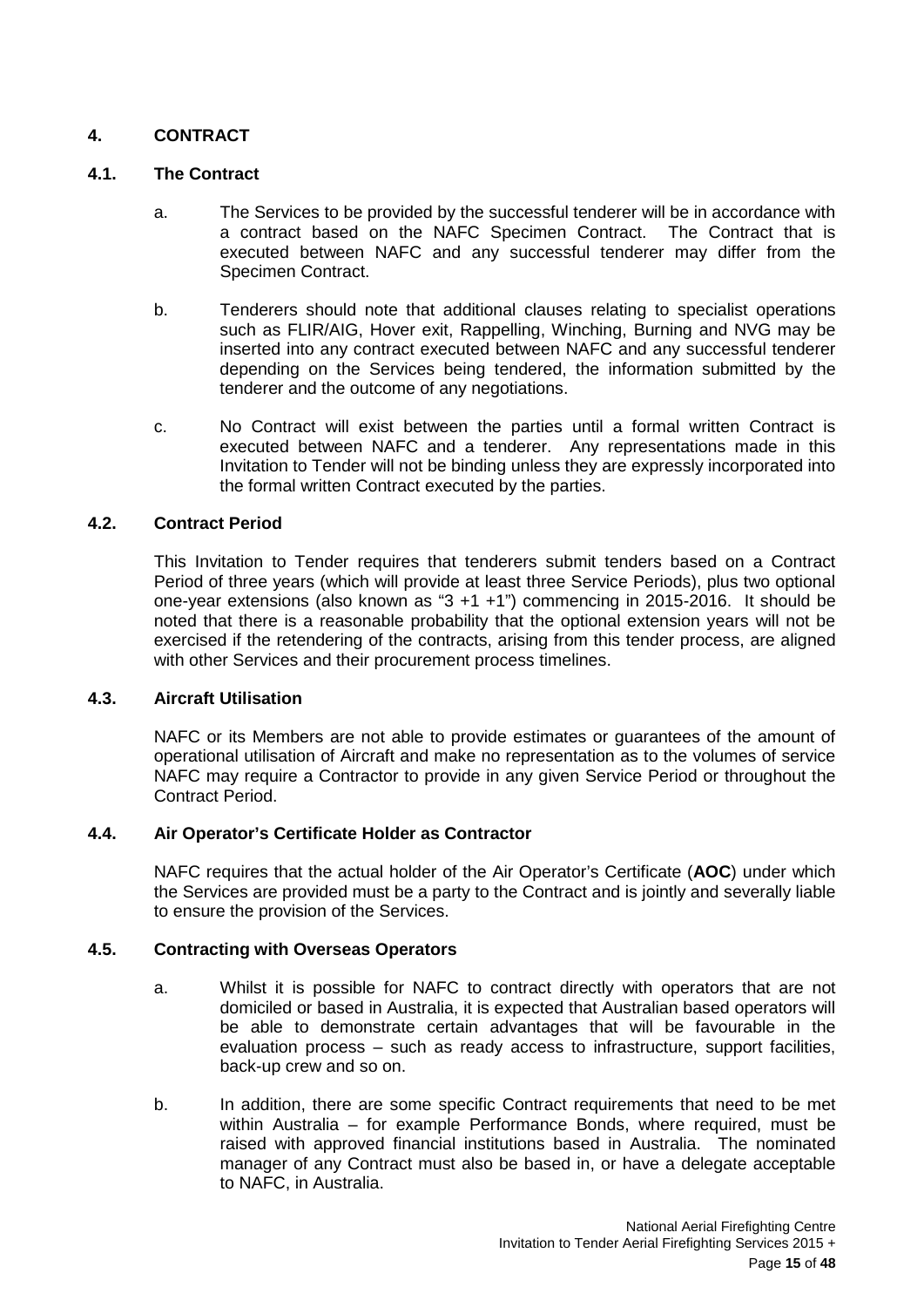- c. Overseas based operators that are considering the provision of Aerial Firefighting Services in Australia are encouraged to consider forming a partnership or strategic alliance with an Australian based organisation that has suitable infrastructure and capability in Australia.
- d. Where a Contract is entered into with a Contractor who is not based in Australia, a specific risk management plan may be required to be prepared at the Contractor's expense.

# <span id="page-15-0"></span>**4.6. Contractor Performance Monitoring**

Tenderers should be aware that NAFC may include Contract performance monitoring and management systems in some Contracts. These would aim to ensure that standards of service are monitored and that high standards are maintained. Tenderers should be aware that the results of performance monitoring could be published in a general form.

# <span id="page-15-1"></span>**4.7. Financial Security**

- a. Tenderers should understand that where a tenderer is a subsidiary company or proposes to contract as a trustee, NAFC may require as a condition of acceptance of tender, a guarantee or indemnity given by the parent company or by some or all of the beneficiaries of the trust in respect of the tenderer's obligations in performance of the Contract.
- b. NAFC will determine the terms of any such guarantee or indemnity. The costs of providing any security in the form of a guarantee or indemnity will be borne by the tenderer.
- c. In the case of Primary Contracts, NAFC will require the Contractor to establish and maintain a Performance Bond for the Contract Period.

# <span id="page-15-2"></span>**5. CONDITIONS OF TENDER SUBMISSION**

# <span id="page-15-3"></span>**5.1. Terms of Participation**

- a. This Invitation to Tender must not be construed, interpreted, or relied upon, whether expressly or impliedly, as an offer capable of acceptance by any organisation, or as creating any contractual, promissory, restitutionary or other rights.
- b. Whilst all due care has been taken in the preparation of this Invitation to Tender, NAFC makes no representations or warranties that the content or any information communicated or provided to tenderers during the tender process is, or will be, accurate, current or complete.
- c. If a tenderer finds or reasonably believes that it has found any discrepancy, ambiguity, error or inconsistency in the Invitation to Tender or any other information communicated or provided by NAFC, the tenderer must promptly notify NAFC in writing. NAFC will then consider what, if any, corrective action is required. Any corrective action taken will be notified to all tenderers without attribution to the tenderer that alerted NAFC.
- d. NAFC reserves the right to change any information, or to issue Addenda to this Invitation to Tender before the closing date.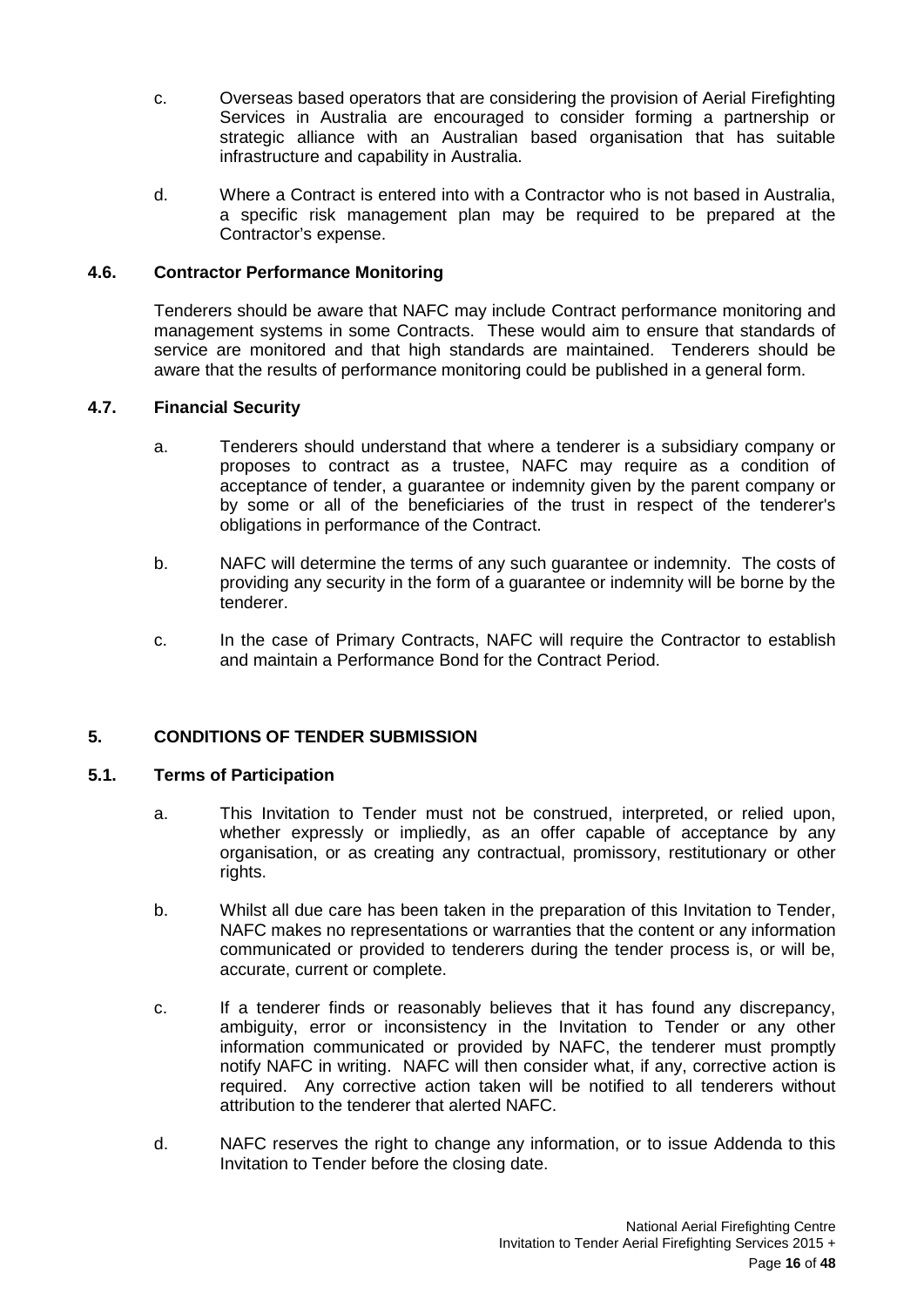- e. Tenderers accept that NAFC may, in its absolute discretion, terminate, alter or suspend the procurement process or any aspect of it at any time. NAFC will not be liable for the costs and expenses of tenderers should the procurement process be terminated, altered or suspended.
- f. NAFC will not be liable for any costs and expenses incurred by those submitting tenders or in the preparation of tenders or in discussions and negotiations after the submission of tenders.
- g. NAFC may request any tenderer, at the expense of the tenderer, to attend meetings at particular locations to further discuss, clarify or negotiate tenders.
- h. All tender documents become the property of NAFC on submission.
- i. Tenderers accept that NAFC may retain and utilise aircraft performance data from tenders for any modelling or analysis purpose, whether a tender is accepted or not.
- j. NAFC may make copies of tender documents submitted for any purpose related to the selection process.
- k. Upon submission of any tender, tenderers are deemed to:
	- i. have carefully examined the information made available in writing by NAFC for the purpose of this Invitation to Tender; and
	- ii. be fully informed as to the requirements of NAFC and the potential obligations of tenderers and subsequent Contractors; and
	- iii. have made their own interpretations and formed their own conclusions as to the challenges and costs of complying with all the obligations specified and of all matters and things necessary for the due and proper performance of the Contract.
- l. Tenderers must ensure that their tenders include provision of all ancillaries, Flight Crew, Crewpersons, training, Refueller (where required), fuel, supervision, support, servicing, insurance, such as necessary to provide the specified Service.
- m. Tenderers accept that the provisions of the formal written contract that is executed between NAFC and any successful tenderer may differ from the Specimen Contract.
- n. Tenderers must not make any public statements, including without limitation, providing information or documents for publication in any media, in relation to this Invitation to Tender or any subsequent Contract arising out of this Invitation to Tender, without the prior written approval of NAFC.
- o. Tenders must contain all necessary information for the evaluation group to make assessments. Other than where the evaluation group seeks additional clarification or information there will be no further opportunity to provide this information.
- p. Tenders may be disqualified or evaluated solely on the information contained in the tender. NAFC may disregard any incomplete, unintelligible or illegible content in the tender and will be under no obligation to seek clarification from the tenderer.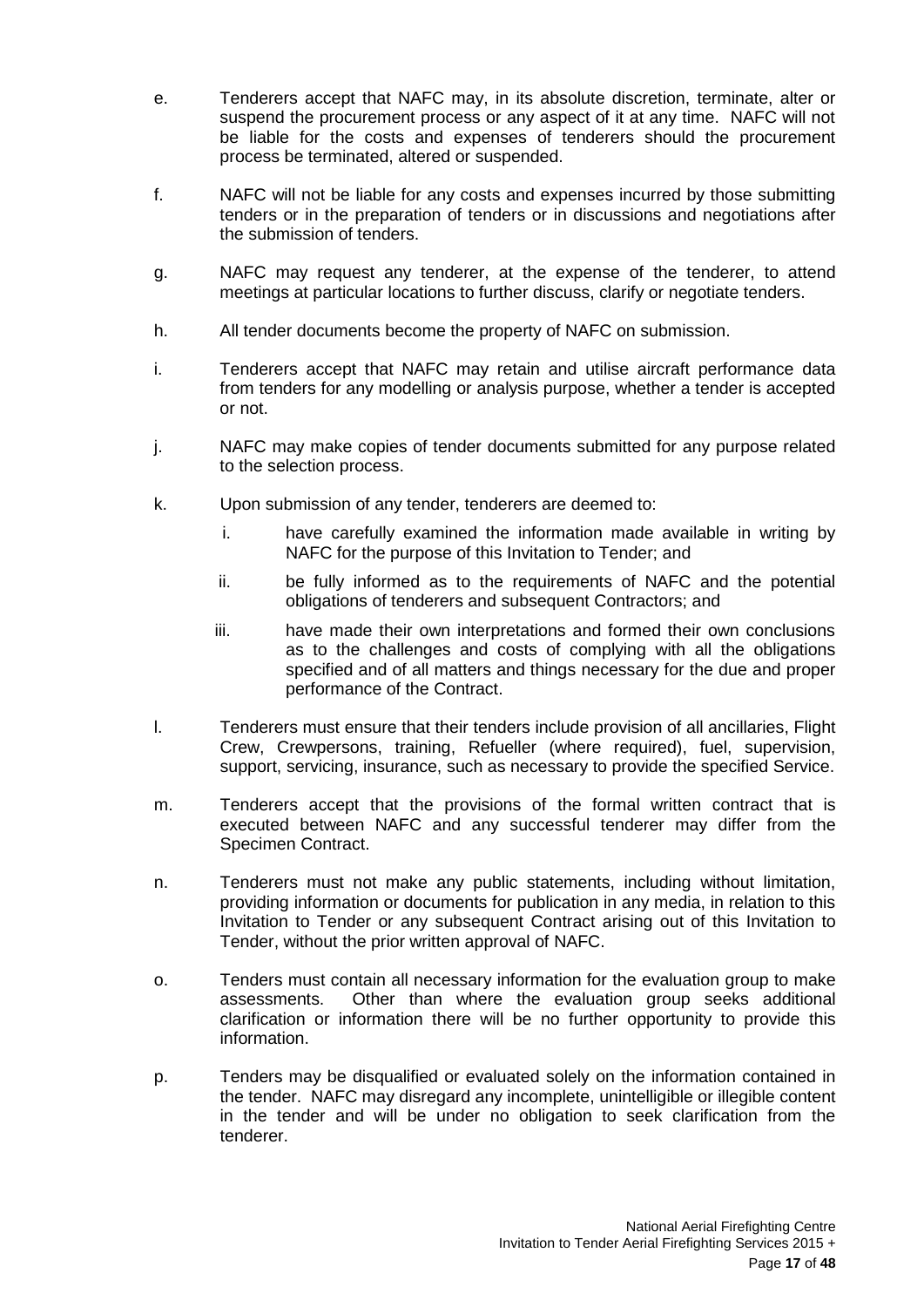- q. Tenderers not providing adequate information to enable the tender to be properly evaluated may also be excluded from further consideration and NAFC will be under no obligation to seek further information from the tenderer.
- r. Tenderers accept that at any stage during the procurement process, tenderers may be subject to an audit by NAFC or approved bodies acting on behalf of NAFC. Failure to submit to an audit may eliminate tenderers from further participation in the procurement process.
- s. Tenderers accept that NAFC may request a comprehensive accident and incident report spanning several years together with details of preventative and remedial actions taken by the tenderer. Any such report must embrace complete organisations and not simply single business entities. All higher-ranked tenderers are likely to be required to provide such a report. Failure to comply with such a request may result in the tender being declared informal and rejected.
- t. Without limiting NAFC's rights in this Invitation to Tender, NAFC may at any time, in its absolute discretion, during the tender process:
	- i. shortlist one or more tenderers; or
	- ii. commence or continue discussions with all or some of the tenderers without shortlisting any tenderers; or
	- iii. accept one or more of the tenders.
- u. NAFC is not bound to shortlist, to select as successful or to accept any tender.
- v. NAFC is not bound to shortlist, to select as successful or to accept the tender proposing the lowest price.
- w. NAFC may in its absolute discretion, immediately disqualify a tenderer that it believes has sought or obtained assistance of a commercial nature from any NAFC personnel or consultant.
- x. NAFC may in its absolute discretion, immediately disqualify a tenderer that it believes has engaged in collusive tendering practices.
- y. A tenderer will not be deemed to be unsuccessful until such time as the tenderer is formally notified by NAFC. The commencement of negotiations by NAFC with one or more tenderers is not to be taken as an indication that any particular tenderer's response has or has not been successful.
- z. NAFC is not bound to provide any tenderer with feedback or reasons for disqualifying, rejecting or not accepting or proceeding with any tender or other proposal.

# <span id="page-17-0"></span>**5.2. Tender Response Parameters**

Tenderers may tender for one or more of the individual Services listed in Appendix 1. The single tender response should include all of the Services being tendered and all of the options tendered for each Service. Only one tender response is permitted for each supplier.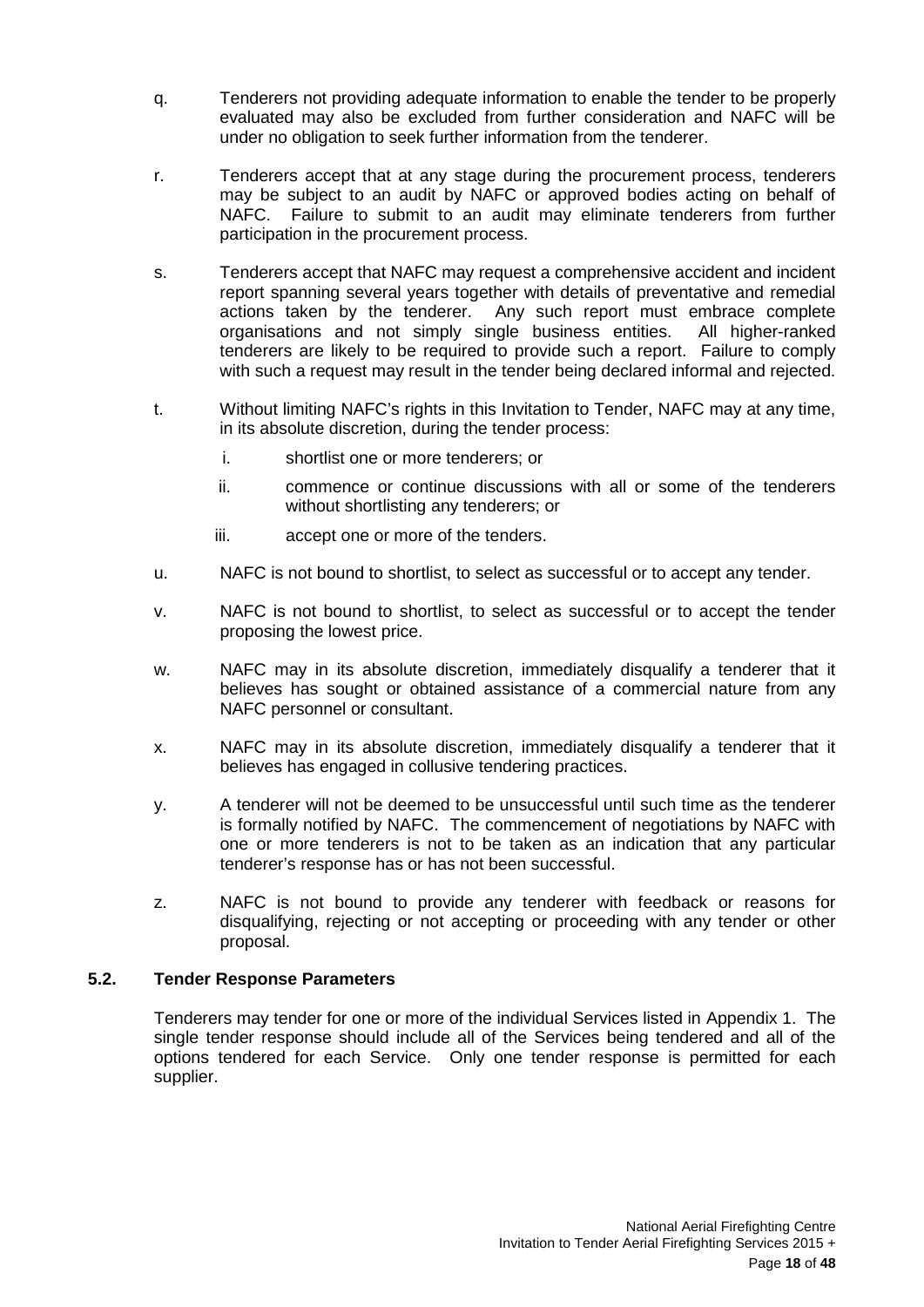# <span id="page-18-0"></span>**5.3. Specimen Contract Compliance**

- a. In previous calls for tenders, NAFC has asked tenderers to submit a Compliance Statement against each clause of the Specimen Contract. A full Compliance Statement is NOT required for this Invitation to Tender. Instead, for any noncompliance or partial-compliance the tenderer is asked to include the required information in the provided **Contract Departures** response form (which is part of the **Contract Compliance** response form).
- b. Where a tenderer either partially complies or cannot comply with a particular clause then tenderers must include the clause reference and Schedule reference (if applicable), outline what the issue is and propose an alternative to the clause in question in the Contract Departures response form. The response should also indicate any benefits of non-compliance or partial compliance if applicable.
- c. Except in the case of clauses identified as 'Preferred', or 'Optional' in the Specimen Contract, unless otherwise stated in the Contract Departures response form (i.e. if you leave the form blank) it will be assumed that the tenderer complies with all applicable clauses of the Specimen Contract including the Schedules. The tenderer will be asked to certify to this effect in the Contract Compliance section of their tender.
- d. For those clauses and notes in the Specimen Contract, including the Schedules, that are annotated as "Preferred" or "Optional", tenderers must clearly define the extent of proposed compliance with any such clauses. A separate **Preferred and Optional** section is provided for this requirement as part of the Contract Compliance response form.
- e. Before completing the Contract Departures response form please note the following:
	- i. tenderers presenting a significant number of Contract departures or who seek to significantly offset risk to NAFC will affect the result of their evaluation scoring; and
	- ii. tenderers risk having their response set aside if NAFC considers proposed changes to the Specimen Contract to be unacceptable or unmanageable; and
	- iii. tenderers should carefully consider the necessity of proposed Contract amendments as these may affect the comparability of pricing; and
	- iv. tenderers who propose significant Contract departures may also be asked to provide pricing with or without Contract changes; and
- f. Unless otherwise clearly stated it will be assumed that the Contract Departures response form submitted applies to all Services tendered. If tenderers believe that they significantly exceed the requirements of any clause of the Specimen Contract then they should articulate this in the relevant section of their tender response.

# <span id="page-18-1"></span>**5.4. Service Response**

a. Tenderers must clearly specify the manufacturer, make and model of aircraft that they intend to use to supply the Service. It is intended that tenderers invited to tender at Stage 2 will be limited to offering aircraft of the same make and model of aircraft tendered at Stage 1.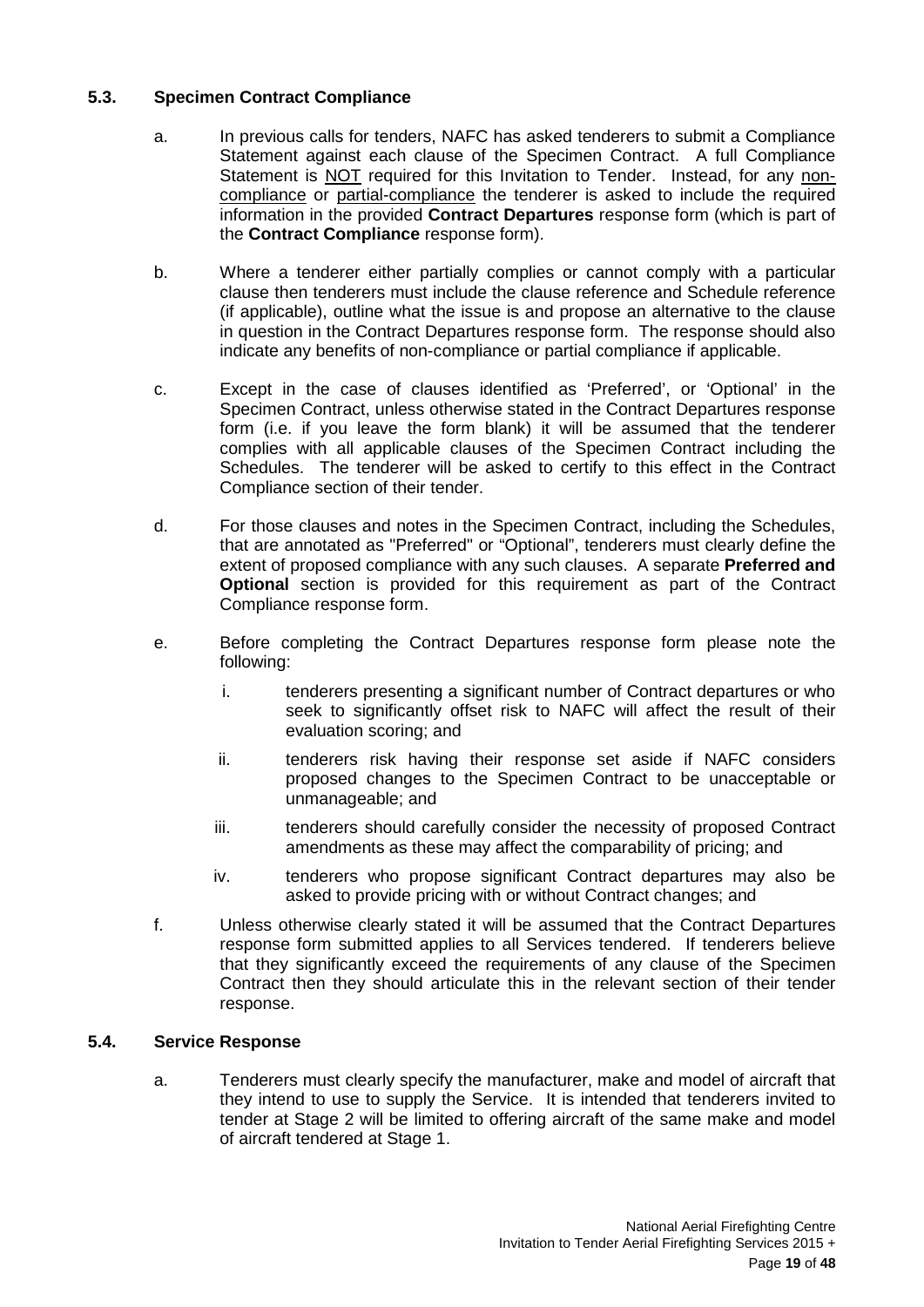b. A "higher" aircraft Type than that required by any particular Service may be tendered, however tenders will be evaluated according to the aircraft Type required in the Service specification at Appendix 1. Where the Service specification in Appendix 1 allows for different Types to be tendered (e.g. "Type 2 or Type 3"), aircraft will be evaluated as tendered (provided they are one of the Types requested).

# <span id="page-19-0"></span>**6. LODGEMENT OF TENDERS**

# <span id="page-19-1"></span>**6.1. Tender Lodgement**

- a. Tenders **must** be lodged using the NAFC Electronic Tender Portal (**NETP**) operated by Apet® 360Pro™.
- b. Tenderers will need to register on the NETP in order to lodge a tender.
- c. Instructions on how to complete the tender response in the NETP are contained in the How to Respond Guide located on the NAFC website.
- d. In order to submit a tender, there are a number of template documents ('response forms') that need to be downloaded, completed and then uploaded to the tender portal. Tenderers will be directed to these forms as they work through the electronic submission process. No free form or printed responses will be required. Tenderers will be able to load visual content but only in specified response areas. Visual content such as photographs, diagrams and charts should be kept to a minimum. Only include those necessary to explain a particular aspect of the tender.
- e. An outline of the tender response can be found in Part C of this ITT document.
- f. Please note that tenderers will require access to recent versions of Microsoft Word<sup>®</sup> and Microsoft Excel<sup>®</sup>, running under Microsoft Windows<sup>®</sup> to complete the response forms.

# <span id="page-19-2"></span>**6.2. Tender Closing Time and Date**

a. The Invitation to Tender closing time and date will be at:

**13:00** Australian Eastern Standard Time on **Tuesday 14 April 2015**

Tenders **must** be submitted in full by the closing time and date.

- b. Tenderers will **NOT** be able to submit a tender after the closing time and date.
- c. Tenderers **must** allow for any and all possibilities when determining when to submit their proposals. These may include, amongst other things:
	- i. a large number of response forms and tenderer specific documents to upload to the NETP system; and
	- ii. problems with a tenderer's Internet Service Provider (slow speeds, etc); and
	- iii. iii. increased internet traffic volume with the NETP system particularly near the closing times of the procurement process making it slow or difficult to upload documents.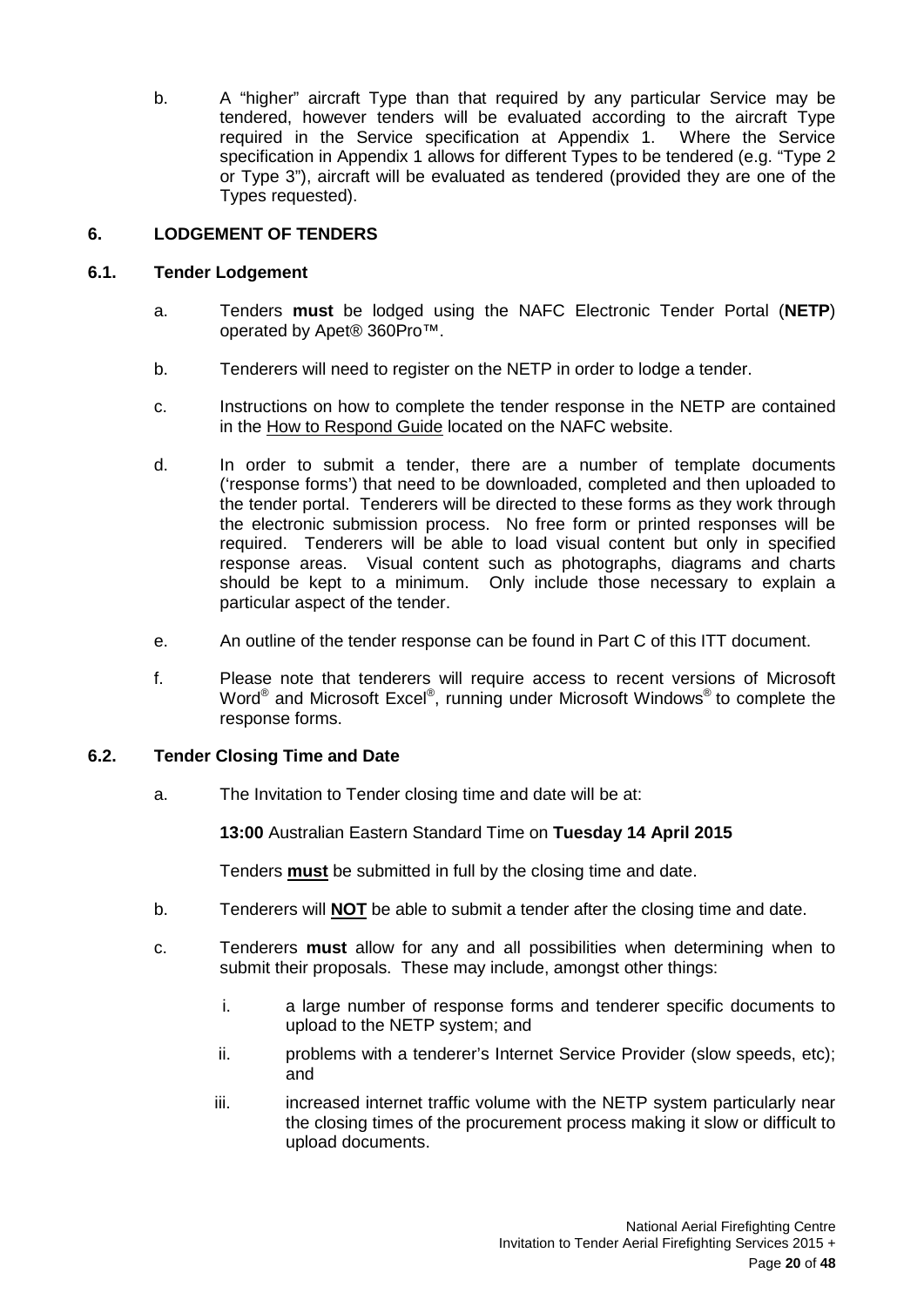- d. NAFC strongly recommends loading and submitting tender responses well before the closing time and date, and that tenderers carefully read and follow all instructions as to how to correctly submit a tender in the How to Respond Guide.
- e. NAFC accepts no responsibility for late, incomplete or incorrectly submitted tenders.
- f. Tenderers are able to amend tenders that have already been submitted, providing it is before the closing time and date (refer to the How to Respond Guide for details on how to do this). Tenderers should make sure that if they do amend their tender that they click the 'submit' button again once they have completed any amendments.

# <span id="page-20-0"></span>**7. FURTHER INFORMATION**

- a. Further enquiries regarding the content of this Invitation to Tender and the Specimen Contract should be directed to NAFC via email to [tenders@nafc.org.au.](mailto:tenders@nafc.org.au)
- b. The How to Respond Guide provides separate contact details for enquiries regarding the use of the NAFC Electronic Tender Portal.
- c. Other communications with NAFC personnel or with any consultants assisting NAFC regarding the tender process are not permitted.
- d. In most circumstances answers to any questions submitted regarding the Invitation to Tender will be provided as Addenda to the Invitation to Tender in the NAFC Electronic Tender Portal or via email. These Addenda will be available to all organisations who have registered in the portal for this Invitation to Tender.
- e. NAFC reserves the right to not respond to any question or request irrespective of when such question or request is received.
- f. Due care will be taken to avoid identifying specific organisations in any answers published in Addenda or on our websites, however, NAFC cannot guarantee that an individual organisation will not be able to be identified from a question or answer provided.

# <span id="page-20-1"></span>**8. POST TENDER FEEDBACK**

- a. Tenderers will be advised of any decision to not take a particular tender further, or to disqualify a tender from further consideration.
- b. Except in the case of significant errors or omissions which result in disqualification of a tender, it is not practical for NAFC to provide feedback or tender debriefing to individual tenderers.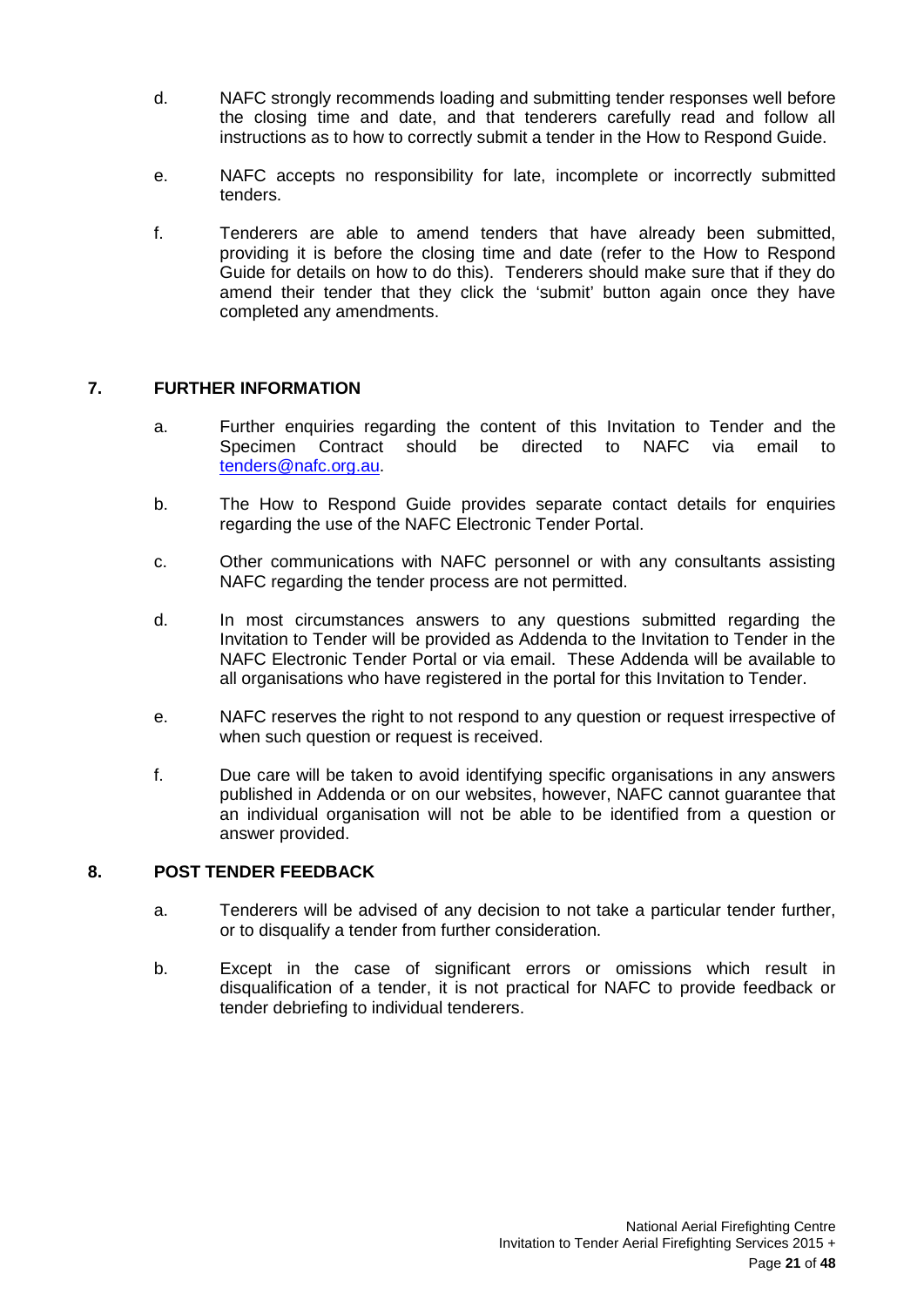# <span id="page-21-0"></span>**PART B: SERVICE REQUIREMENTS**

# <span id="page-21-1"></span>**1. SERVICE REQUIREMENTS / SPECIFICATIONS**

### <span id="page-21-2"></span>**1.1. General**

- a. Tenders are invited for a number of specified Services as outlined in Appendix 1: Table of Services. Each Service has a unique identifier assigned (e.g. Service RW15301, RW15302 and so on).
- b. Tenderers may tender for any number of the specified Services (subject to the various conditions and considerations provided in this Invitation to Tender).

#### <span id="page-21-3"></span>**1.2. Summary of Service Requirements**

- a. Each Service requires the Contractor to:
	- i. respond to fire incidents or other emergency operations and activities and to carry out Firebombing and/or other specialised work to specified standards and protocols; and
	- ii. ensure that the preparedness to respond is maintained throughout the specified period(s); and
	- iii. stand-by and maintain readiness to respond to fire incidents or other emergency operations and activities, when required.

#### <span id="page-21-4"></span>**1.3. Contract Types**

- a. Most of the Services available for tender will result in Primary Contracts that is, the Contractor will be required to provide the Service for at least one Service Period during each year of the Contract.
- b. This Invitation to Tender also allows tenderers to tender for the Service RW15338 that may result in a Secondary Contract. These are Contracts where the occurrence of a defined minimum Service Period is not guaranteed in any given year of the Contract Period. Service Periods for Secondary Contracts are normally only activated for those fire seasons where the fire risk indicates that additional contracted Aircraft will be required. Generally this will only happen when a season is forecast to have above normal fire risk (in the case of Service RW15338 this risk is associated with crop harvesting activities). Once a Service Period is activated for a season, it will be of the specified minimum length (in the case of Service RW15338, 42 days) unless otherwise agreed with the Contractor. It is possible that no Service Period will occur during the Contract Period.
- c. It is emphasised that not all Services listed in the Table of Services at Appendix 1 will proceed to a contract. Whether a Service is contracted will be determined by the suitability and value-for-money of the Services tendered, the total of tendered prices and by available funds.

# <span id="page-21-5"></span>**1.4. Contract Periods and Service Periods**

a. The **Contract Period** is the total period of time that there is a Contract between NAFC and the Contractor, including any extensions to the Contract Period. The actual Aerial Firefighting Services, however, are only required to be provided during a defined **Service Period**. Normally there will be only one Service Period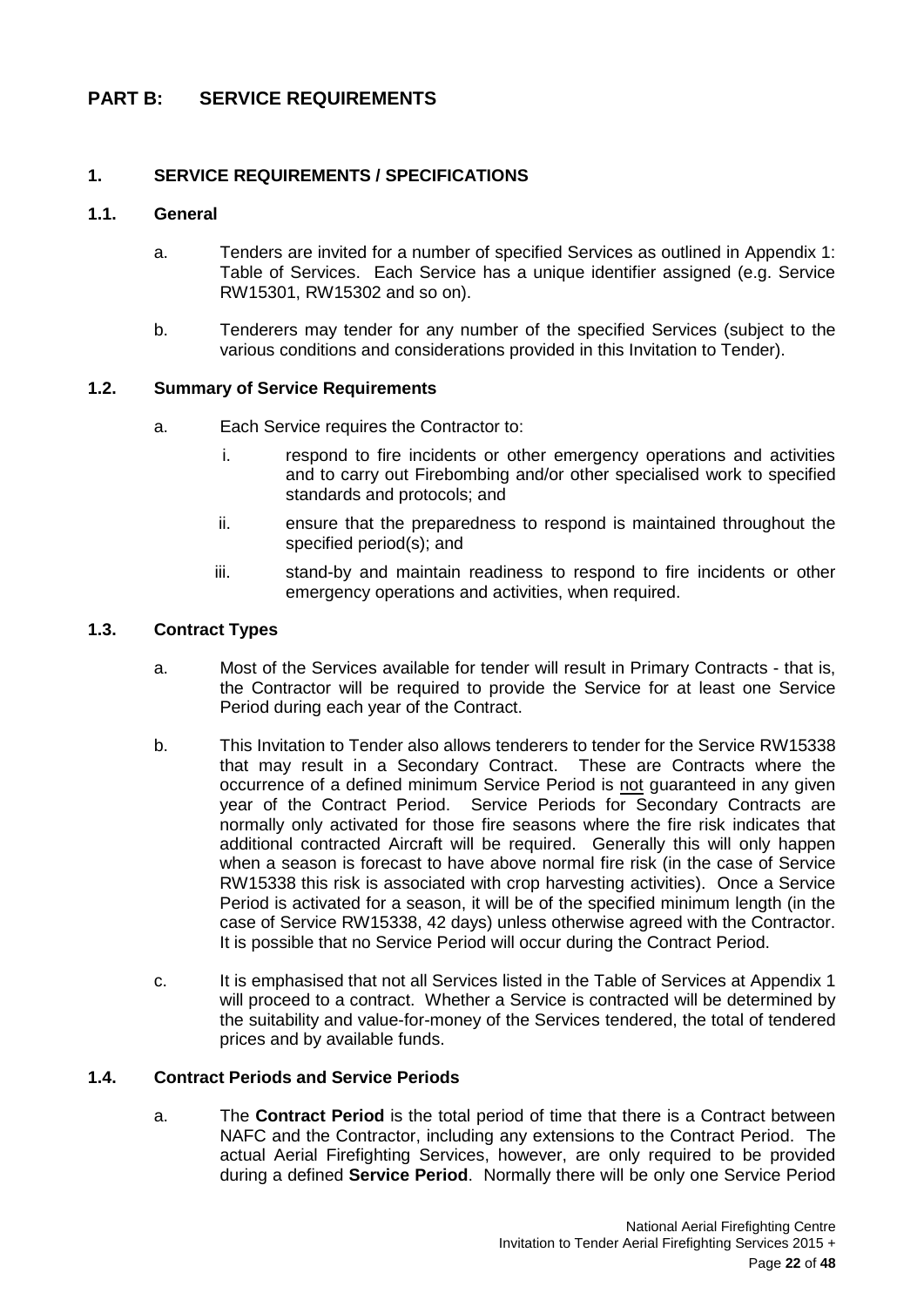in any one year of the Contract Period, coinciding with that year's bushfire season.

b. Type 3 Rotary Wing Services may be required to be available on a Partial Availability Service Period prior to, and following, their defined Absolute Availability Service Period (e.g. a single Aircraft may be on a Partial Availability then an Absolute Availability and finally a Partial Availability arrangement each year). This primarily relates to those Services required to undertake burning operations. This extended Service Period has previously been called the "Requirement 2" Service Period. Tenderers should clearly indicate if they are prepared to make the tendered Aircraft available for a Partial Availability (Requirement 2) Service Period for burning operations, and what arrangement they propose for Aircraft basing, and call-out conditions during this period.

*Note: Typically a relatively small number of Type 3 Aircraft are required in the spring burning season, and the majority of Type 3 Aircraft are required in the autumn burning season. Aircraft undertaking Partial Availability (Requirement 2) Service Periods may be required for approximately four weeks prior to the Absolute Availability Service Period and approximately six weeks after the Absolute Availability Service Period.*

- c. The Services are required for a "3+1+1" Contract Period, that is they are required to be provided during Service Periods that coincide with the annual fire seasons for the next three years (2015-2016 and 2016-2017 and 2017-2018) and if the Contract Period is extended for 2018-2019 and 2019-2020. It should be noted that there is a reasonable probability that the optional extension years will not be exercised if the retendering of the contracts, arising from this tender process, are aligned with other Services and their procurement process timelines.
- d. The commencement date of each Service Period will be notified in advance to the Contractor in accordance with the **Notice Period**.

# <span id="page-22-0"></span>**1.5. Availability levels**

- a. For most of the specified Services, **Absolute Availability** is required. This level of availability effectively means that Aircraft are committed to the provision of the Service during each Service Period, including any extensions to a Service Period, by requiring that the aircraft be airborne within 15 minutes of dispatch during Daylight for the whole Service Period. This level of Availability may be likened to contracts known as "Exclusive Use" in some other countries. (Note that for specific Services (e.g. those requiring NVG operations), availability requirements may extend beyond Daylight).
- b. Please note that NAFC Contract arrangements do not provide for periodic or rostered days off. The Contractor must have sufficient crew available to maintain readiness and to operate the aircraft 7 days per week during the Service Period. On most days, however, the availability requirement is relaxed to allow for an 8 to 9 hour duty day. The Contract requirements also effectively mean that the Contractor must have the capacity to conduct aircraft maintenance "out-of hours".
- c. Specifically for Service RW15351 and for parts of other Services that are required to undertake aerial burning operations (refer to Appendix 1: Table of Services), **Partial Availability** is required. This level of availability only requires the provision of the Service on particular days or at particular times during the Service Period that are notified in advance to a Contractor. Normally these are days of relatively high fire risk or periods of time when burning operations could be undertaken. A requirement to provide the Service on a particular day may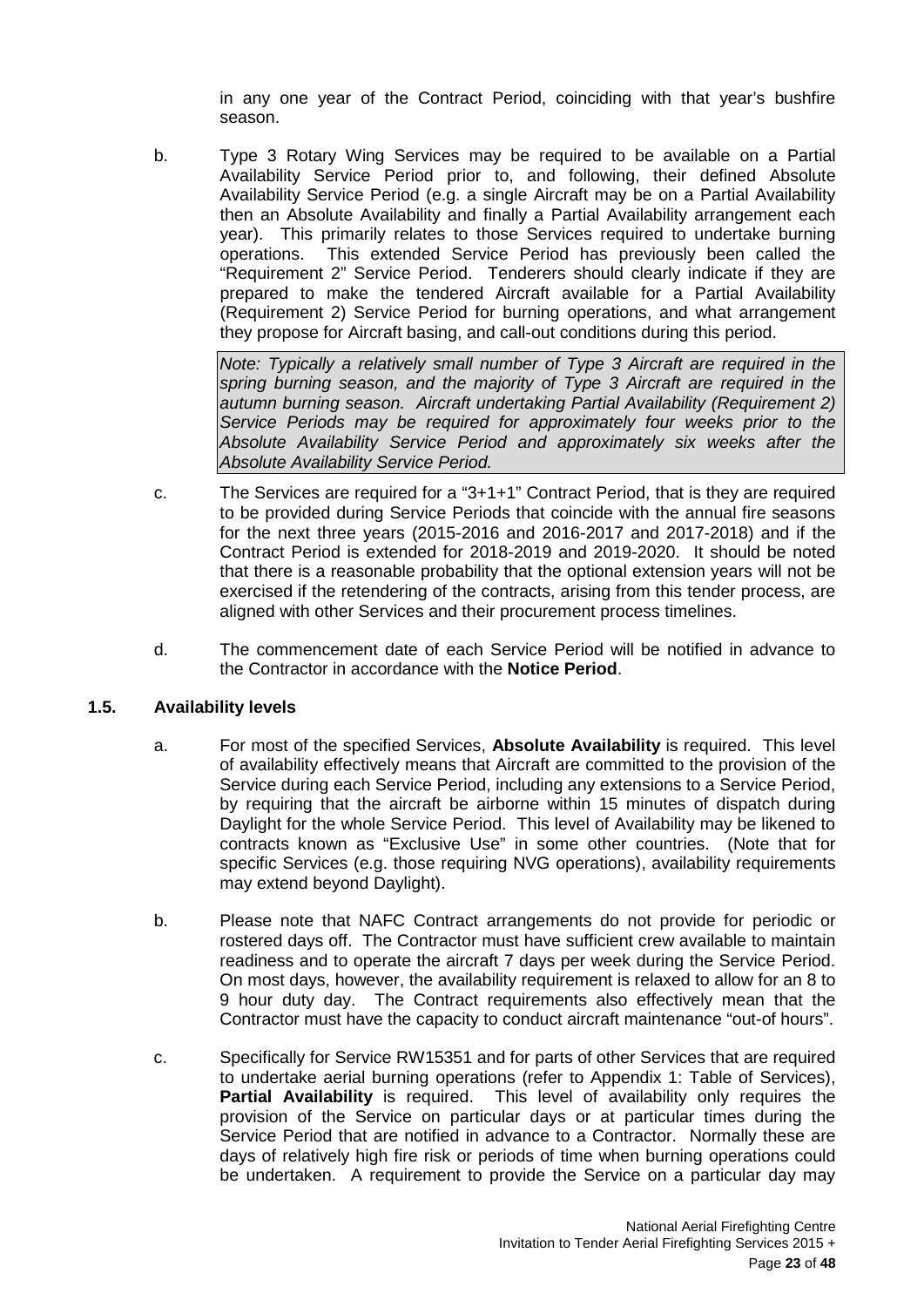involve standing-by for dispatch at 15 minutes notice or may involve actual operations and is normally known as "Commitment".

d. Partial Availability Service Periods may allow a Contractor more flexibility with crewing or to undertake other work with the Aircraft or crew on days of relatively low demand (fire and or burning). A typical Partial Availability Contract/Service Period would see the Contractor being notified in advance (e.g. four to six hours) of a requirement for Commitment status – i.e. of a requirement to standby or to work.

#### <span id="page-23-0"></span>**1.6. Multiple Services**

- a. Tenderers are advised to examine the Services outlined in the Table of Services at Appendix 1 carefully and, where practicable, identify synergies in providing more than one Service – ultimately resulting in improved service delivery and lower costs.
- b. This may occur in different ways. For example a tender for multiple Services that all utilise similar aircraft should be able to obtain significant synergies and therefore provide advantages in pricing and service delivery. A tenderer may also be able to obtain synergies by "dovetailing" Services, where the planned Service Periods are complementary.
- c. This may also allow tenderers, who are granted multiple Services, to provide additional services/capabilities e.g. access to particular aircraft all year round.

## <span id="page-23-1"></span>**1.7. Services Environment**

- a. Services will have to be provided under adverse conditions, often turbulent and "hot and high", in remote locations and in an emergency service environment that demands very high standards.
- b. All Services require aircraft that are well maintained and are crewed, supported and managed by highly professional, skilled and motivated Personnel and operators.

# <span id="page-23-2"></span>**1.8. Notice Periods**

- a. For all Services the Notice Period will be specified in the final Contract. Tenderers must specify in their tender (in the Aircraft and Services Tender Form), for each Service, their preferred Notice Period. It is recommended that tenderers tender the shortest Notice Period that they are realistically capable of meeting. In any case Notice Periods should not be less than 7 days or greater than 56 days.
- b. Shorter Notice Periods are strongly preferred (i.e. if tenderers can propose relatively short Notice Periods, this will be treated favourably in the evaluation).
- c. NAFC will give consideration to including additional parameters around Notice Periods if that will assist tenderers to propose shorter Notice Periods. (e.g. a tenderer may propose a Notice Period for a particular Service of 10 days, provided that the Service Period commencement date for that Service is between 01 September and 01 December in any year). However Notice Periods that are not subject to constraints are preferred.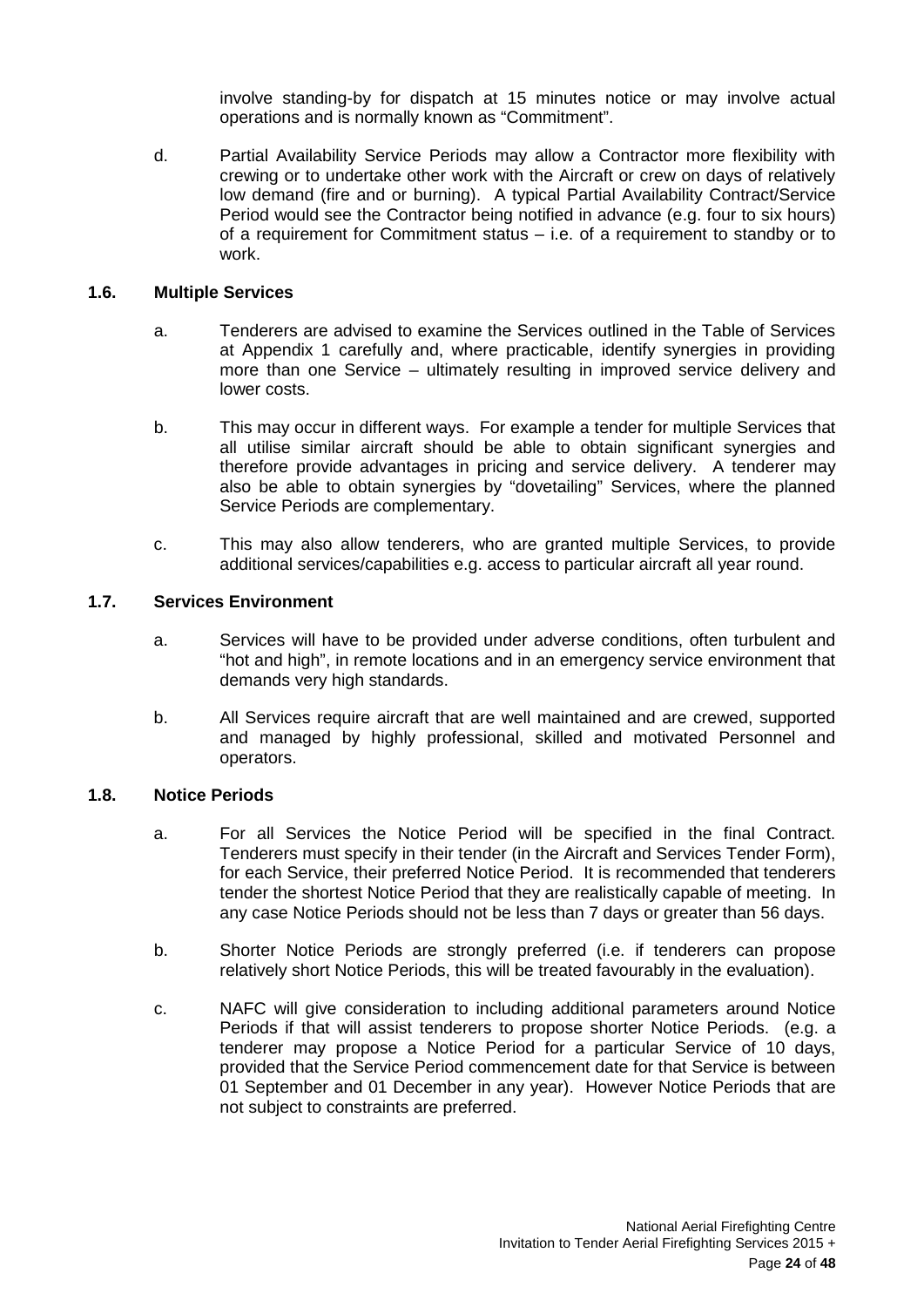# <span id="page-24-0"></span>**1.9. Nominated Operational Bases (NOB)**

- a. During each Service Period the aircraft and crew will be based at a location (**Nominated Operational Base**) specified in the Contract.
- b. The Table of Services at Appendix 1 indicates where the NOB for each Service will be located. In some cases only a general area is specified. Where a general area is specified, tenderers should propose a preferred location within that general area for the NOB (if a tenderer has a facility in the area, it will often be most effective to utilise the existing facility).
- c. Note that for Service RW15338 the Nominated Operational Base is required to move during the Service Period. Tenderers should take this into account when preparing their tender. The NOB for this Service would normally commence in the Sea Lake area of northern Victoria and move south east with the risks associated with crop harvesting activities. As this Service finishes around the same time other Services commence, it is anticipated that this Service could dovetail with other Type 2 Rotary Wing Services starting in December. Tenderers should clearly indicate if they wish to dovetail Services together with one Aircraft and provide details of how the benefits of doing so are shared with the Member.
- d. Tenderers should note that any contracted Service will be part of a national arrangement. NAFC may therefore require Contractors to temporarily base contracted Aircraft at any suitable location in Australia; or to establish a NOB at a different location from that originally specified in the relevant Contract. These decisions will be based on regular assessment and reassessment of the prevailing fire or other emergency conditions. Where relocation is required, unless specific provisions for relocation are in the Contract, the relevant Member would meet the Contractor's reasonable out of pocket expenses (i.e. the reasonable costs incurred above those that would have applied to being based at the original NOB).
- e. The Contractor is responsible for providing all facilities required to support the Aircraft and crew at the NOB.

# <span id="page-24-1"></span>**1.10. Carriage of Passengers**

- a. Tenderers should note that all aircraft that are required to carry passengers must be capable of doing so as a Charter under day Visual Flight Rules (VFR) operation.
- b. Tenderers for Services that require carriage of passengers must provide a Passenger Carrying Capability (**PCC**) number as defined in NAFC Standard PR-003.
- c. Tenderers must also specify any limitations that could impact on the ability to carry the maximum number of passengers possible in any tendered aircraft.
- d. Australian civil aviation legislation and regulations (including definitions) around passenger carrying operations may change during the course of the Contract Period. For the purposes of this Invitation to Tender, 'Charter' means the rules applied at any time are those applicable to an air transport operation for the nonscheduled carriage of passengers for hire or reward (by small or large aircraft, as applicable, in what is likely to become CASR Part 135 and CASR Part 121 respectively). These aircraft and operator standards will apply even if the operation is actually conducted as what is currently known as Aerial Work in Australia's civil aviation legislation and regulations.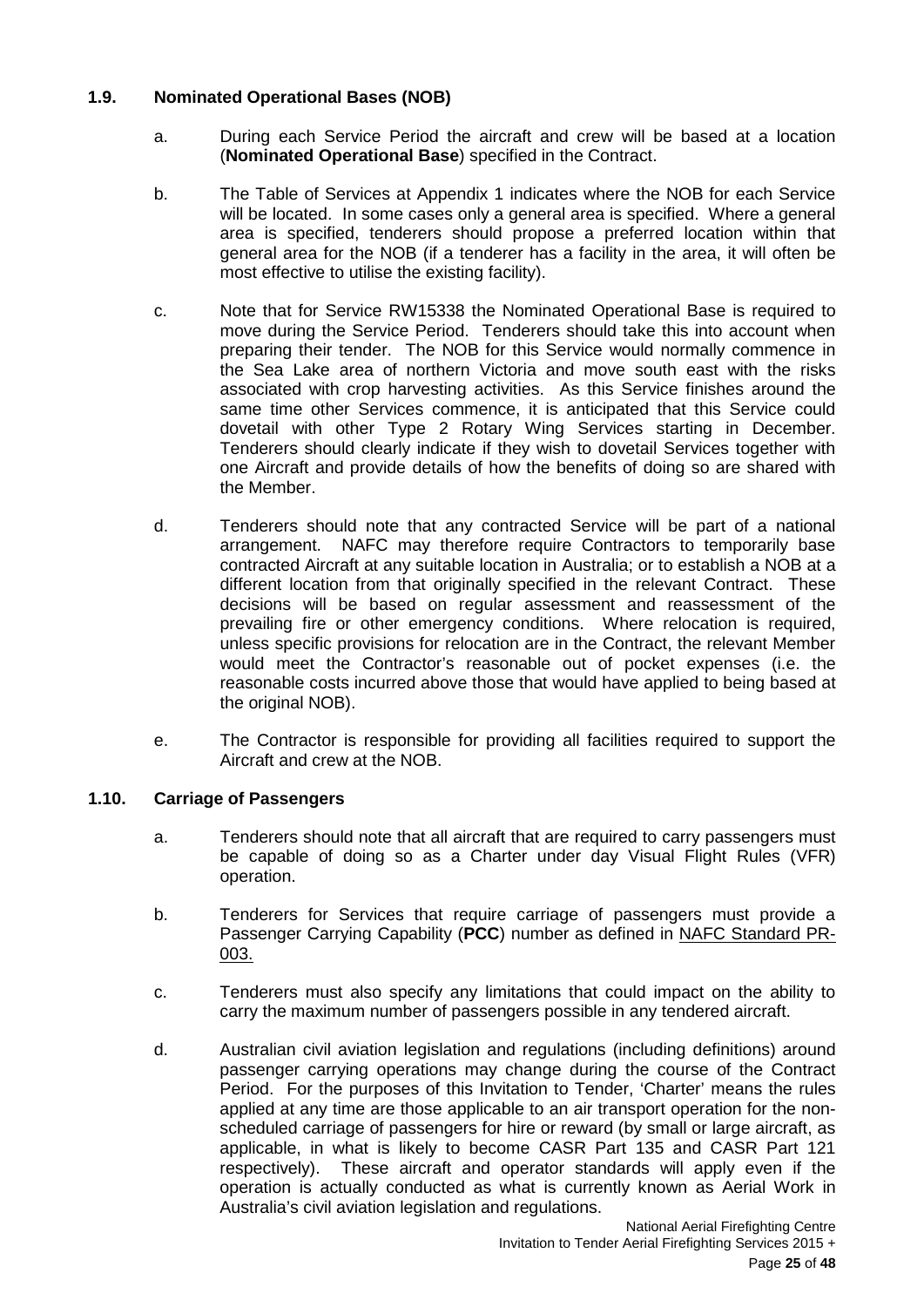- e. In other words, any aircraft required to carry passengers must have a Standard Certificate of Airworthiness and the AOC holder must have the necessary CASA authorisations, as are applicable at the time, for an air transport operation for the non-scheduled carriage of passengers for hire or reward.
- f. For Rotary Wing aircraft that are required to hold a Limited (Restricted Category) Certificate of Airworthiness in Firebombing configuration, a Limited Certificate will normally be acceptable provided that the aircraft also has an appropriate Standard Certificate of Airworthiness for its normal configuration.
- g. For Passenger carrying operations that are not conducted as a Charter operation (e.g. Fire Spotting is currently defined as Aerial Work) then all Charter standards or requirements that can still practically be met for that particular operation are required to be met.
- h. Where the carriage of passengers for a Service is listed in Appendix 1 as "Optional", tenderers may propose solutions that are capable of carrying passengers or may propose solutions that are not capable of meeting the requirements of the Specimen Contract for carriage of passengers. Should the solution that is capable of carrying passengers ultimately be accepted, then the requirement for the carriage of passengers will be included in the resultant Contract.
- i. For Type 2 Rotary Wing passenger carrying aircraft, the aircraft is required to be fitted with a minimum of one "grab" handle fitted near to both the left-hand and right-hand rear doorways to facilitate the safe loading and unloading of passengers.

*NOTE: For Bell 205, 212 or 412 model aircraft it is desirable to have one "grab" handle mounted externally on the rear quarter door and one "grab" handle mounted internally on the corresponding forward rear facing seat upright support.*

# <span id="page-25-0"></span>**1.11. Firebombing Delivery Systems**

- a. Firebombing Delivery Systems on tendered aircraft, where required, must:
	- i. have received or be capable of receiving approval (provisional or full) from a Member as set out in NAFC Standard OPS-001; and
	- ii. meet the other requirements of the Specimen Contract.
- b. Tenderers should note that aircraft required to undertake rappelling operations, as indicated in Appendix 1: Table of Services, must be fitted with a Firebombing Delivery System of a type compatible with rappel operations. When the firebombing system is a belly tank, then this will require:
	- i. that the tank and refill snorkel do not impede rappel operations;
	- ii. that the tank is fitted with an 'offload' system capable of delivering part or all of the load in a controlled fashion, at a minimum flow rate of 300 litres per minute, to a ground based tank via a hose with a diameter in the order of 38mm and a length of at least 80 metres, whilst the Aircraft hovers;
	- iii. that the "offload" system includes an outlet coupling mounted externally on the left-hand side of the aircraft that is within easy reach of an onboard rappel dispatcher / crewman;
	- iv. that the outlet of the "offload" system is mounted facing vertically down and fitted with a 38mm Wajax coupling and capable of withstanding the load of a charged hose at 46 metres in length;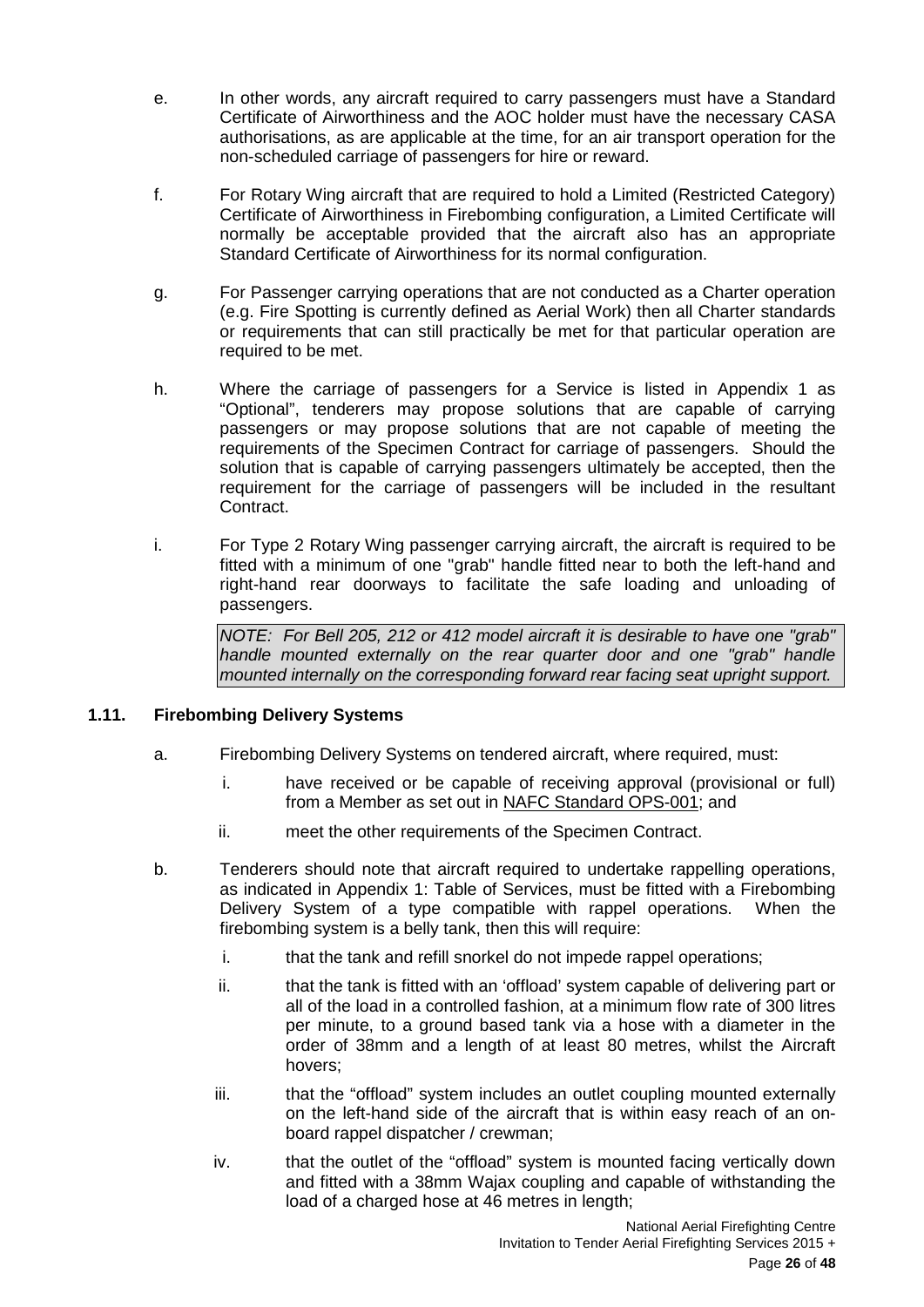- v. that the "offload" system is operated by a master switch located in the main cockpit of the aircraft with a second switch capable of being operated by an on-board rappel dispatcher / crewman from the left-hand rear cabin position; and
- vi. that the tank and refill snorkel are configure to allow landing and / or the safe offloading of crew or payload in remote or roughly prepared landing areas.
- c. Tenders must include all relevant information that demonstrates how any proposed aircraft and its Firebombing Delivery System meets the Service requirements.

# <span id="page-26-0"></span>**1.12. Air Attack Supervision Platforms**

- a. The Table of Services at Appendix 1 identifies several Services where the primary purpose is to act as a platform for the supervision of Firebombing and other operations as well as undertake mapping and intelligence gathering tasks. These Services are referred to as Air Attack Supervision or AAS Platforms.
- b. Tenderers putting forward any AAS Platforms are encouraged to detail additional capabilities that may be available, either included in the price or on an optional basis (e.g. the provision of infrared imaging or automated mapping capabilities).

# <span id="page-26-1"></span>**2. SPECIALIST TASKS**

# <span id="page-26-2"></span>**2.1. Hover Emplaning and Deplaning**

- a. All Rotary Wing Aircraft able to carry passengers are required to be capable of emplaning and deplaning passengers in a low hover (refer to clause 15 of Schedule 5 of NAFC's Specimen Contract). In addition the Table of Services at Appendix 1 includes a Service (RW15301) that is required to be configured to undertake specific **regular** hover exit operations.
- b. Aircraft tendered for Service (RW15301) must:
	- i. be capable of operating with the left-hand side doors open or removed;
	- ii. have the rear cabin floor fitted with a temporary floor area, agreed by the Member, to cover protruding and non-usable floor fittings; and
	- iii. ensure that the skid type and configuration permit an exit between the skids and fuselage from a position adjacent to and outboard of, the lefthand rear seat (tenderers should note that some after-market skid configurations prevent such an operation from being conducted).

# <span id="page-26-3"></span>**2.2. Forward Looking Infrared (FLIR)**

- a. The Table of Services at Appendix 1 identifies several Services where aircraft are required to be configured so that they can undertake FLIR operations either using equipment supplied by the Contractor or equipment provided by the Member.
- b. FLIR operations require the carriage of an Electro-Optical / Infrared (EO/IR) imaging system including gimballed camera, display and operator controls. The Member currently has two Wescam MX10 camera systems available and these may be moved between aircraft. Aircraft required to undertake FLIR operations must be configured so that this equipment can be readily fitted and removed,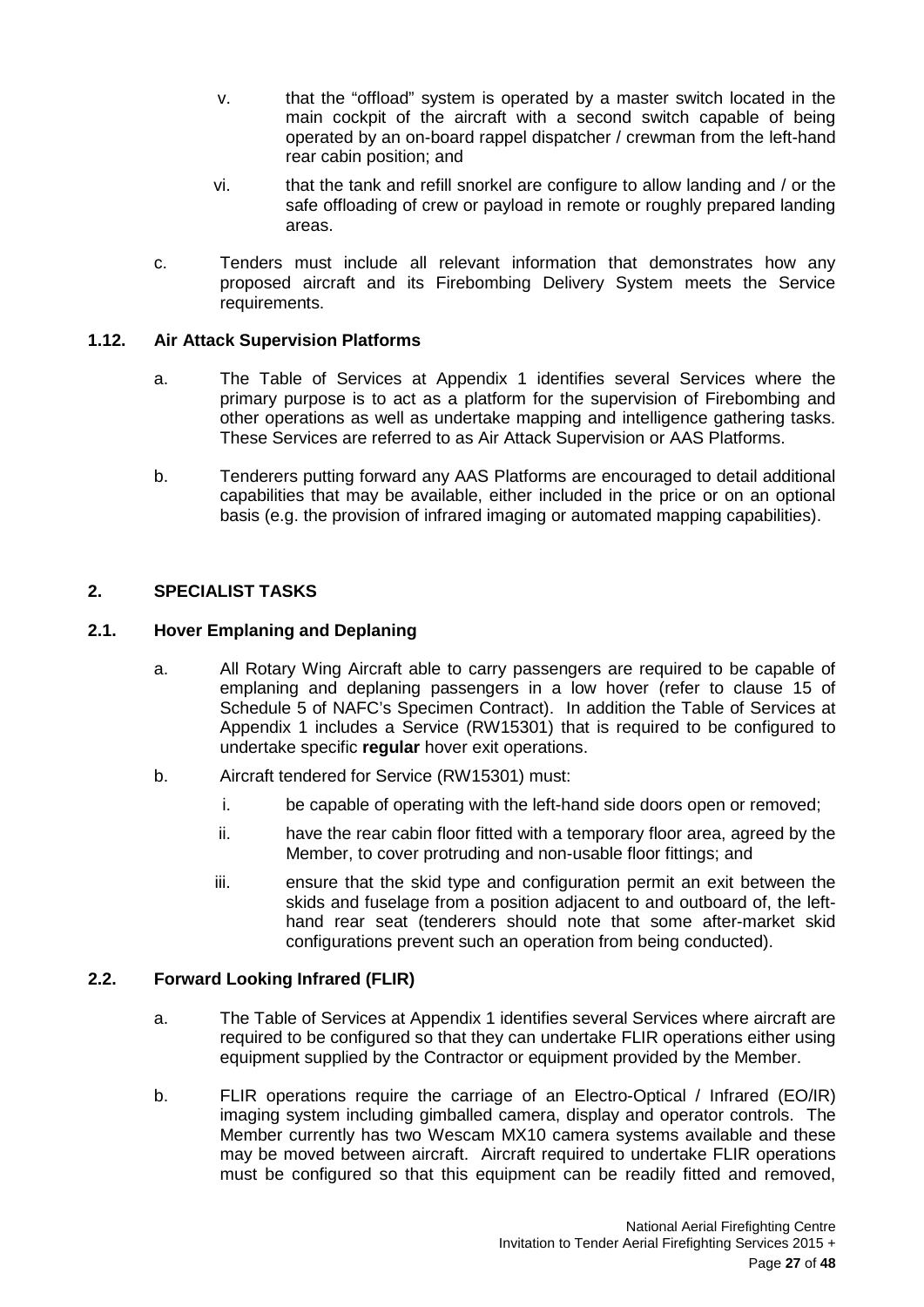from the aircraft without requiring anyone other than the equipment operator and the pilot.

- c. If tendering for Services requiring FLIR operations, tenderers need to take into consideration any modifications that may need to be made to the aircraft including, amongst other things:
	- i. the fitting of an external mount for camera/sensor (e.g. a suitable post for a Member supplied Meeker Aviation dovetail gen II mount);
	- ii. the fitting of internal monitors (via RAM size C mount), operator control units, laptop PC, data transmission and interface boxes;
	- iii. necessary cabling between external and internal units;
	- iv. the fitting and cabling of two external tri band telephone antenna
	- v. the fitting of a suitable GPS antenna to the tail of the helicopter; and
	- vi. the provision of suitable power supplies (2 x 24V, 20A outlet).

The Contractor is responsible for arranging for all necessary approvals at their own cost for each contracted aircraft, and must provide approval documentation to the Member when required.

- d. The Contractor will ensure that any Member supplied FLIR equipment is securely handled and stored as agreed with the Member in order to meet the Members obligations under the International Traffic Arms Regulations (**ITAR**).
- e. Tenderers may propose to supply and operate their own EO/IR imaging system, display and operator control equipment providing the equipment has the following capabilities:
	- i. IR sensor (optimised for fire use);
	- ii. HD colour camera;
	- iii. geo-target location;
	- iv. operator display;
	- v. laser rangefinder for increased targeting accuracy;
	- vi. built in GPS;
	- vii. mapping system interface; and
	- viii. a hand controller unit.
- f. Tenderers should clearly state whether they can also operate the Members equipment, and whether the tenderer's equipment is to be included in the aircraft pricing, or available at an additional charge. Detailed pricing is not required at this stage of the tender.

# <span id="page-27-0"></span>**2.3. Aerial Intelligence Gathering (AIG) Aircraft**

a. The Table of Services at Appendix 1 includes a Service (RW15307) whose primary purpose is to act as a platform for aerial intelligence gathering. Additionally, the Table of Services indicates that it is optional that a second Service (RW15302) can be configured so that it can act as an AIG platform if required. The primary role of the AIG platform is to collect, process and disseminate detailed fire and emergency intelligence information including video, images and maps.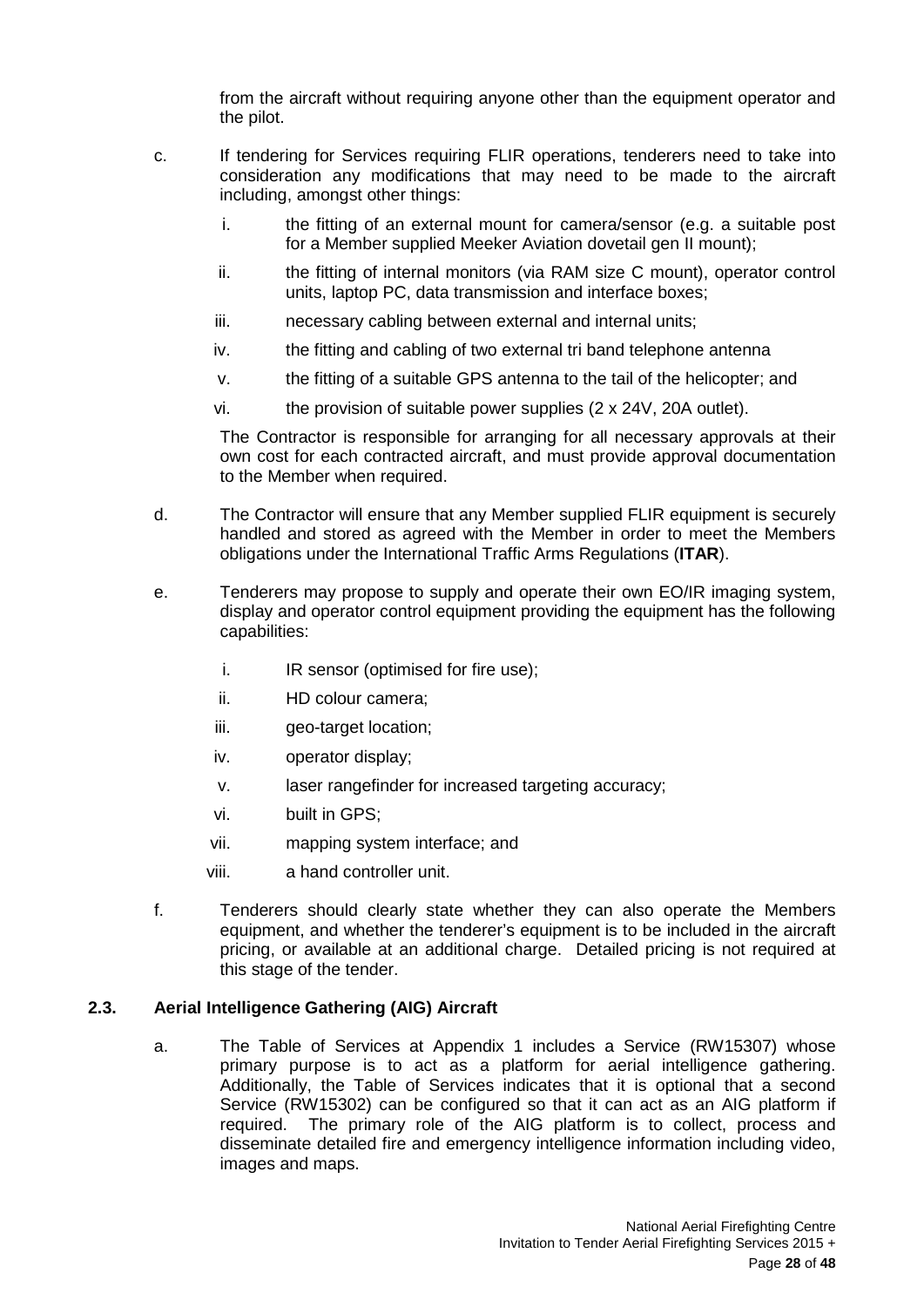- b. When used for AIG operations the aircraft will carry the EO/IR camera mounted in accordance with Section 2.2 above. A FLIR operator will occupy the front 'copilot' seat and an AIG operator will occupy a rear seat.
- c. In addition to the FLIR requirements of Section 2.2, the aircraft must be fitted with an AIG operator console at a rear seat (preferably located behind the co-pilot position). This console must be ergonomically designed to hold Member supplied AIG equipment.
- d. The Member supplied AIG equipment currently includes:
	- i. 1 x 'Getac rugged notebook' PC;
	- ii. 2 x digital video recorders;
	- iii. 1 x 'MAVEO fleet' video streaming unit;
	- iv. video display monitors;
	- v. mobile telephone; and
	- vi. a PC keyboard and trackball mouse.
- e. The console needs to mount two or three monitors (depending on how the notebook is mounted and if its screen is used as a third display) in front of the AIG operator with keyboard and trackball / mouse suitably located.
- f. The AIG operator position requires full access to the aircraft audio and radio systems so that the AIG operator can monitor, receive and transmit on any radio, including a terrestrial mobile telephone. The AIG operator avionics requirements mirror that of the co-pilot position as described in Schedule B of the Specimen Contract (Air Attack Supervision Aircraft). The rear seat AIG operator needs to be able to make and receive mobile telephone calls.
- g. The AIG equipment requires the installation of three tri-band mobile phone antennas on the exterior of the aircraft. These antennas are to be cabled back to the area of the operator console.
- h. The AIG equipment requires a suitably located 20 Amp, 24 Volt power outlet.
- i. The AIG console is to be supplied at the Contractor's expense. The Contractor is responsible for arranging for all necessary approvals and must provide approval documentation to the Member when required.
- j. When configured for AIG operations the aircraft must be securely hangared and accommodation made available for the AIG operating crew. The accommodation must include access to suitable telephone and internet services. When used for AIG operations the aircraft is required to be capable of operation under Night VFR.
- k. Tenderers may propose to supply and operate their own AIG solution. If doing so tenderers should clearly state whether they can also operate the Members equipment and whether the tenderer's equipment is to be included in the aircraft pricing, or available at an additional charge. Detailed pricing is not required at this stage of the tender.
- l. Tenderers proposing to supply and operate their own AIG solution for these Services must provide comprehensive details of their proposed solution including the manufacturer and model of sensor, integration software and hardware and communications equipment.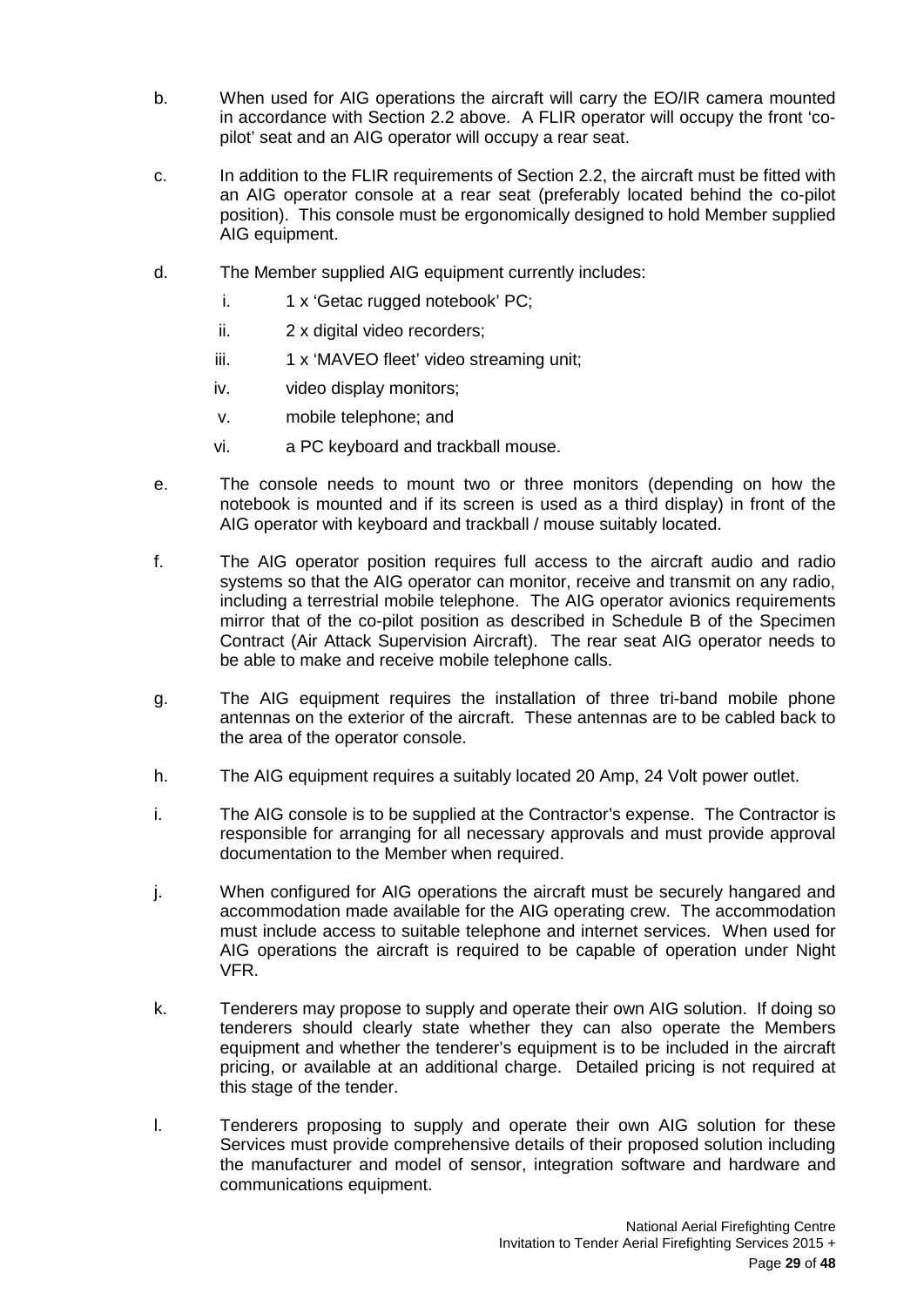# <span id="page-29-0"></span>**2.4. Specialist Operations – Winching**

- a. The Table of Services at Appendix 1 includes a Service (RW15352) that requires the provision of a winching capability. Winching capability is primarily for the delivery of firefighters for rapid initial attack on incipient fires in remote or inaccessible areas.
- b. Where winching capability is tendered, the relevant Schedules and clauses of the Specimen Contract must be met.
- c. The performance of the aircraft in the range of situations specifically encountered in winching operations will be considered in evaluating the relevant Services. Tenderers should clearly detail all relevant performance characteristics of their tendered aircraft.
- d. Flight Crew and Crewpersons must meet minimum requirements in terms of training and experience in accordance with NAFC and Member standards.
- e. Tenderers proposing **winching** capability must provide with their tender:
	- i. detailed aircraft performance specifications in winching configuration;
	- ii. detailed specifications of the proposed winch, including make and model;
	- iii. if required, an engineering approval or manufacturer's approved Supplemental Type Certificate or manufacturer's Safety Bulletin to operate without ballistic cutters enabled;
	- iv. evidence that they have or will have a CASA approved, suitably detailed winching supplement to their Operations Manual;
	- v. detailed relevant procedures from their check and training system for pilots and winch operators; and
	- vi. details of the levels and schedule of maintenance for the winch and associated equipment.

# <span id="page-29-1"></span>**2.5. Specialist Operations – Rappelling**

- a. The Table of Services at Appendix 1 identifies several Services that require the provision of rappelling capability. Rappelling capability is primarily for the delivery of firefighters for rapid initial attack on incipient fires in remote or inaccessible areas.
- b. Where rappelling capability is tendered, the relevant Schedules and clauses of the Specimen Contract must be met.
- c. The performance of the aircraft in the range of situations specifically encountered in rappelling operations will be considered in evaluating the relevant Services. Tenderers should clearly detail all relevant performance characteristics of their tendered aircraft.
- d. Flight Crew and Crewpersons must meet minimum requirements in terms of training and experience in accordance with NAFC and Member standards.
- e. Tenderers proposing **rappelling** capability must provide with their tender:
	- i. detailed aircraft performance specifications in rappelling configuration;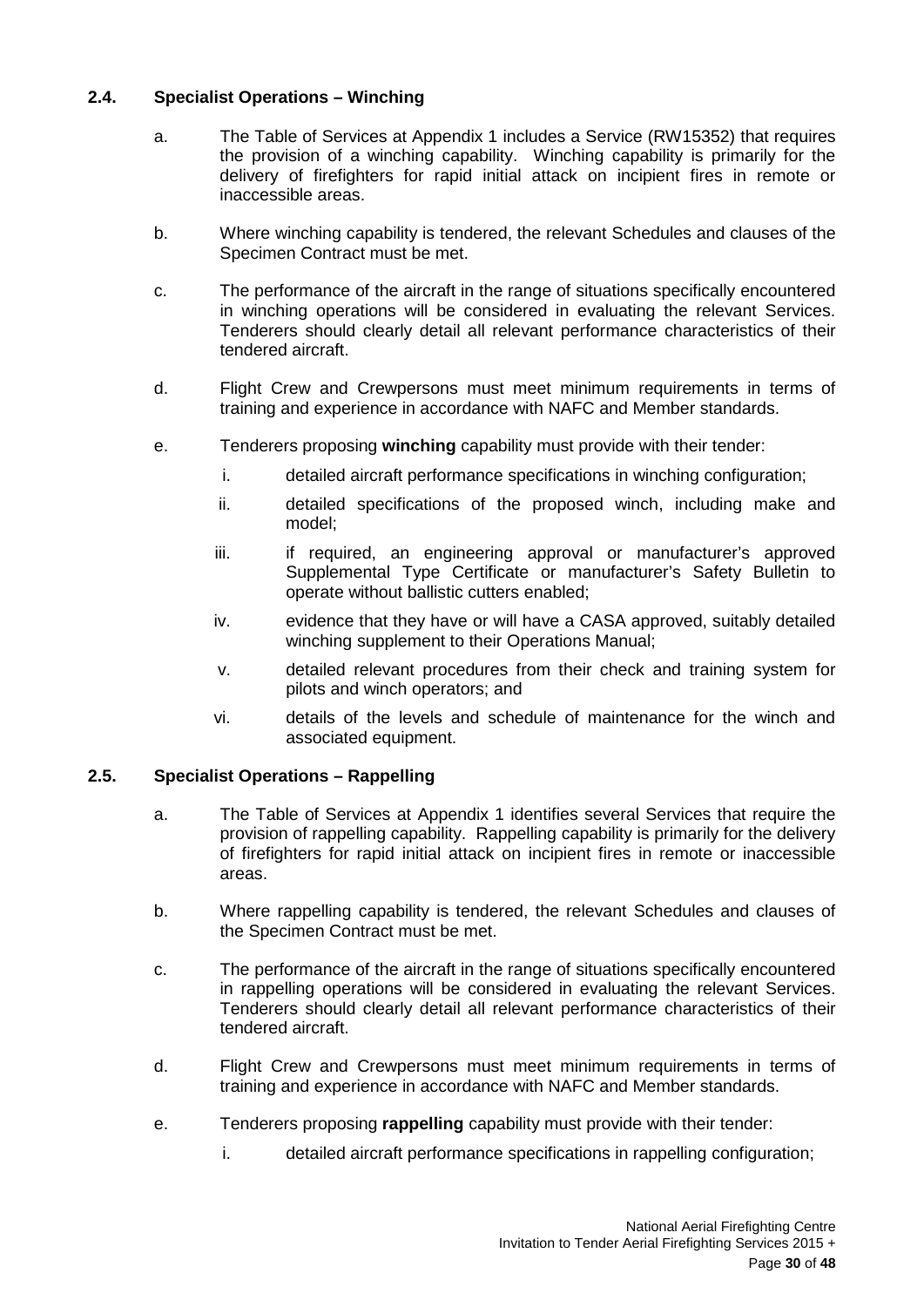- ii. detailed specifications of the proposed rappel attach points and associated equipment, including engineering approval or manufacturers approved Supplemental Type Certificate;
- iii. evidence that they have or will have a CASA approved, suitably detailed rappelling supplement to their Operations Manual;
- iv. detailed relevant procedures from their check and training system; and
- v. details of the levels and schedule of maintenance for the aircraft's rappel equipment.
- f. Aircraft required to undertake rappelling operations must be of a type able to be approved by the Member for rappel operations. Aircraft currently approved for rappel operations in Victoria are Bell 212, Bell 412, Bell 205, and the Sikorsky S61. For regular rappel operations aircraft must be capable of rappelling two persons simultaneously, i.e. one from each side of the aircraft, when operational conditions permit.
- g. Aircraft required to undertake rappelling operations must be fitted with a rappelling system, acceptable to the Member, that includes:
	- i. one independent internal roof or upper door frame mounted primary attachment device for the fixing of rappel ropes, for each door from which rappelling is permitted;
	- ii. an independent, approved roof or bulkhead mounted secondary rope attachment device to prevent against an inadvertent release of a primary rope attachment device. A single attachment device may serve as the secondary attachment device for more than one primary attachment device;
	- iii. primary and secondary rope attachment devices in locations that ensure the rear cabin area remains as a clear workspace for the rappel dispatcher and rappellers;
	- iv. a suitably rated single, centrally located, roof mounted hard point connection(s) that will enable the attachment of a helicopter crewman's wander lead. The location of the hard point connections shall enable unrestricted movement to either of the doors from which rappelling is being conducted; and
	- v. mounting for rescue knives, to be supplied by the Member, inside each rear doorway from which rappelling is permitted, in positions agreed with the Member.
- h. Each rappel rope primary and secondary attachment device must:
	- i. be capable of sustaining the dynamic and static load of a person weighing up to 105 kg, rappelling from the aircraft at a height above ground of up to 100m;
	- ii. where the primary attachment device comprises a longitudinal bar, be fitted with a lateral strut assembly to take side loads;
	- iii. be capable of sustaining a load of at least 300kg during an emergency static extraction of personal; and
	- iv. be equipped with a suitably rated fitting which permits the "quick release" of ropes under load.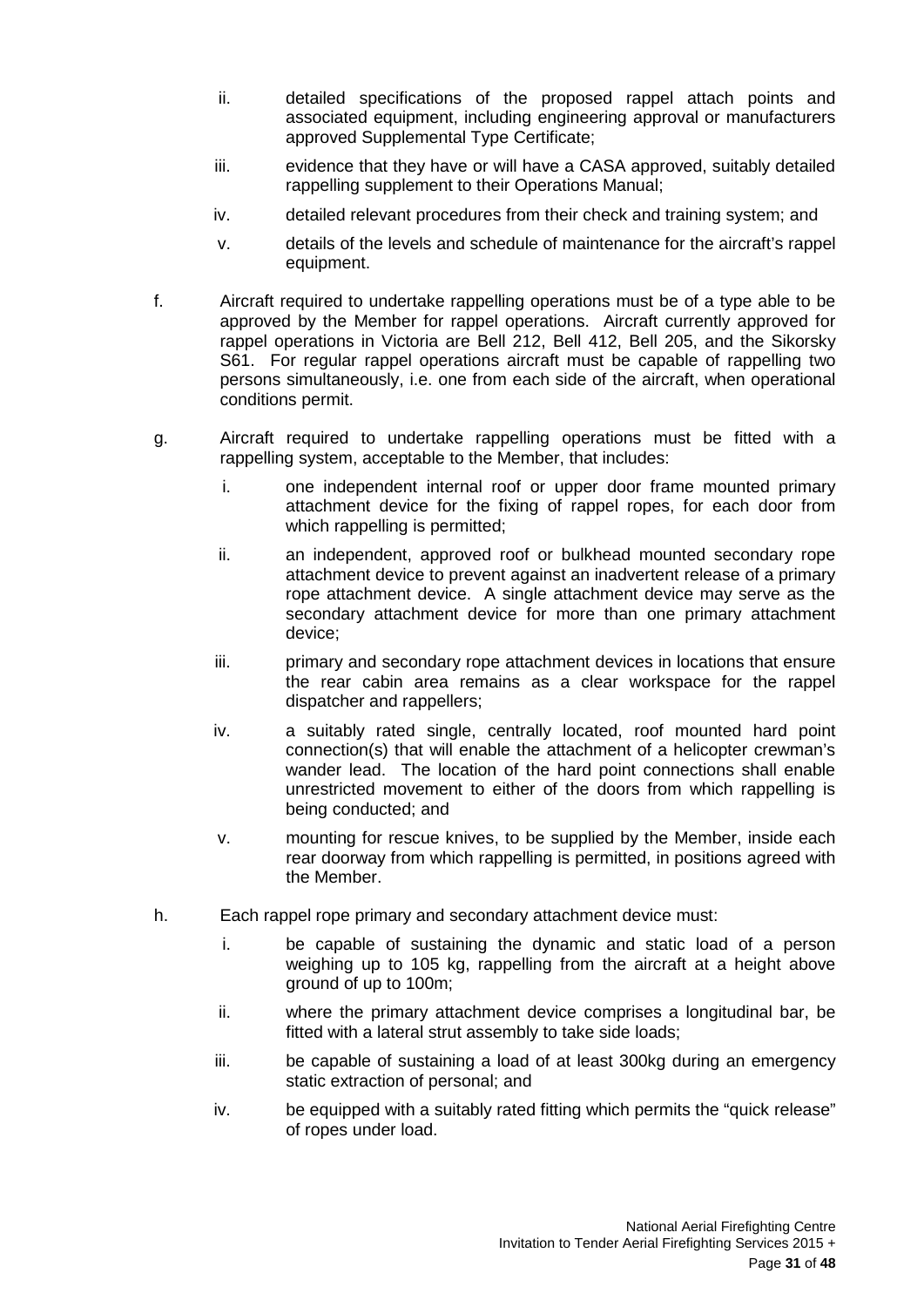- i. Aircraft required to undertake rappelling operations must be fitted with a 'cargo arm' system that:
	- i. is fitted in the left hand, rear door of the aircraft where possible;
	- ii. is fitted in such a way as to not impede rappel operations;
	- iii. iii. is capable of swivelling outboard through an arc of 180 degrees (except where inappropriate due to airframe or door configuration) and being stowed perpendicular to the line of the aircraft;
	- iv. is capable of lifting a static load of at least 110kg;
	- v. is fitted with a suitably rated and tethered pin enabling locking of the cargo arm in its relative positions;
	- vi. is fitted with a suitably rated, removable cargo hook capable of being opened under load by the pilot using an electrical switch attached to the cyclic control and by manual release at the hook;
	- vii. allows the cargo hook to face forward; and
	- viii. is able to be fitted with a rappel descent device for the lowering of cargo.
- j. Aircraft required to undertake rappelling operations must be fitted with temporary floor covering in the rear cabin area to cover any protruding and non-usable floor fittings.
- k. Aircraft required to undertake rappelling operations must be fitted with skids and steps that do not impede rappel operations. They must be configured such that:
	- i. the step position shall not impede a rappeller wearing a leg bag standing on the main skid tube and shall not interfere with the rappel rope when the rope is loaded during a rappel descent;
	- ii. any protruding objects on the skid or steps that may damage rappel ropes are removed or suitably covered to protect rappel ropes;
	- iii. any retractable steps or similar fittings that may adversely affect rappel operations are removed; and
	- iv. any steps below a cargo arm are three-quarter length such that the area immediately below the cargo arm is clear of protruding objects in order to enable the lowering of cargo.
- l. Aircraft required to undertake rappelling operations must be fitted with a siren system that:
	- i. can be clearly heard on the ground from a position forward and below the Aircraft whilst the aircraft is in a 500ft AGL hover; and
	- ii. is able to be operated by a clearly marked, positive activation switch accessible at each door from which rappelling may be conducted.
- m. It is preferred that aircraft required to undertake rappelling operations are fitted with an approved spine board that can be securely stowed across the cabin behind the pilot and co-pilot positions, while allowing for rapid removal.
- n. All components of the primary and secondary rappel rope attachment devices and rappel dispatcher / crewman restraint fittings must have non-destructive testing conducted prior to the commencement of each Service Period. The results of all tests must be made available to the Member.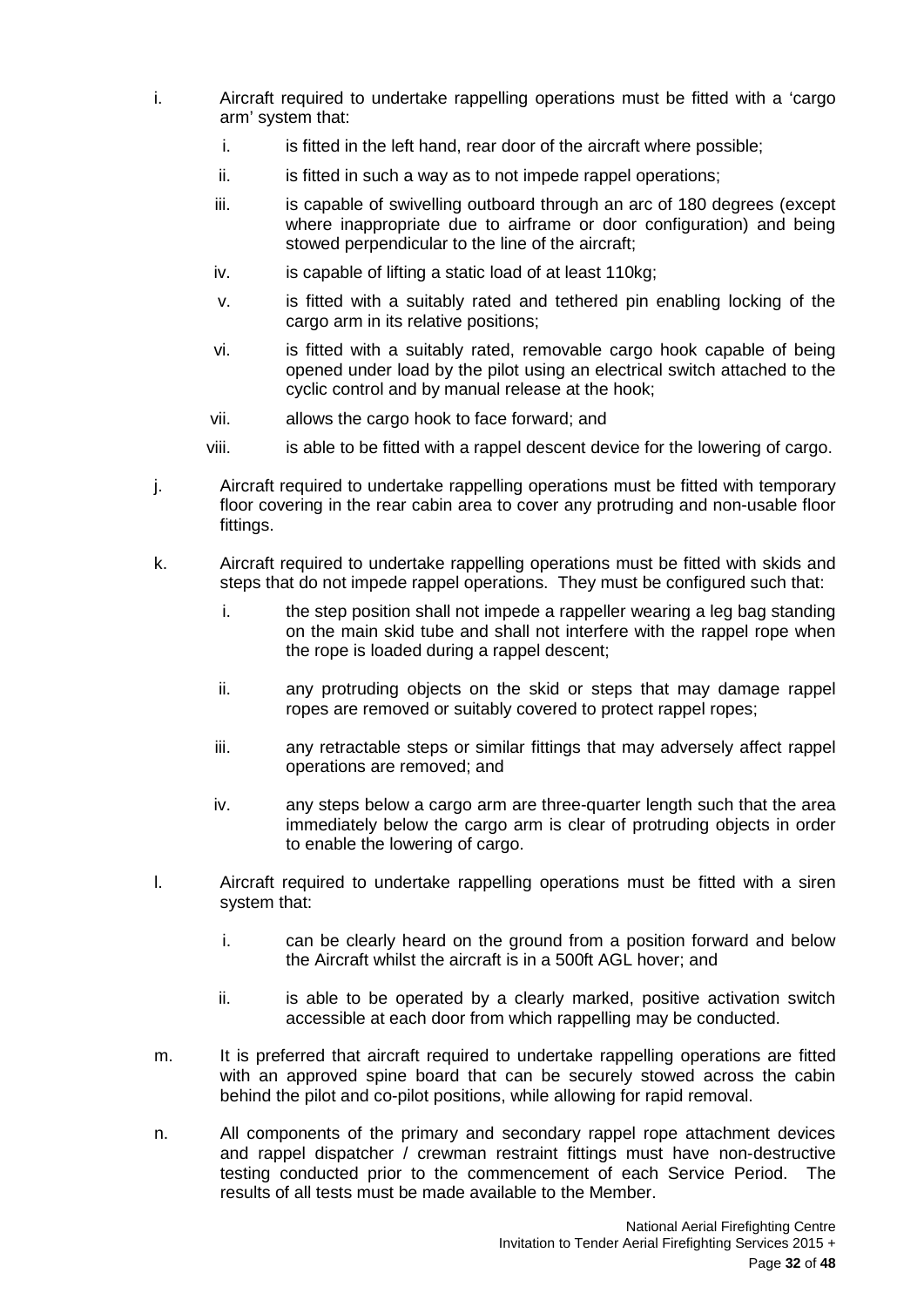- o. In addition to the requirements for cargo nets found in Schedule 5 of the Specimen Contract aircraft required to undertake rappelling operations must be equipped with cargo nets and tie-downs specifically provisioned to facilitate the safe and ergonomic securing of rappel operations equipment.
- p. Aircraft required to undertake rappelling operations must be fitted with audio communications equipment in the rear cabin suitable for rappel operations. This includes:
	- i. intercom facility to all personnel (minimum 5) in the rear cabin;
	- ii. audio switching capability in the rear cabin that allows any two personnel to independently select and transmit on one of the aeronautical radios, any of the Member radios or on a cellular telephone. (This may be provided by two audio switching facilities or one dual switching facility);
	- iii. at least one Member radio control head mounted in an accessible position in the rear cabin that does not cause any obstruction during normal operations; and
	- iv. at least two positions with floating headset/helmet drop leads which will allow unrestricted movement around the aircraft rear cabin and to both rear doors. Floating drop leads shall be of a coiled construction. Each drop lead shall be fitted with an associated control switch with an easily accessible toggle switch, guarded against inadvertent activation or deactivation, which provides a "hot" or "live" microphone for hands-free intercom communication.
- q. As outlined in Section 1.11 above, the aircraft must also be fitted with a Firebombing Delivery System compatible with rappelling operations.
- r. Pilots required to undertake rappel operations may be required to undertake an evaluation by the Member to ascertain the pilot's ability to:
	- i. maintain an accurate hover over canopy suitable for a rappel operation;
	- ii. undertake rappel operations during training and fire suppression activities;
	- iii. communicate and respond to rappel emergency situations:
	- iv. conduct associated long line and water off-load operations; and
	- v. work safely and effectively with the rappel dispatcher and rappel crewleader.

# <span id="page-32-0"></span>**2.6. Aerial Burning Requirements (Aerial Ignition)**

- a. The Table of Services at Appendix 1 identifies several Type 3 Rotary Wing Services that are required to be configured to undertake aerial ignition operations to support Members' planned burning and fire suppression operations.
- b. Aircraft undertaking aerial burning operations may be required to conduct aerial incendiary operations and / or aerial driptorch operations.
- c. Aircraft required to undertake aerial incendiary operations must be modified and approved for the carriage and operation of the Members' aerial incendiary equipment. This requires, at the Contractors expense;
	- i. the provision of a suitable removable mounting or cargo board and vertical drop tube, adapted to connect with the Member's aerial incendiary machine; and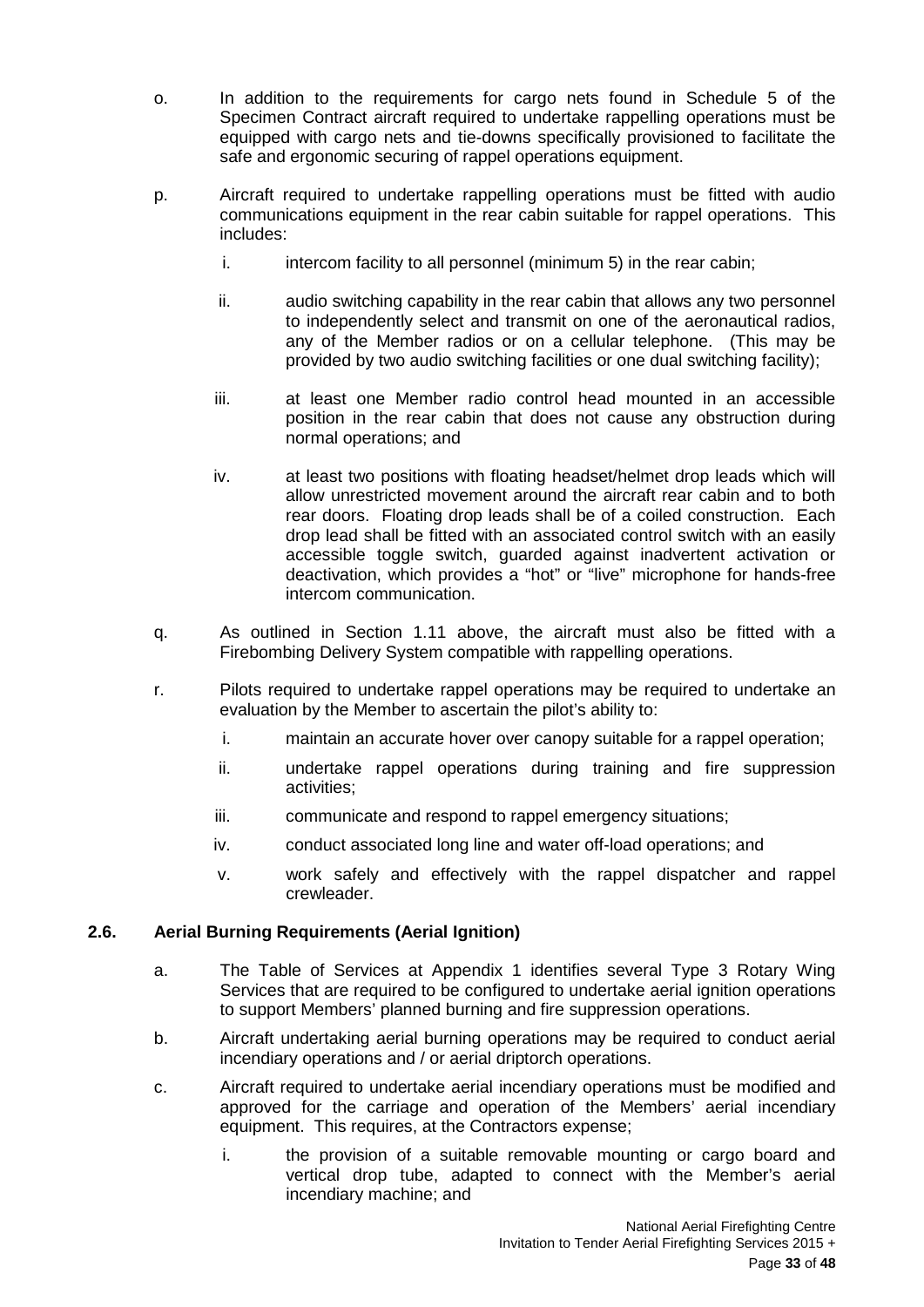- ii. the provision of a suitable hole in the rear floor of the aircraft.
- d. Aircraft required to undertake aerial driptorch operations must be modified and approved for the carriage and operation of the Member's aerial driptorch. This requires, at the Contractors expense an external load mirror to enable the front passenger to view the operation of the aerial driptorch.
- e. Tenderers may propose to supply and operate their own aerial incendiary and / or aerial driptorch equipment. If doing so, tenderers should clearly state whether they can also operate the Members' equipment and whether the tenderer's equipment is to be included in the aircraft pricing or available at an additional charge. Detailed pricing is not required at this stage of the tender.

# <span id="page-33-0"></span>**2.7. Night Vision Goggle (NVG) Requirements**

- a. The Table of Services at Appendix 1 identifies a Service (RW15302) where the aircraft undertaking the Service is required to be fitted-out so that it can undertake Night Vision Goggle operations. Additionally, the table indicates that it is optional that a second Service (RW15307) can be configured so that it can act as a backup aircraft for NVG operations.
- b. Aircraft undertaking NVG operations are typically deployed to undertake aerial observation and aerial burning (incendiary) operations. Tenderers should therefore ensure that aircraft tendered for NVG roles are also configured to meet Air Attack Supervision and aerial burning (incendiary) requirements.
- c. Tenderers should note that it is not expected that more than one aircraft would normally be required to perform NVG operations at any one time.
- d. NVG operations would normally be undertaken with a mixture of NVG equipment supplied by the Contractor and equipment supplied by the Member. Tenderers should clearly detail the equipment they propose to supply and whether the tenderer's equipment is to be included in the aircraft pricing or available at an additional charge. Detailed pricing is not required at this stage of the tender.

# <span id="page-33-1"></span>**3. ADDITIONAL INFORMATION**

# <span id="page-33-2"></span>**3.1. Fuel**

- a. Each Service is specified on the basis of the following fuelling options:
	- i. **Wet-A Hire**: the Contractor is responsible for the provision of fuel, fuelling facilities and infrastructure. The Contractor is required to be selfcontained, self-sufficient and mobile in the provision of fuel in most circumstances. The Contractor may be required to supply fuel to other aircraft.
	- ii. **Wet-B Hire**: the Contractor is responsible for arranging and paying for fuel. The Contractor is not required to have mobile fuelling facilities, however the Contractor will normally have to ensure appropriate fuelling facilities are available at the NOB.
- b. Tenderers should note that if tendering for a Service with a primary role of 'Firebombing' (i.e. Services RW15327 to RW15339) Wet–A Hire fuelling is required at this stage. Note however that it is possible that at the Pricing Stage (Stage 2) you may be asked to price on the basis of Wet-A Hire, Wet-B Hire or both.
- c. Where required, tenders must include specific and comprehensive details of proposed fuelling arrangements.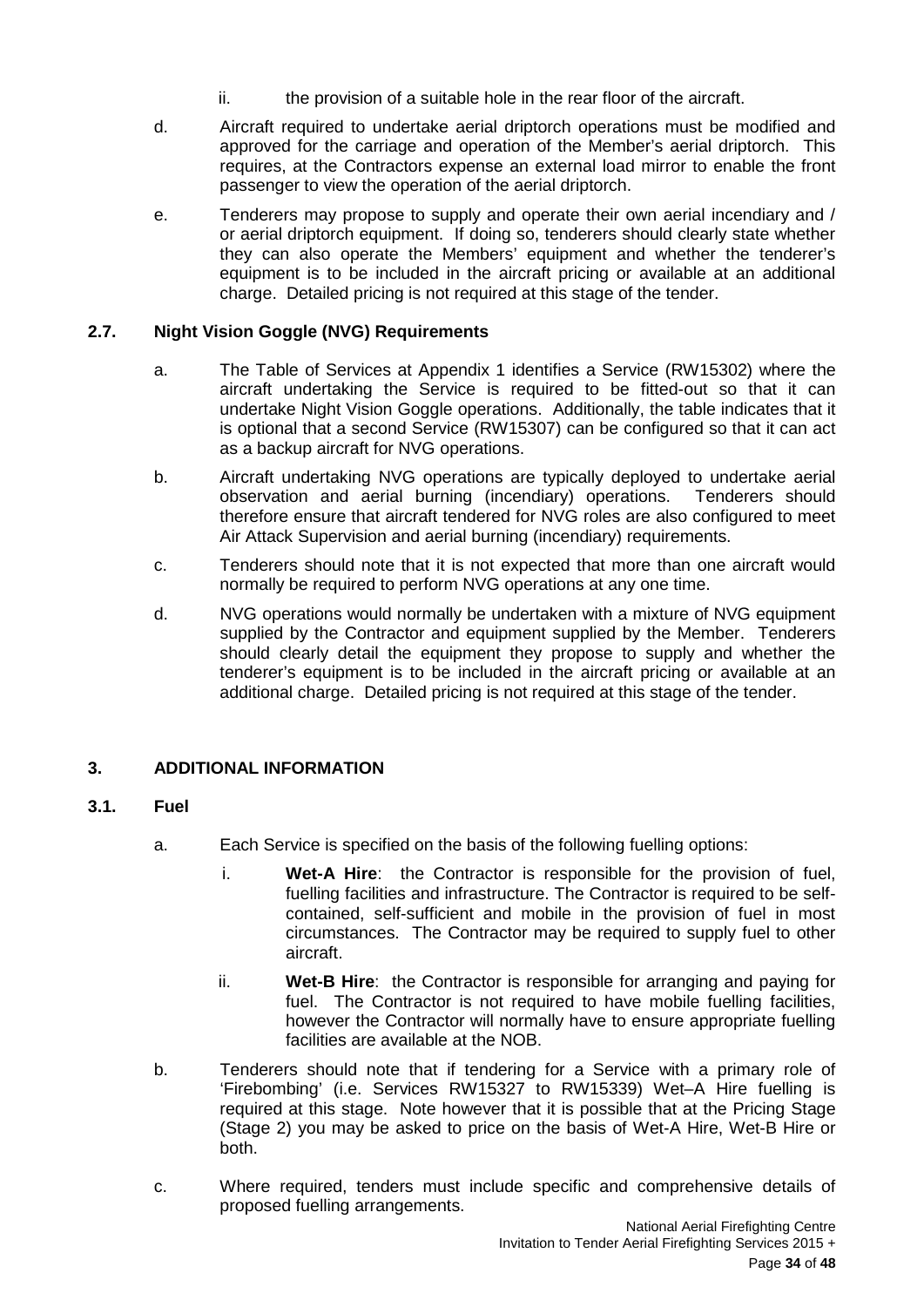- d. Tenderers should note that Contractors engaged on a Wet-A Hire basis may be required to supply fuel to other operators contracted by NAFC. It is important that Contractors have the necessary arrangements in place, including product liability insurance, and appropriately trained and qualified Personnel as required.
- e. When prices are sought in Stage 2 of this procurement process, costs associated with the provision of fuel must be included in the Contract Price. For example, a Wet-A Hire Service will require that the Contractor have access to a mobile fuelling facility such as a fuel tanker or truck and trailer. The costs associated with supplying and operating the tanker must be built into the Standing Charges and Operating Charges for the Service. Tenderers should note that there is provision for a Contractor's reasonable out-of-pocket costs to be covered for the provision of fuel when the Refueller is required to operate more than 150km from the NOB (for further information tenderers should refer to the Specimen Contract and NAFC Standard PR-005).
- f. Tenderers who are in a position to supply supplementary fuelling capability (e.g. additional mobile refuelling facilities that could be used independently to supply fuel to other aircraft) should detail such capabilities in their tender.

# <span id="page-34-0"></span>**3.2. Insurance**

- a. Requirements for public liability insurance are set out in clause 5.19 and clause 1.3 of Schedule 1 of the Specimen Contract. The Specimen Contract indicates the insurance amounts required for each aircraft Type and configuration.
- b. Contractors do not necessarily have to take out specific public liability insurance for each and every aircraft providing the Services but must ensure that there is appropriate insurance taken out by the Contractor that will cover each and every occurrence for every aircraft utilised to provide the Services.
- c. Requirements for aircraft hull insurance are set out in clause 5.19 of the Specimen Contract.

# <span id="page-34-1"></span>**3.3. Additional or Supplementary Capabilities**

- a. Tenderers are encouraged to put forward any relevant additional or supplementary capabilities that they are in a position to provide. Capabilities of particular interest include, but are not limited to:
	- i. infrared and visual imaging and recording systems;
	- ii. data communication systems;
	- iii. automated (GPS based) mapping;
	- iv. night vision or synthetic vision capability; and
	- v. refuelling capability additional to that specified for the Services tendered.

# <span id="page-34-2"></span>**3.4. Pricing**

- a. Pricing information is NOT being sought at this Qualification Stage. The following information regarding pricing is provided at this stage as background to assist generally with the preparation of tenders.
- b. When pricing is sought, for Absolute Availability Contracts / Service Periods all pricing should be tendered on the basis of Standing Charges per day plus Operating Charges per hour of operation. If desired, tenderers may also propose alternative models – such as the inclusion of a certain number of daily operating hours in the Standing Charge (e.g. "first hour per day free", or similar).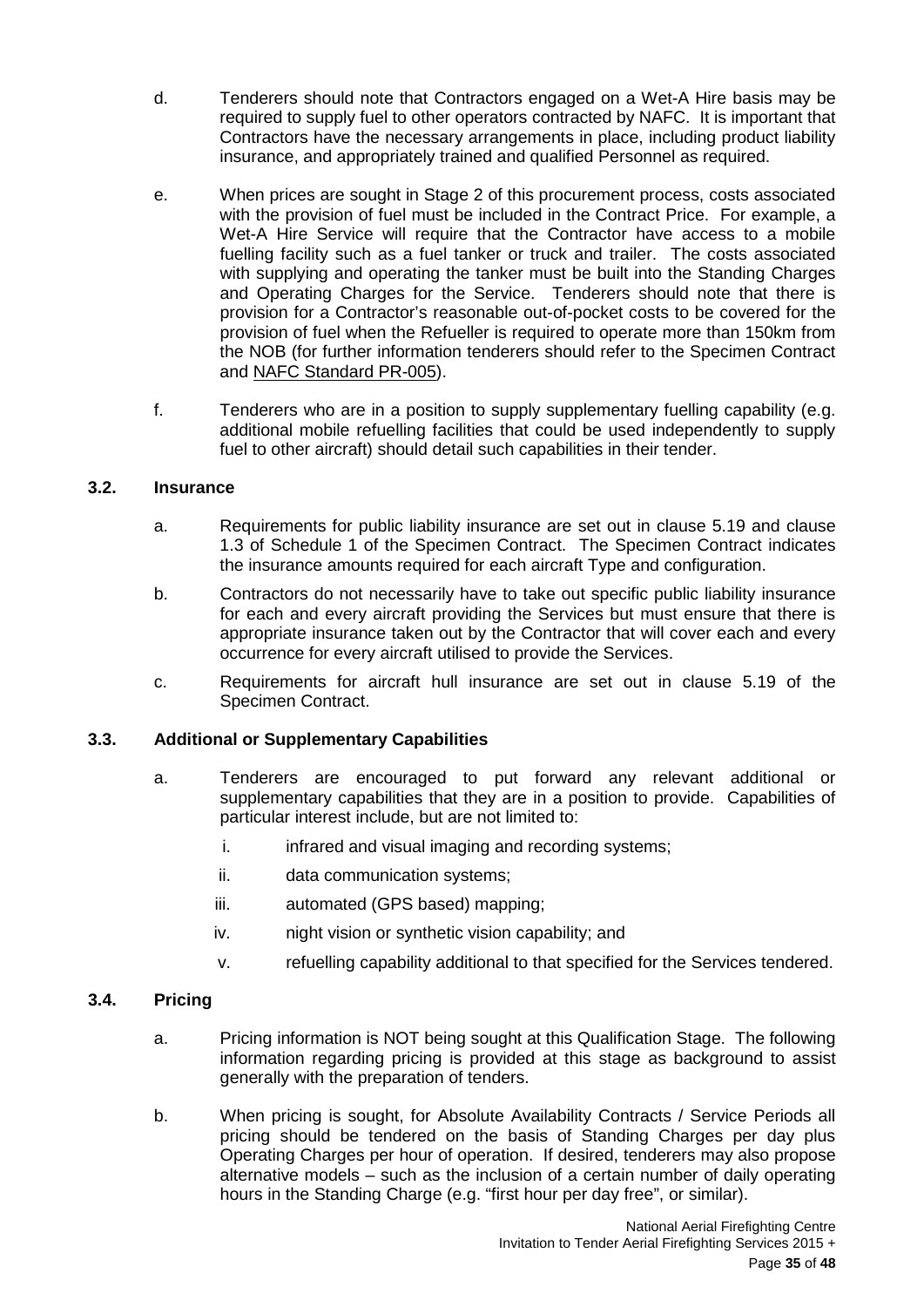- c. For Partial Availability Contracts / Service Periods there will be a number of possibilities for structuring prices. One approach could be to apply the Standing Charge only to those days where the Aircraft, with the appropriate notice or agreement, is on 'Commitment' i.e. is actually working or is required to be on standby, with perhaps a guaranteed minimum number of such days over the Service Period. Alternatively a separate 'Commitment Charge' could be applied i.e. a relatively low Standing Charge applies for each day of the Service Period, plus a Commitment Charge for any day the Aircraft is then activated or required to be on standby.
- d. For all Contracts, mobilisation and demobilisation charges/costs must be amortised in (i.e. included within) the Standing and Operating Charges.
- e. Tenderers are encouraged to tender discounted prices for extensions to the minimum Service Periods (e.g. if the minimum Service Period is 12 weeks, then the Standing Charge for any days that the Service is required in excess of 12 weeks would be reduced).
- f. Tenderers are encouraged to provide details of additional capabilities that are included in the Contract Price, or optional capabilities that may be available at extra cost.
- g. When submitting prices, tenderers should note carefully the requirements for fuelling arrangements for each Service, as set out in Appendix 1 and in the Specimen Contract.
- h. It is preferred that prices tendered at Stage 2 be the same for each year of the Contract. If a tenderer does choose to apply season-to-season rise and fall adjustments, then the standard CPI model outlined in the Specimen Contract is preferred. Alternatively actual prices for each year may be tendered, or the rise and fall may be based on a fixed percentage.
- i. All prices submitted are required to be in Australian dollars (AUD).
- j. NAFC has a standard model in the Specimen Contract for varying Operating Charges with fuel price variations. Tenderers may opt to fix Operating Charges, with respect to fuel prices, or use this model.

Ideally, in order to allow NAFC to standardise the Reference Fuel Price, if tenderers elect to apply the Fuel Price Variation model the source of the Reference Fuel Price should be the Caltex Reference Price Advice (this Advice can be made available as an email subscription service from Caltex Australia Petroleum Pty Ltd).

Further, in order to allow NAFC to standardise the Benchmark Fuel Price, unless otherwise agreed between NAFC and the tenderer, the Benchmark Fuel Price will be the price according to the Caltex Reference Price Advice at the time NAFC seeks pricing information at Stage 2 (NAFC will provide this information to those tenderers who are invited to submit prices at Stage 2).

- k. The Contractor must take reasonable steps to ensure protection of Contract Prices from general fluctuations in the value of the Australian dollar.
- l. All prices tendered are required to be quoted on a GST exclusive (i.e. "plus GST") basis, except for the fuel price that may be nominated as a basis for the Operating Charge variation.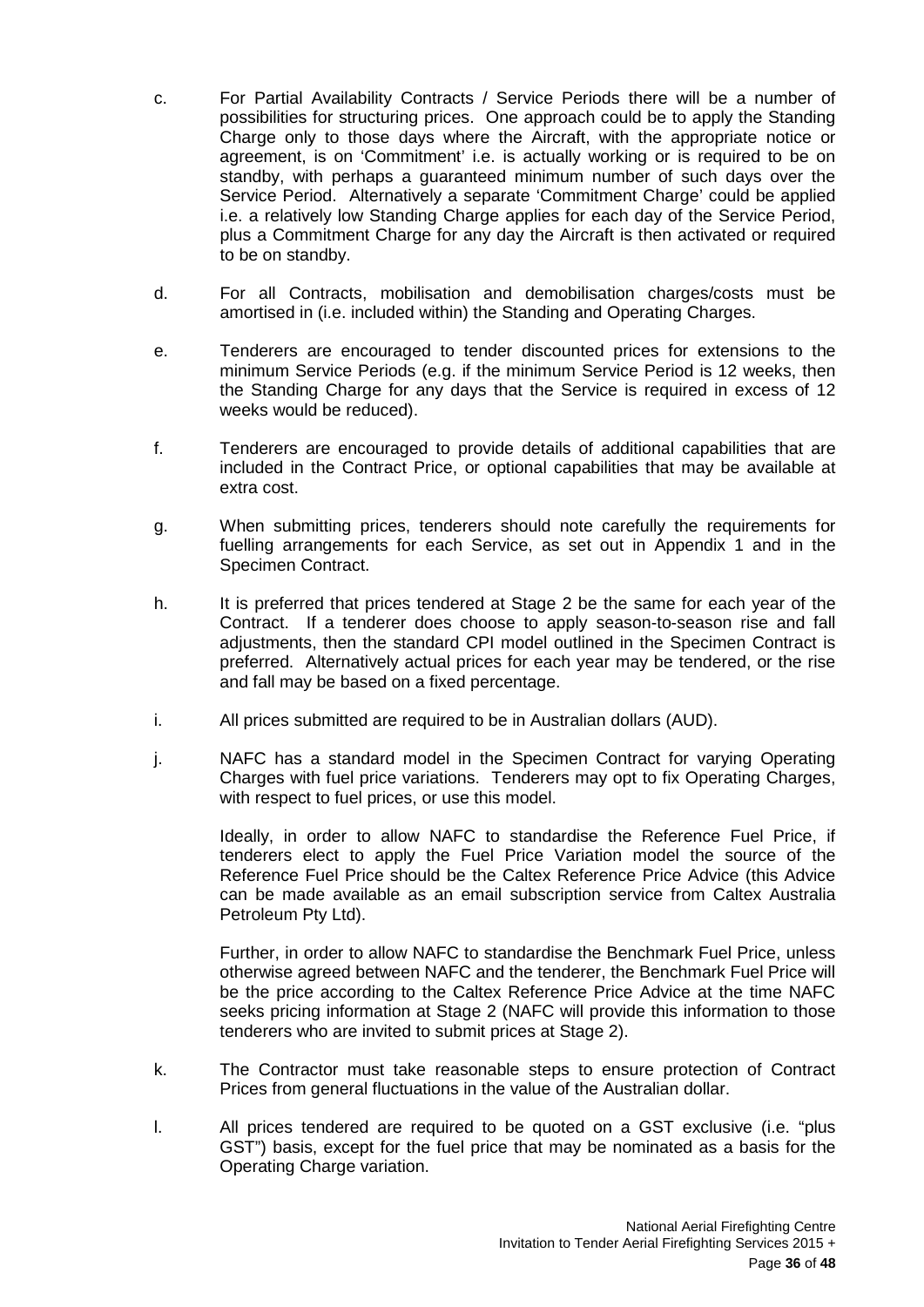m. Tenderers are also encouraged to propose appropriate payment settlement discounts for example discounts offered for invoices paid within a specified timeframe.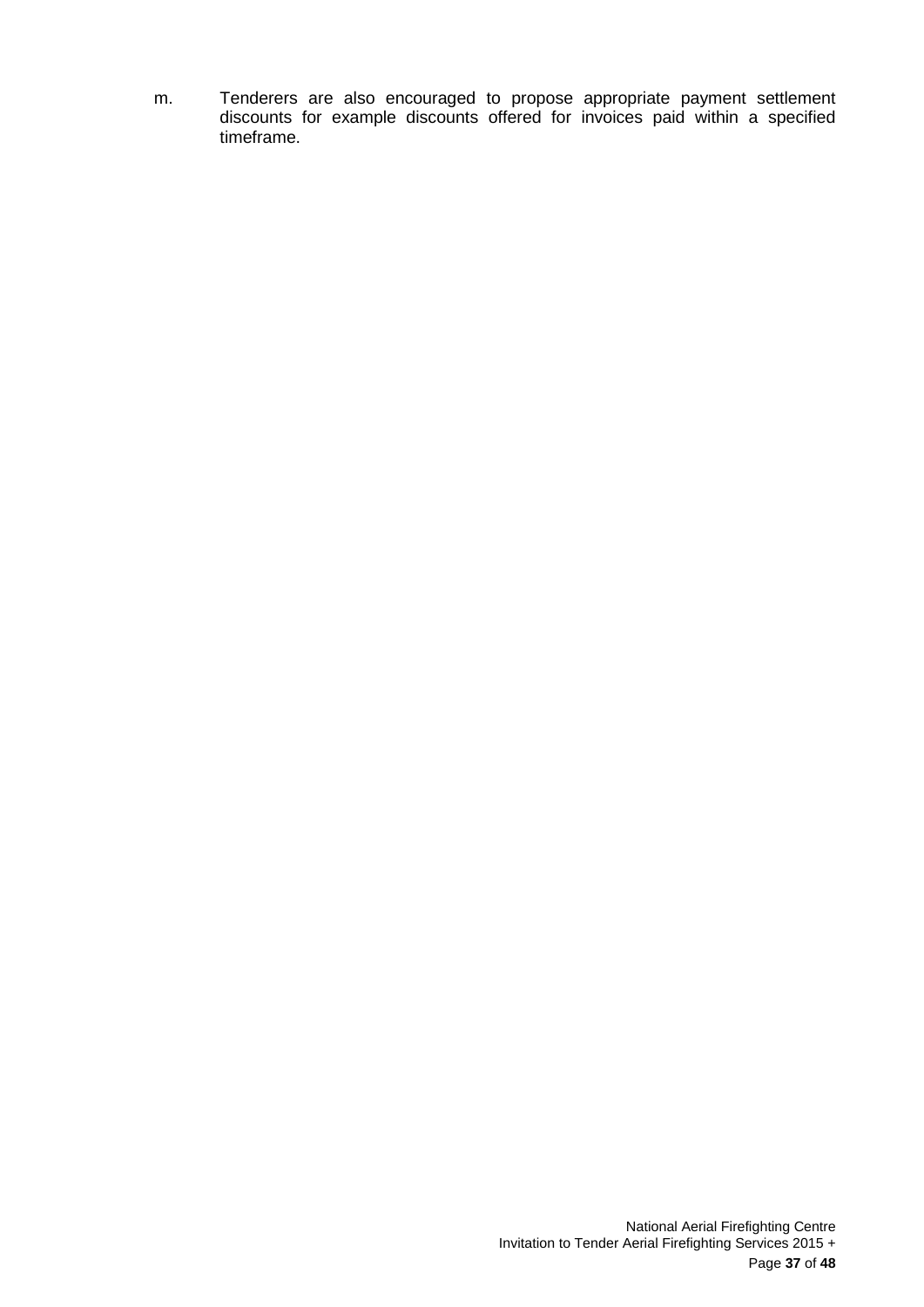# <span id="page-37-0"></span>**PART C: TENDER RESPONSE**

This Part C outlines the information to be included in your tender response. To assist with planning a tender response it reproduces the headings and questions from the various tender response forms. For detailed guidance regarding downloading, completion and submission of the response forms refer to the How to Respond Guide.

The information below is for reference only. Please use the forms in the tender portal when submitting a tender.

# <span id="page-37-1"></span>**1. TENDERER INFORMATION**

Complete the Tenderer Information form.

#### <span id="page-37-2"></span>**2. DECLARATIONS**

## <span id="page-37-3"></span>**2.1. Authorised Person**

In submitting this tender, pursuant to the *Electronic Transactions Act 1999 (Cth)*, the person identified by the user registration is duly authorised by the responding organisation to submit this tender. If this is the case then enter your name and the word "Agree" e.g. "Mary Smith – Agree". If this is not the case, write the reason why you do not agree with the statement.

## <span id="page-37-4"></span>**2.2. Tender Participation Terms and Conditions**

I have read and understood the Invitation to Tender Aerial Firefighting Services 2015 Onwards, Part A, Terms and Conditions of Tender and confirm the tenderer will comply with the ITT AFS 2015+ Part A. If this is the case then enter the word "Agree". If this is not the case, write the reason why you do not agree with the statement. Tenderers risk having their response set aside if NAFC considers any qualification or reservation of rights in relation to the standards or terms of tender to be unacceptable or unmanageable.

#### <span id="page-37-5"></span>**2.3. Conflict of Interest**

In submitting this tender the tenderer has identified no conflict of interest or perceived conflict of interest could arise if their tender is accepted. If this is the case then enter the word "Agree". If this is not the case, write the reason why you do not agree with the statement.

#### <span id="page-37-6"></span>**2.4. Guarantee**

Where a tenderer is a subsidiary company or proposes to contract as a trustee, the tenderer will ensure a guarantee or indemnity is given by the parent company in respect of tenderer's obligations. If this is the case then enter the word "Agree" or "Not Applicable". If this is not the case, write the reason why you do not agree with the statement.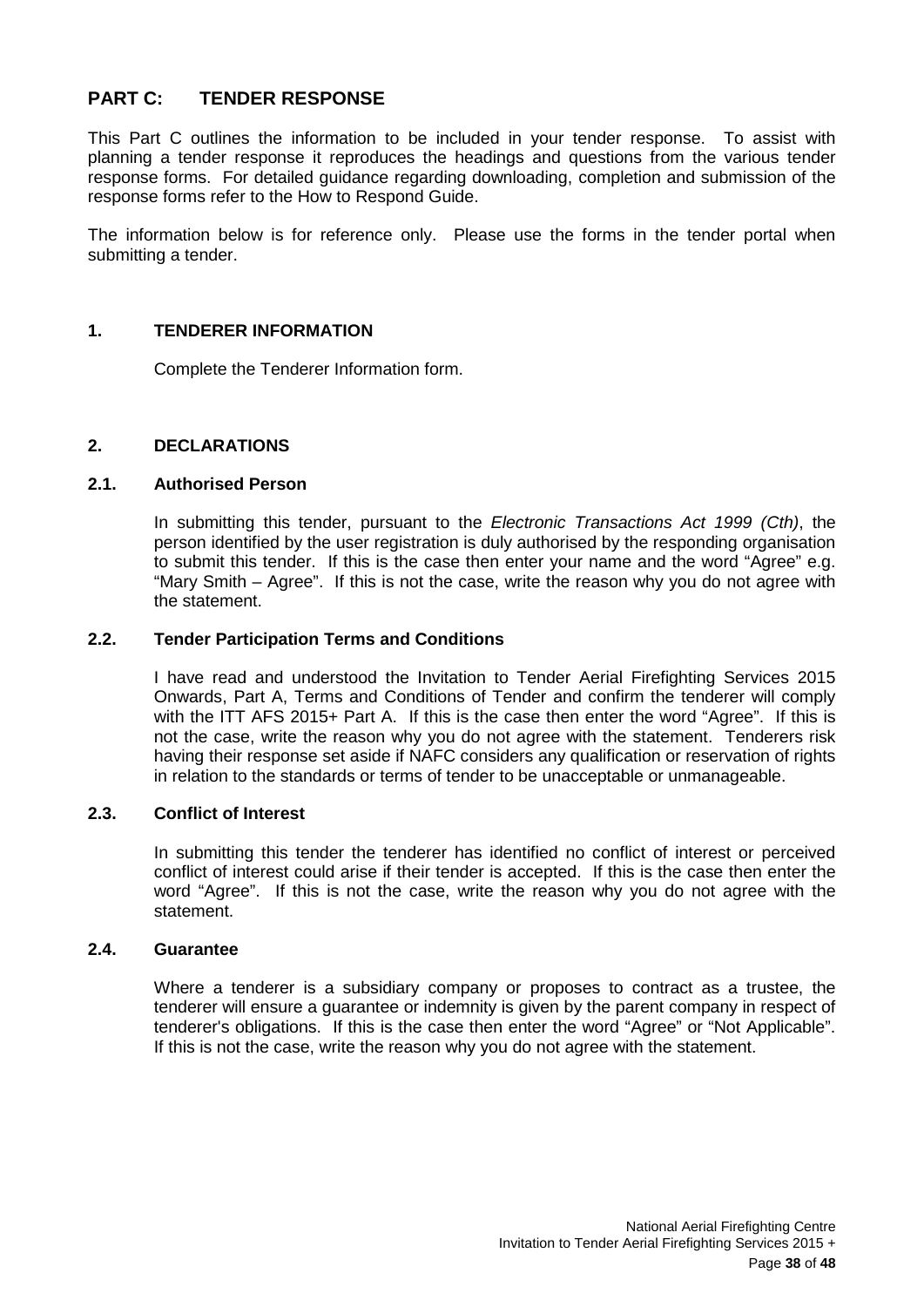# <span id="page-38-0"></span>**3. EXECUTIVE SUMMARY**

Provide a concise summary of the total benefits of your tender response. Summarise the capacity and capability of your organisation based on information provided in all other sections of the tender response. Present the benefits of the tender from technical and operational perspectives.

# <span id="page-38-1"></span>**4. ORGANISATION**

#### <span id="page-38-2"></span>**4.1. Company Structure and Ownership**

Provide information relating to the company structure and ownership of the organisation tendering for the Services.

#### <span id="page-38-3"></span>**4.2. Company History and Industry Experience**

Provide a short history of the organisation and its experience in the provision of Aerial Firefighting or relevant services.

#### <span id="page-38-4"></span>**4.3. Key Staff – Management**

Provide information on the qualifications, experience and roles of key Personnel who manage the organisation and who are proposed to manage the delivery of Services.

#### <span id="page-38-5"></span>**4.4. Key Staff – Operational**

Provide information on the qualifications, experience and roles of key Personnel who are proposed to deliver the Services. This may include, amongst other things, qualifications, training licences, ratings, endorsements, skills, competencies and experience.

#### <span id="page-38-6"></span>**4.5. Organisational Capacity & Capability**

Provide information on the capacity and capability of the organisation to deliver the Services. Capacity includes total fleet managed, growth opportunities, specialisations, ability to provide redundancy capacity and additional aircraft. This may include brief summaries of information referred to in other sections, such as Infrastructure and Maintenance.

#### <span id="page-38-7"></span>**4.6. Innovation**

Provide information on the research, development and innovation activities of the organisation as they relate to Aerial Firefighting, fire management and related operations.

## <span id="page-38-8"></span>**4.7. Financial**

Provide details of the organisation's financial position. Include the last 3 financial year's balance sheets (Statement of Financial Position) and profit and loss statements (Statement of Financial Performance). Provide other relevant information such as financial referees, bankers and guarantors.

#### <span id="page-38-9"></span>**4.8. Incidents, Accidents, Non-Compliance & Show Cause**

Provide details of all incidents, accidents, non-compliance or show-cause notices for the tenderer's company and affiliated companies in the last 5 years.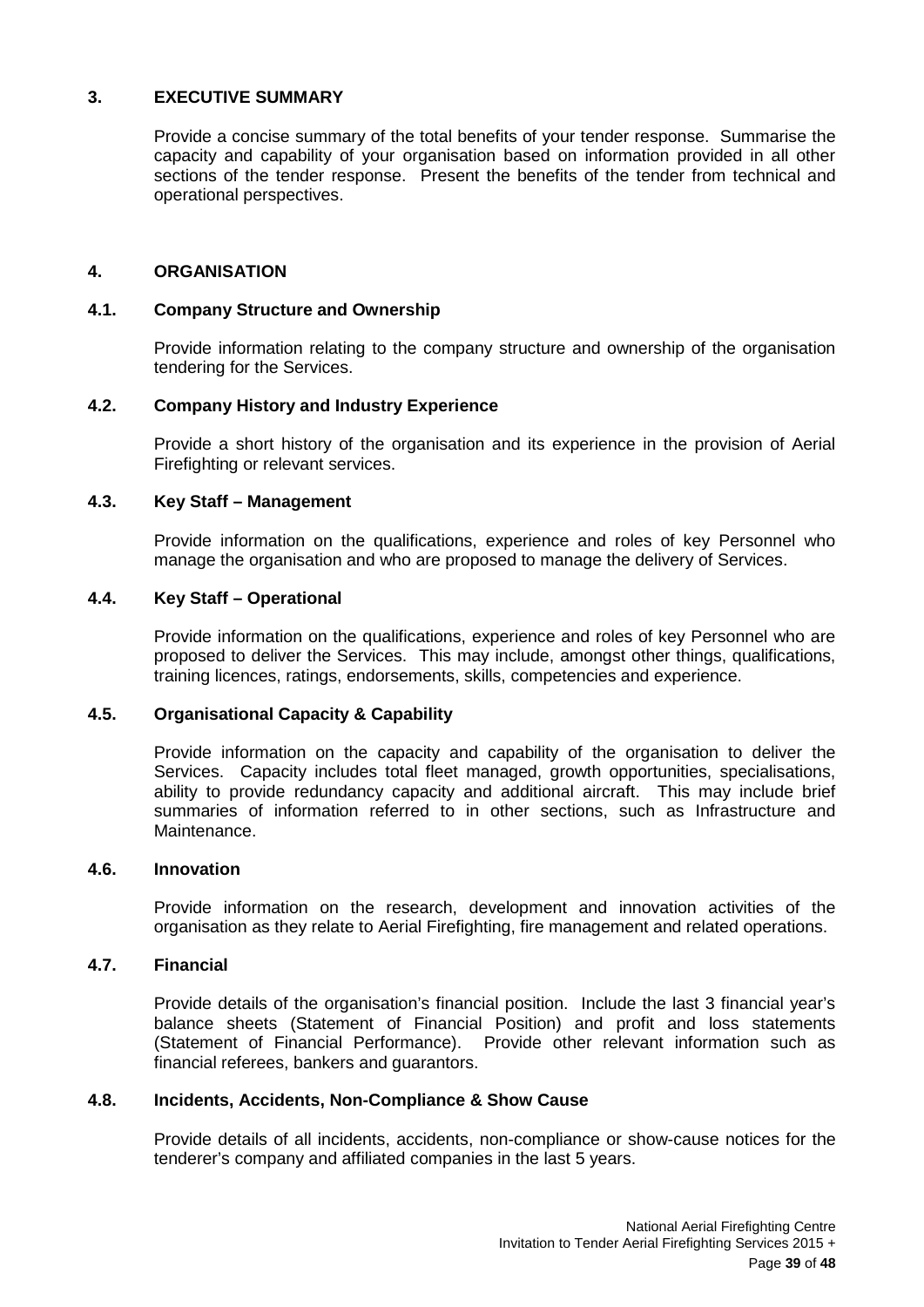# <span id="page-39-0"></span>**4.9. Current References**

Provide current references, particularly references that demonstrate the tenderer's capabilities and experience in the delivery of Aerial Firefighting Services; and/or provide details of referees who can comment on the tenderer's capabilities and experience.

# <span id="page-39-1"></span>**5. MANAGEMENT SYSTEMS**

## <span id="page-39-2"></span>**5.1. Quality Management Systems**

Provide details of quality management and any quality management systems in place including any systems that have been certified to an appropriate Australian or International Standard such as the ISO9000 series.

#### <span id="page-39-3"></span>**5.2. Safety Management Systems**

Provide details of safety management and any Safety Management System in place or evidence of the tenderer's commitment towards establishing such a system, or information that illustrates the tenderer's other systems for managing safety of operations.

## <span id="page-39-4"></span>**5.3. Workplace Occupational Health & Safety Program and Systems**

Provide information relating to the tenderer's commitment to occupational health and safety of Personnel, including information relating to an effective workplace safety program in accordance with legislative requirements.

#### <span id="page-39-5"></span>**5.4. Risk Management**

Provide details of any organisational risk management policy, strategy, plan or system that is in place or proposed to be implemented.

#### <span id="page-39-6"></span>**5.5. Emergency Response Plans**

Provide details of any Emergency Response Plans in place. This may include any plans in the event of an aircraft accident, environmental spill or other relevant emergency.

#### <span id="page-39-7"></span>**5.6. Financial Systems**

Provide details of systems in place to manage the organisation's finances, including systems to maintain records and to ensure prompt and accurate invoicing.

# <span id="page-39-8"></span>**5.7. Subcontractor Management**

Provide information regarding the systems and processes in place to effectively manage any subcontractors. Detail should include, but is not limited to, communications with subcontractors, reporting lines, audit and quality control, how different check and training systems are managed, how crew records are maintained and how the order of precedence of operational documents and instructions is managed.

#### <span id="page-39-9"></span>**5.8. Flight Crew & Crewperson Management**

Provide information relating to the management of Flight Crew and Crewpersons to be utilised for the Services being tendered. This may include, amongst other things, fatigue management systems, flight & duty time management, rostering and monitoring of currency. Note that separate headings are provided below for Drug and Alcohol Management Plans and Check and Training systems.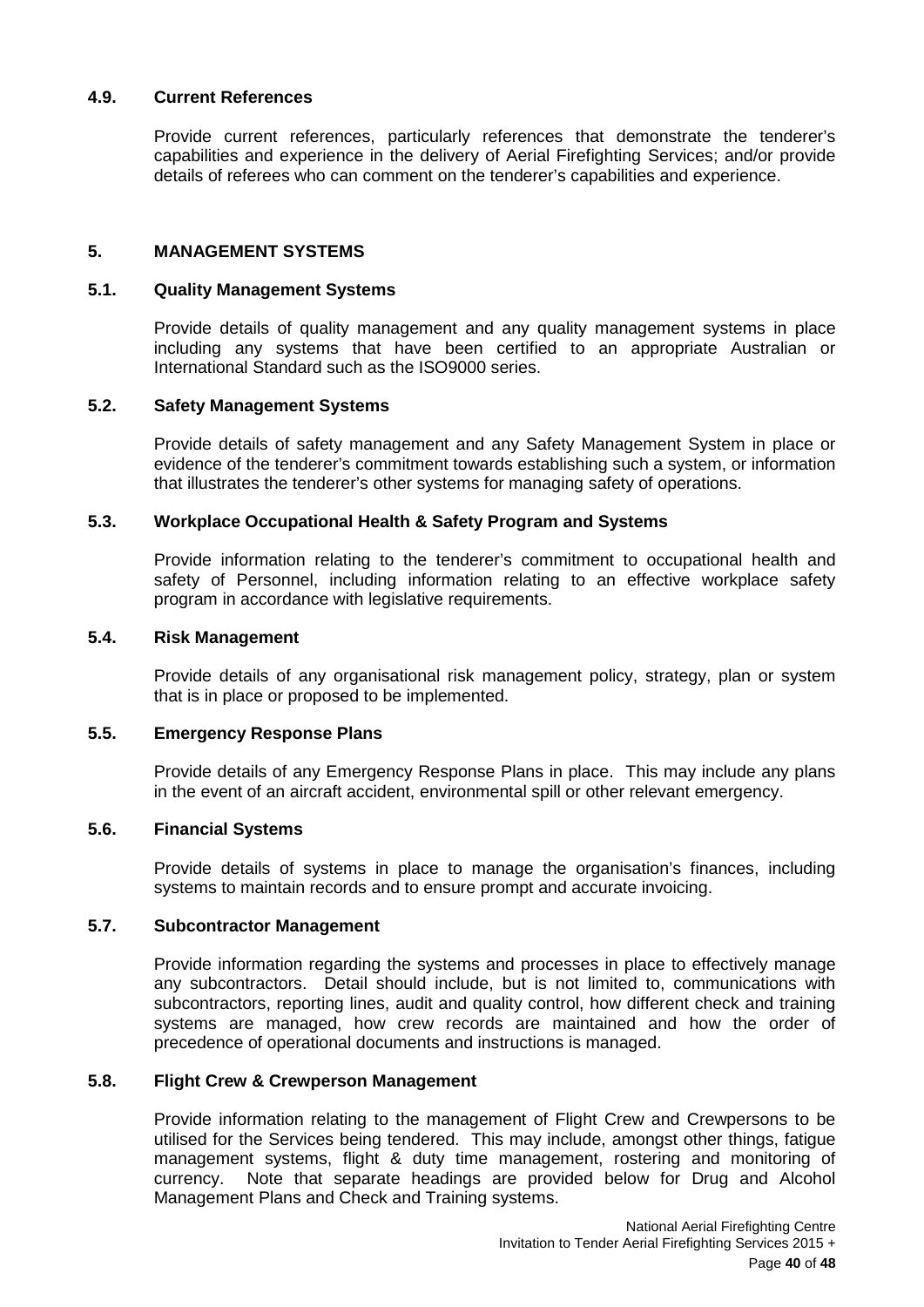# <span id="page-40-0"></span>**5.9. Drug & Alcohol Management Plan**

Provide information regarding the organisation's Drug and Alcohol Management Plan and any supporting policies or strategies.

# <span id="page-40-1"></span>**5.10. Check and Training System**

Provide information regarding the organisation's Flight Crew and Aircrew check and training system. Provide information regarding how the organisation will ensure compliance with Contract requirements, including, but not limited to:

- Basic Wildfire Awareness; and
- Aircraft Underwater Escape Training (where required); and
- Crew Resource Management (where required); and
- Team Resource Management; and
- Low level flight and obstacle avoidance (where required); and
- Recognition and recovery from unexpected low visibility situations; and
- Winching/rappelling and low hover emplaning and deplaning (where required).

# <span id="page-40-2"></span>**6. INFRASTRUCTURE AND MAINTENANCE**

#### <span id="page-40-3"></span>**6.1. Support Infrastructure**

Provide details of the support infrastructure proposed to support the delivery of Services.

#### <span id="page-40-4"></span>**6.2. Maintenance**

Provide details of the systems of maintenance for the aircraft proposed to supply the Services. Provide details of aircraft maintenance capabilities and capacity and facilities, including provision for in-field and out-of-hours maintenance. Provide details of access to spare parts.

# <span id="page-40-5"></span>**7. AIRCRAFT AND SERVICES**

# <span id="page-40-6"></span>**7.1. Aircraft and Services Tender Form**

Complete the Aircraft and Services Tender Form. Provide details for each aircraft and for each of the Services proposed, following the specific instructions on the form.

# <span id="page-40-7"></span>**7.2. Overview**

Provide a brief narrative that gives an overview of the Aircraft put forward for the Services being tendered.

# <span id="page-40-8"></span>**7.3. Multiple Services**

Identify and explain any situations where the tenderer considers that the provision of multiple Services or additional aircraft by the organisation will offer synergies and benefits. Multiple Services may include where the tenderer proposes one aircraft to be used across multiple Services (i.e. RW15338 plus another Type 2 RW Service), or where the tenderer proposes multiple aircraft across multiple Services.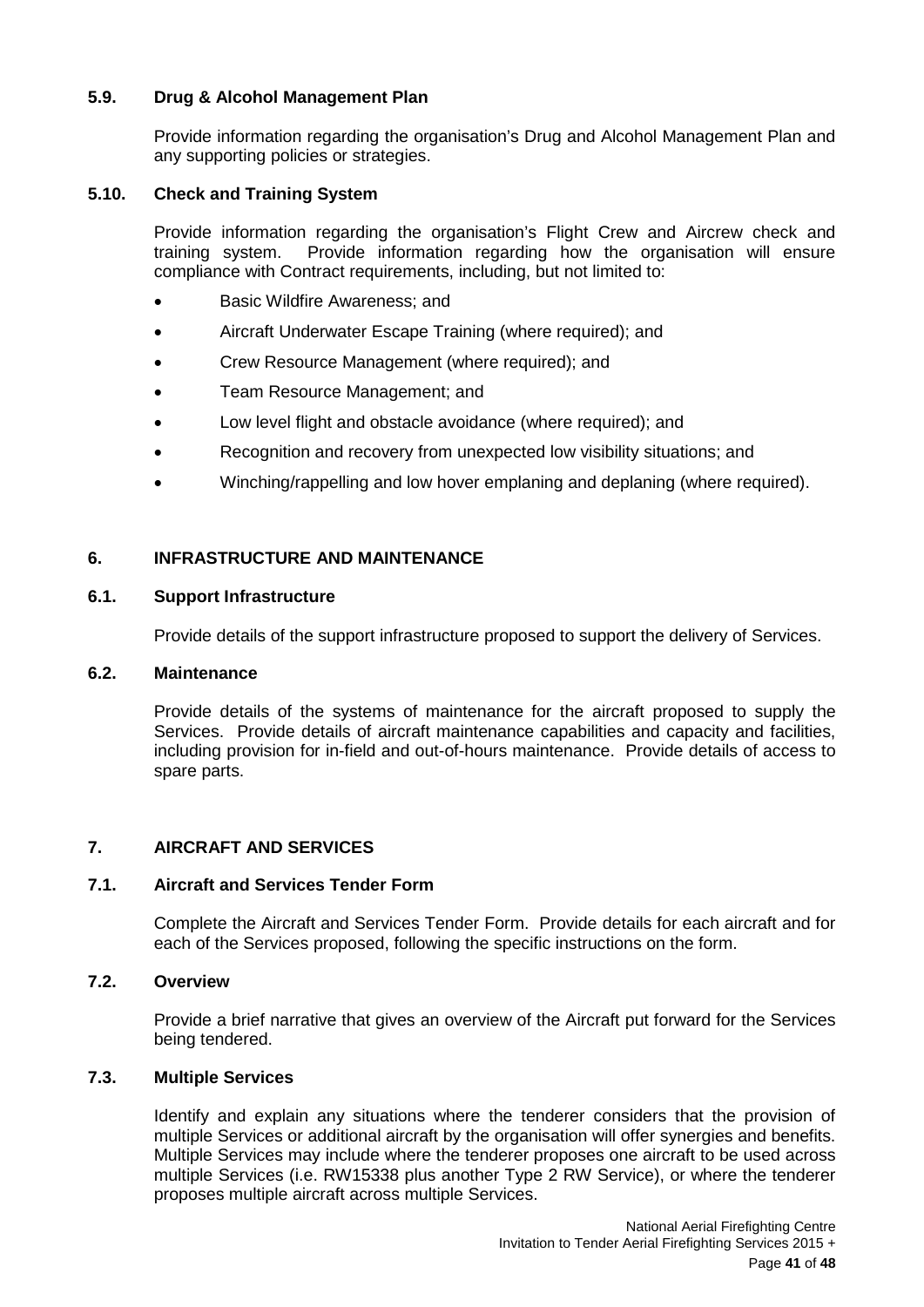# <span id="page-41-0"></span>**7.4. Firebombing Delivery Systems**

Other than the information provided in the Aircraft and Services Tender Form, provide any additional narrative relating to the Firebombing Delivery System(s). For aircraft required to undertake rappel operations, specifically detail how the proposed firebombing tank is compatible with rappel operations.

# <span id="page-41-1"></span>**7.5. Avionics & Communications**

Provide any additional narrative relating to the avionics and communications equipment to be utilised in the provision of the Services being tendered. This may include, amongst other things, radios, avionics, telephony, public address systems and siren systems. Include narrative on how it is proposed to install ancillary radios so that rapid changeover of radios can be achieved if required. Include detail of any relevant enhanced avionics such as TCAS or GPWS, or any other safety enhancement systems. Specifically detail how the proposed radio & intercom setup meets the requirements of each role the aircraft is tendered for (e.g. for Air Attack Supervision aircraft detail how the Air Attack Supervisor can listen and transmit across multiple radios without interfering with pilot communications).

# <span id="page-41-2"></span>**7.6. Aircraft Performance Enhancement**

Provide details of how the tenderer proposes to appropriately optimise the performance of aircraft for Aerial Firefighting operations. Include descriptions of weight reduction strategies and of any performance enhancing devices that may be fitted to the aircraft being tendered. This may include, for example, engine/rotor modifications, tail boom strakes and so on.

# <span id="page-41-3"></span>*7.7.* **Aircraft Updates**

Provide details of any changes the tenderer proposes to make to the tendered aircraft prior to commencing any initial Service Period. This may include engine changes, performance upgrades, seat belt configuration, Firebombing Delivery System configuration, equipment installation, etc. Provide details on how these changes will be achieved and how they will be completed before the earliest likely commencement of any Service Period.

# <span id="page-41-4"></span>**7.8. Global Positioning Systems**

Provide details relating to the Global Positioning Systems (GPS) to be utilised in the aircraft being tendered. Specifically detail how the GPS systems tendered will benefit the pilot and other crew during fire operations.

# <span id="page-41-5"></span>**7.9. Tracking**

Provide details relating to the tracking systems to be utilised in the aircraft, Refueller (where applicable) and any other support vehicle being tendered including an outline of how the data will be delivered into the Australian Fire Aircraft Monitoring System (AFAMS) (refer to clause 5 of Schedule 5 of NAFC's Specimen Contract for details of requirements).

# <span id="page-41-6"></span>**7.10. Event Logging**

Provide details relating to the Event Logging system to be utilised in aircraft that are being tendered including an outline of how the data will be delivered into the Australian Fire Aircraft Monitoring System (AFAMS) (refer to clause 3 of Schedule A of NAFC's Specimen Contract for details of requirements).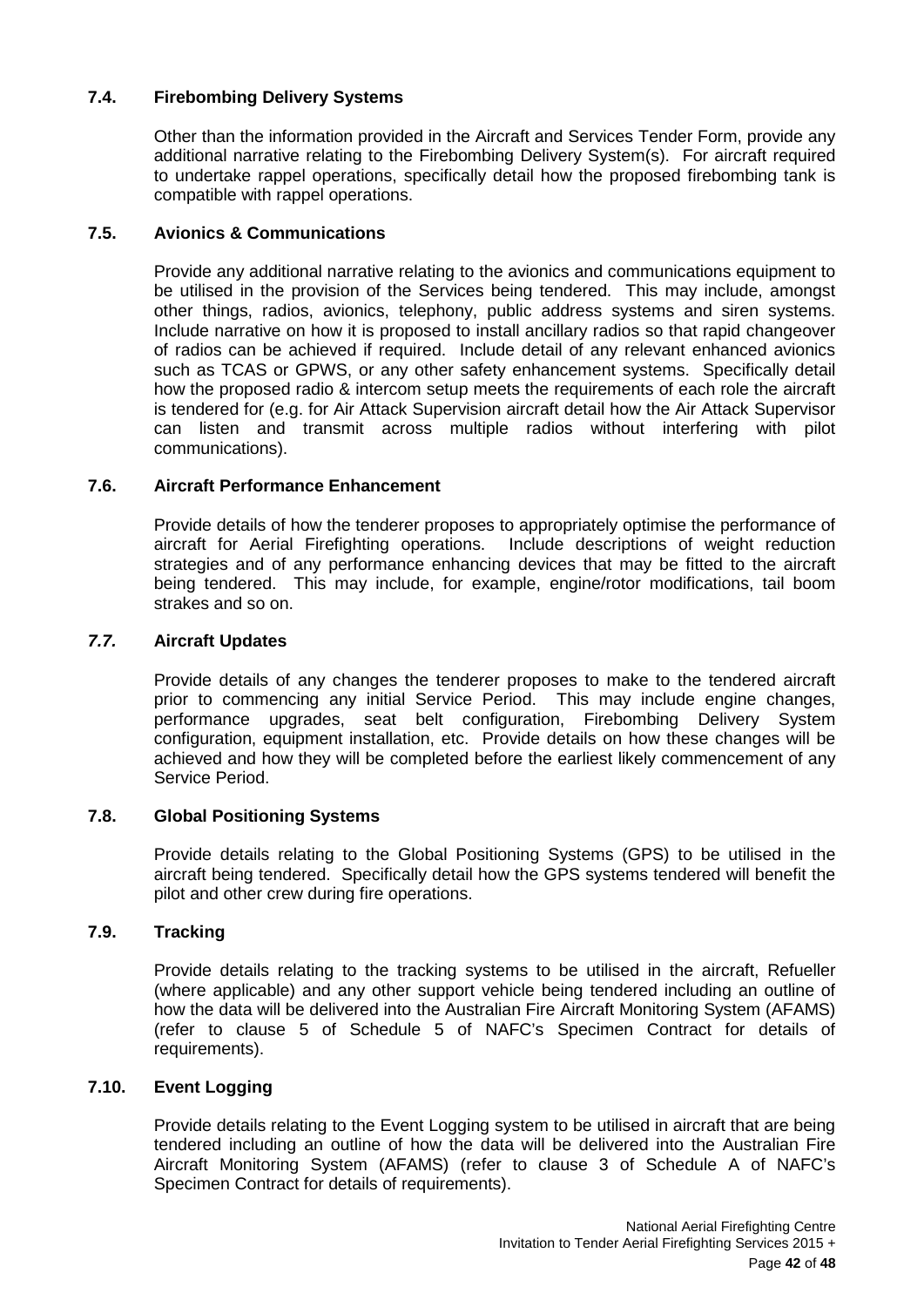# <span id="page-42-0"></span>**7.11. Aircraft Trend Monitoring Systems**

Provide the details of any automated engine and flight parameter monitoring and recording system (e.g. 'HUMS' type trend monitoring systems). Where an automated system is not used, include details on the tenderer's approach to manual trend monitoring.

*NOTE: Aircraft Trend Monitoring is distinct and different from the AFAMS tracking systems and event logging systems mentioned above.*

## <span id="page-42-1"></span>**7.12. Passenger Carriage Capability Calculations**

Where aircraft are required to carry passengers, clearly set-out the calculations used to determine the Passenger Carrying Capability (PCC) for each aircraft tendered.

#### <span id="page-42-2"></span>**7.13. Seating & Seatbelts**

Provide information relating to the seating and seatbelt type and configuration to be fitted in the aircraft being tendered. Include details of which seats have upper body restraints, 3 point, 4 point or 5 point seatbelts, and inertial-reel seatbelts. Where appropriate, insert or attach photographs or diagrams of the seating configuration.

# <span id="page-42-3"></span>**7.14. Winching**

If tendering for Services involving winching operations, provide details relating to, amongst other things:

- the make and model of the equipment;
- any approvals, certifications and other documents required to operate the equipment;
- appropriate Operations Manuals supplements (note the complete manual is not necessarily required at this stage, but include at least the Contents Pages);
- relevant check and training system; and
- maintenance levels and schedules proposed for the equipment.

Where appropriate insert or attach photographs or diagrams of the winch configuration.

# <span id="page-42-4"></span>**7.15. Rappelling**

If tendering for Services involving rappelling operations, provide details relating to, amongst other things:

- the make and model of the equipment;
- any approvals, certifications and other documents required to operate the equipment;
- appropriate Operations Manuals supplements (note the complete manual is not necessarily required at this stage, but include at least the Contents Pages);
- relevant check and training system; and
- maintenance levels and schedules proposed for the equipment.

Where appropriate insert or attach photographs or diagrams of the rappel configuration.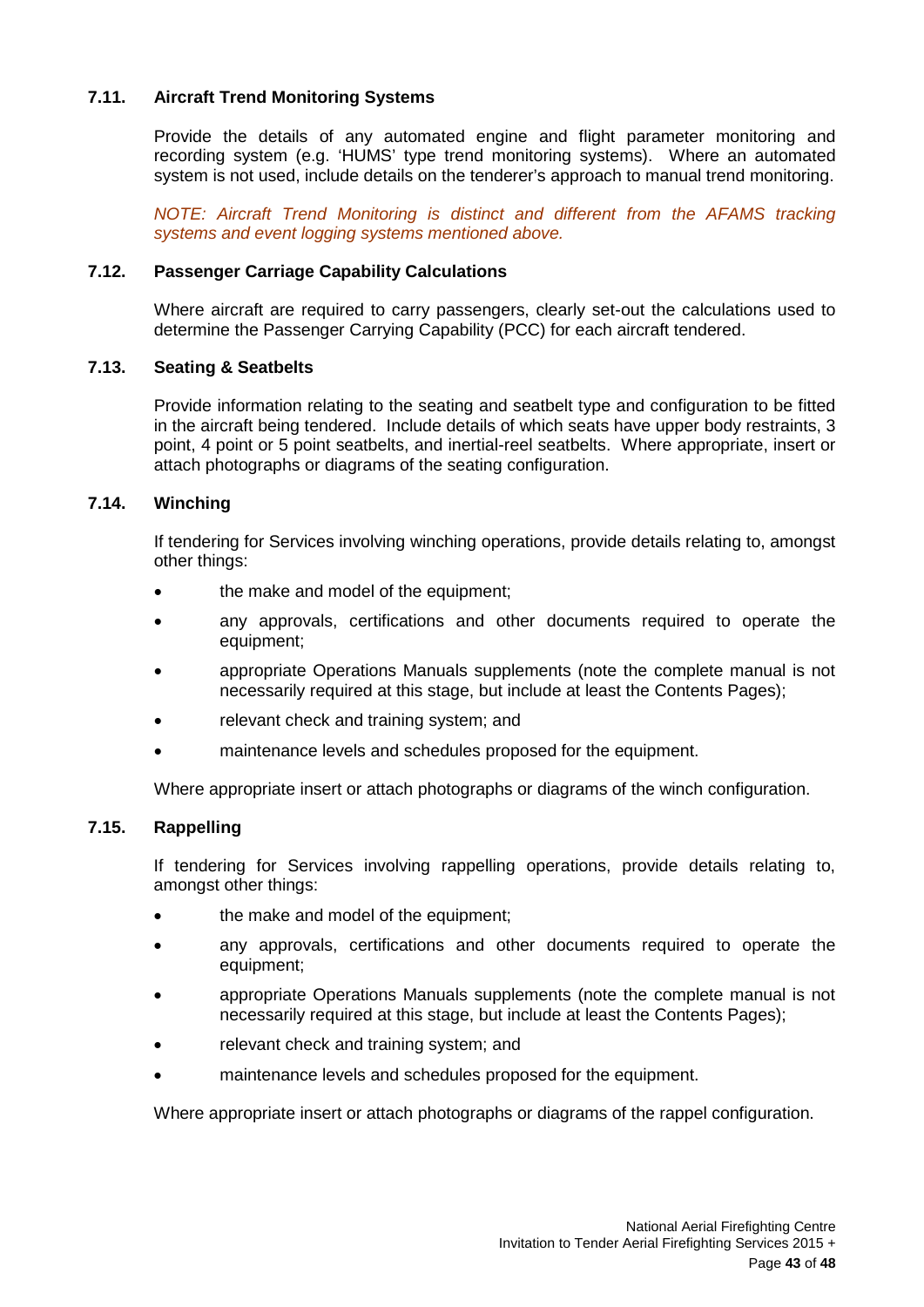# <span id="page-43-0"></span>**7.16. Hover Emplaning and Deplaning**

If tendering for any Rotary Wing Services that are able to carry passengers provide details of:

• any approvals, certifications and other documents required to operate the aircraft and equipment for hover emplaning and deplaning.

If tendering for Service RW15301 involving regular hover exit operations, provide additional details relating to, amongst other things:

- the configuration of aircraft and equipment:
- appropriate Operations Manuals supplements (note the complete manual is not necessarily required at this stage, but include at least the Contents Pages);
- relevant check and training system; and
- maintenance levels and schedules proposed for the aircraft and equipment.

Where appropriate insert or attach photographs or diagrams of the hover exit configuration.

# <span id="page-43-1"></span>**7.17. Aerial Burning Requirements**

If tendering for Type 3 Rotary Wing Services clearly state whether the aircraft can be configured to operate the Members supplied aerial incendiary and / or aerial driptorch equipment.

Provide details relating to, amongst other things:

- the required configuration of and modifications to aircraft;
- any approvals, certifications and other documents required to operate the aircraft and equipment for burning operations;
- appropriate Operations Manuals supplements (note the complete manual is not necessarily required at this stage, but include at least the Contents Pages); and
- relevant check and training system.

If proposing to supply and operate tenderer owned aerial incendiary and / or aerial driptorch equipment, clearly state whether the aircraft can also be configured to operate the Members supplied equipment.

If proposing to supply and operate tenderer owned aerial incendiary and / or aerial driptorch equipment clearly describe the proposed equipment and whether the proposed equipment is to be included in the aircraft pricing or to be made available at an additional charge. Detailed pricing is not required at this stage of the tender.

# <span id="page-43-2"></span>**7.18. Forward Looking Infrared (FLIR) - Carriage**

If tendering for Services RW15302, RW15304, RW15307 and RW15312 (FLIR operations role) provide details of how it is proposed to integrate the Member supplied Wescam MX-10 EO/IR system and associated equipment to the tendered aircraft.

Provide details relating to, amongst other things:

- the configuration of and modifications to aircraft:
- any approvals, certifications and other documents required to install and operate the equipment;

Where appropriate insert or attach photographs or diagrams of how the EO/IR system will be carried.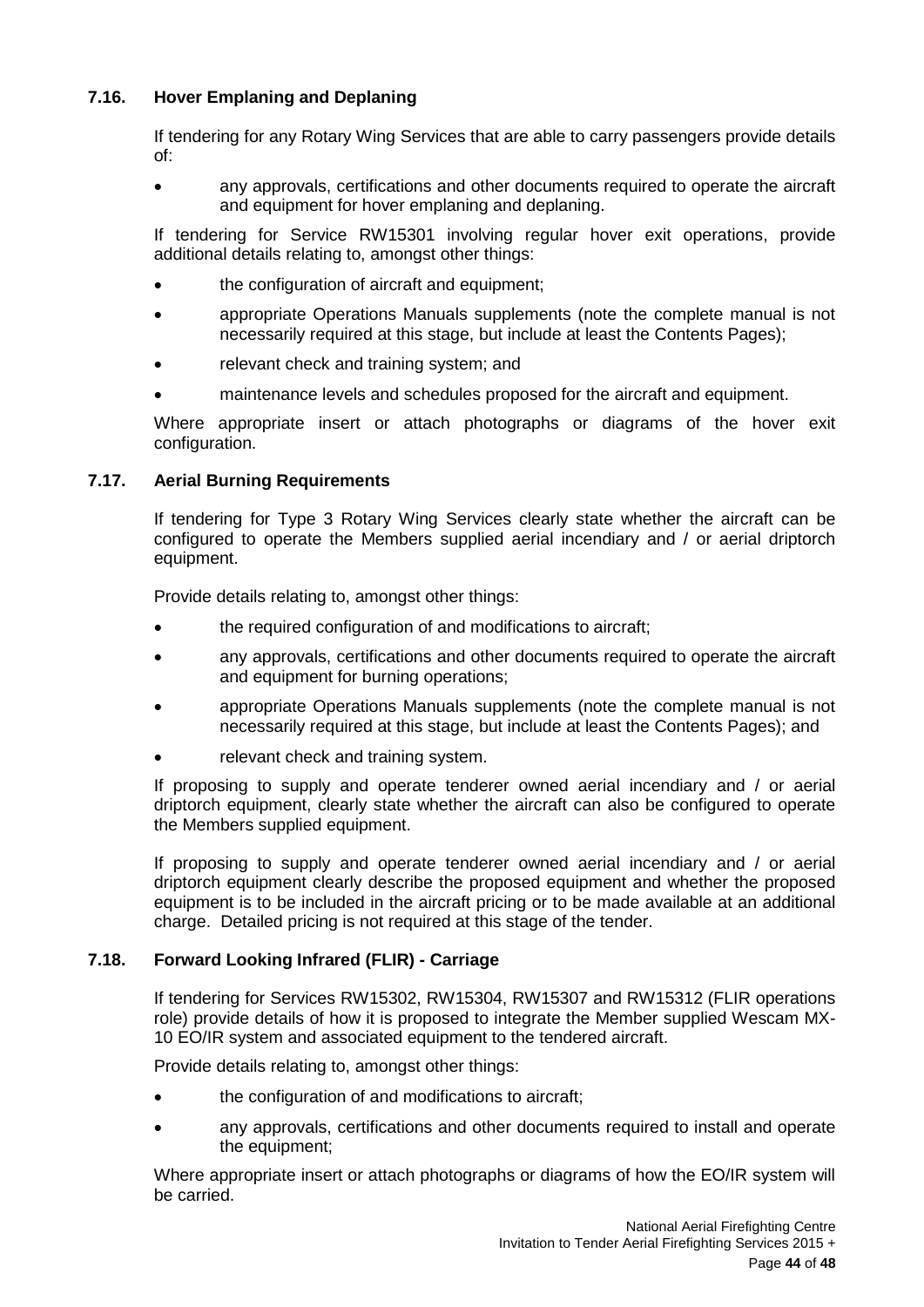# <span id="page-44-0"></span>**7.19. Forward Looking Infrared (FLIR) - Supply**

If tendering for Services RW15302, RW15304, RW15307 and RW15312 (FLIR operations role) and proposing to supply tenderer owned EO/IR imaging system, display and operator control equipment then provide comprehensive details of the equipment to be provided.

Provide details relating to, amongst other things:

- IR sensor (optimised for fire use):
- HD colour camera;
- operator display;
- geo-target location;
- laser rangefinder for increased targeting accuracy;
- built in GPS:
- mapping system interface; and
- a hand controller unit.

Clearly state whether the proposed equipment is to be included in the aircraft pricing or to be made available at an additional charge. Detailed pricing is not required at this stage of the tender.

# <span id="page-44-1"></span>**7.20. Aerial Intelligence Gathering (AIG) - Carriage**

If tendering for the Aerial Intelligence Gathering Service RW15307 and/or the optional, second AIG Service RW15302, provide comprehensive details of the AIG console and its fitment to the aircraft, other than any information provided above under the FLIR operations requirements.

Provide details relating to, amongst other things:

- Configuration of operator console; and
- Configuration of audio communications for the AIG operator.

Where appropriate insert or attach photographs or diagrams of how the EO/IR system will be carried.

# <span id="page-44-2"></span>**7.21. Aerial Intelligence Gathering (AIG) – Supply**

If tendering for the Aerial Intelligence Gathering Service RW15307 and/or the optional, second AIG Service RW15302, and proposing to supply a tenderer owned AIG system, then provide comprehensive details of the system to be provided.

Provide details relating to, amongst other things:

- the make and model of the equipment proposed;
- the configuration of the aircraft required for AIG operations;
- the proposed AIG software and data output formats; and
- the proposed data transmission system.

Clearly state whether the proposed AIG equipment is to be included in the aircraft pricing or to be made available at an additional charge. Also detail whether the proposal includes providing the AIG system's operator. Detailed pricing is not required at this stage of the tender.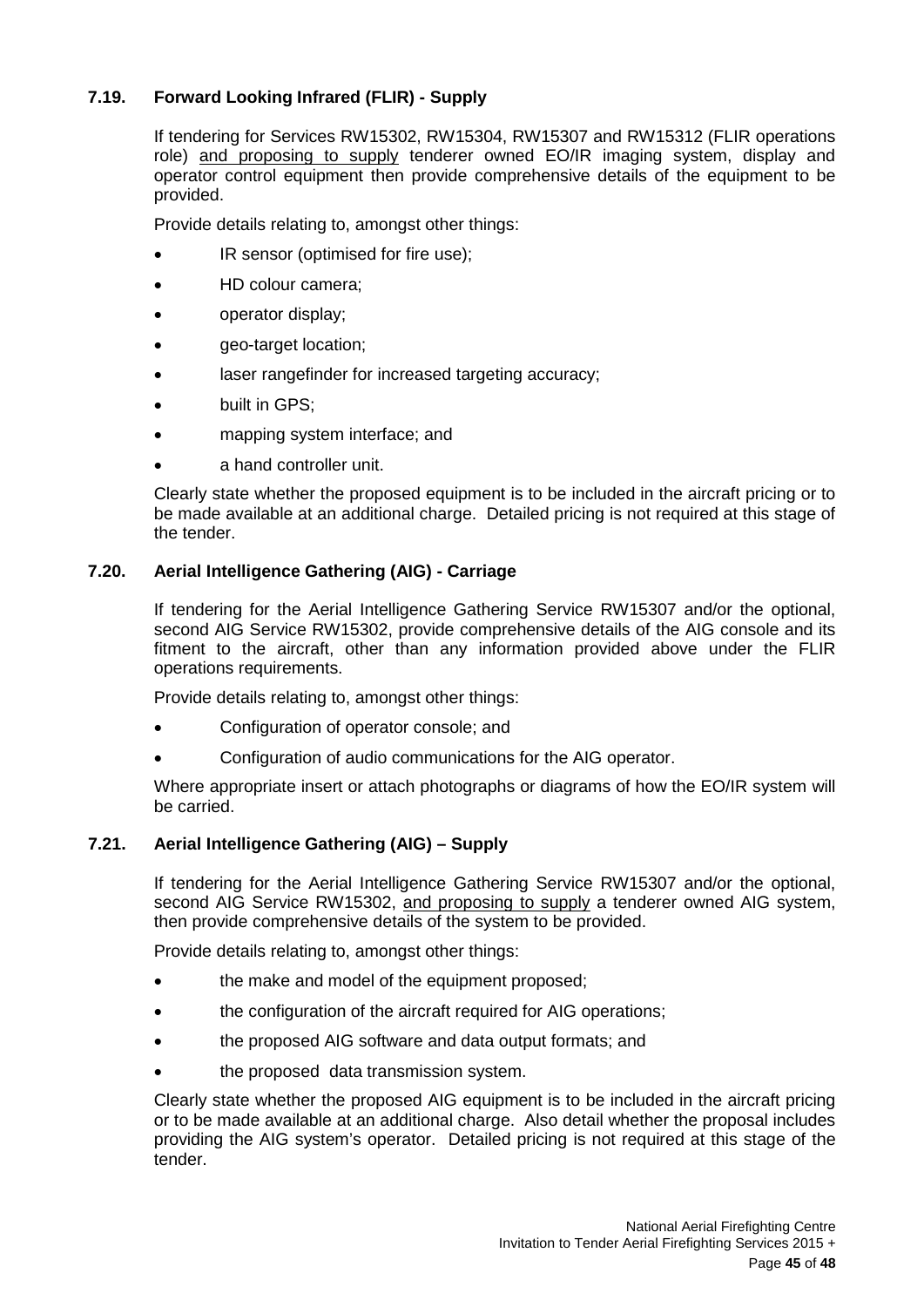# <span id="page-45-0"></span>**7.22. Night Vision Goggles (NVG)**

If tendering for Services RW15302, or RW15307 (NVG operations role) provide additional details relating to, amongst other things:

- the make and model of the equipment;
- the configuration of the aircraft for NVG operations;
- any approvals, certifications and other documents required to operate the equipment;
- appropriate Operations Manuals supplements (note the complete manual is not necessarily required at this stage, but include at least the Contents Pages);
- relevant check and training system; and
- maintenance levels and schedules proposed for the equipment.

Also provide details as to whether the tenderer intends to utilise equipment provided by the Member or equipment provided by the tenderer or a mixture of both.

Clearly state whether the proposed equipment is to be included in the aircraft pricing or to be made available at an additional charge. Detailed pricing is not required at this stage of the tender.

#### <span id="page-45-1"></span>**7.23. Nominated Operational Base (NOB)**

Provide any information (additional to that required in the Aircraft and Services Tender Form) relating to the Nominated Operational Base(s) being proposed for each Service. Where a mobile NOB is required or proposed (e.g. RW15338) please provide details of how the requirement of a mobile NOB will be achieved.

#### <span id="page-45-2"></span>**7.24. Activation Systems**

Provide details of the communications system(s), and backup system(s) that the tenderer proposes to receive notices of activation or dispatch for the Aircraft to carry out tasks.

#### <span id="page-45-3"></span>**7.25. Notice Period**

Provide any information regarding conditions relating to the tendered Notice Period(s) additional to that given in the Aircraft and Services Tender Form. Clearly describe any date ranges where the Notice Period(s) may be reduced or extended.

### <span id="page-45-4"></span>**7.26. Specific Training Period**

If making the tendered Aircraft available for a specific Training Period, provide any information regarding availability or conditions.

# *NOTES:*

- *1. Specific Training Periods are only likely to be required for a limited number of Services – most likely one or two rappel equipped aircraft.*
- *2. Please carefully read the notes to the Training Period in clause 7.1 of the Specimen Contract before answering this question.*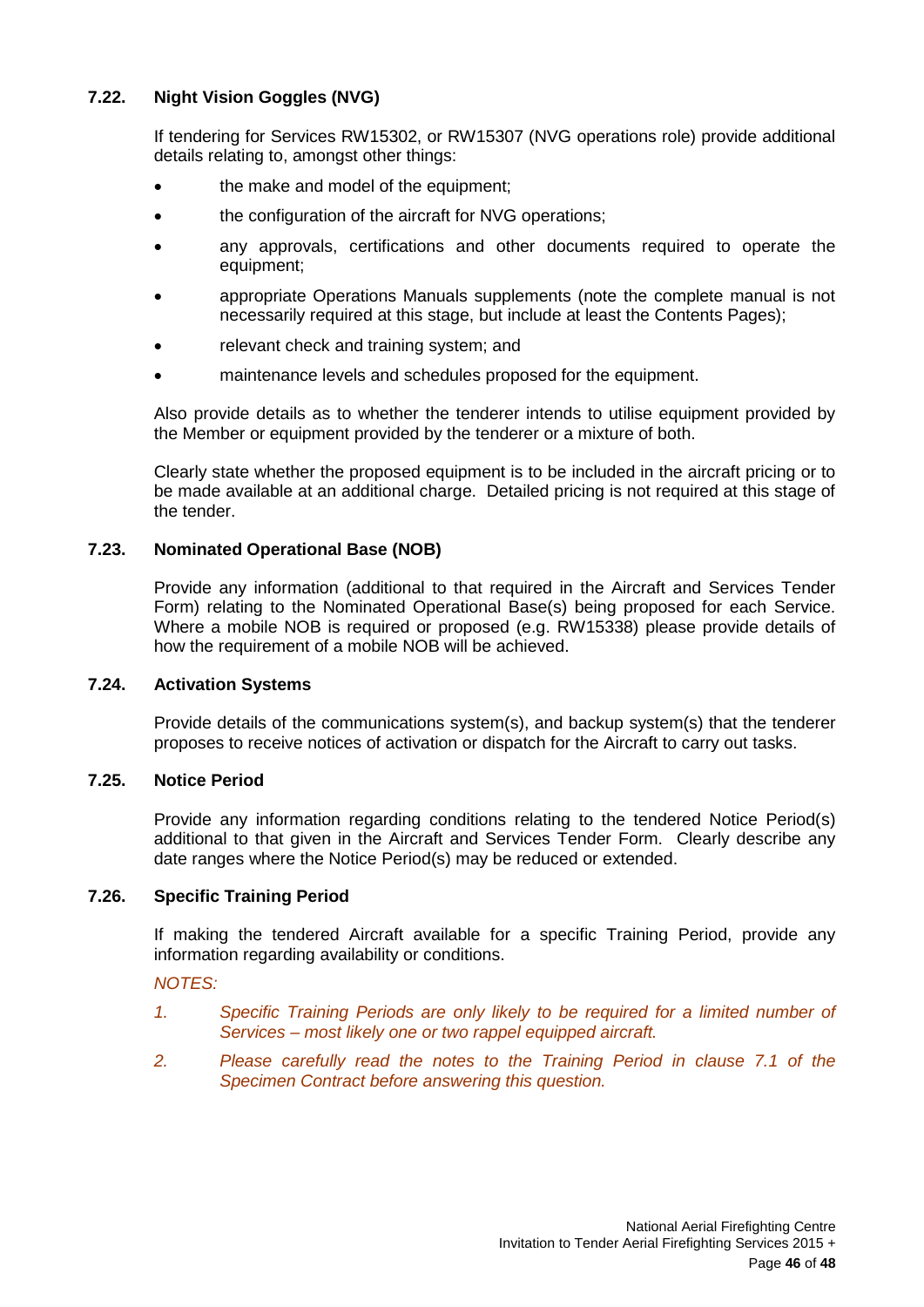# <span id="page-46-0"></span>**7.27. Partial Availability of Aircraft prior to, or following, a Service Period**

Provide information regarding the projected availability of contracted Aircraft for Partial Availability services prior to, or following the contracted Service Period (e.g for aerial incendiary and aerial driptorch operations during the Spring and Autumn "burning" seasons and for firefighting and other emergency operations as requested).

*Note: This question is particularly targeted to tenderers of all Type 3 Rotary Wing Services available to support burning operations (previously this was referred to as "Requirement 2"). However, tenderers of other aircraft may also propose to make aircraft available for other roles on a Partial Availability arrangement if it adds value to their proposal.*

# <span id="page-46-1"></span>**7.28. Availability of Aircraft Outside of Service Period**

Provide general information regarding the projected availability of contracted Aircraft outside the likely Service Period(s) (e.g. for Aerial Firefighting during "shoulder" seasons, for other emergency operations and activities such as flood or storm relief, or for routine training and familiarisation exercises and other emergency events throughout the year).

#### <span id="page-46-2"></span>**7.29. Fuelling Facilities / Refueller**

Provide details relating to the fuelling facilities to support the Wet-A and/or Wet-B Hire Services being tendered. This may include details of fuel capacity at the NOB, refuelling arrangements (e.g. bowser / fuel-pod etc.), hours of operations, refuelling vehicles, etc.

If proposing any additional fuelling capability or capability in excess of what is requested, provide comprehensive details of your proposal. Include details of any vehicles proposed as part of a mobile solution, etc.

## <span id="page-46-3"></span>**7.30. Aircraft Fuel Capacity**

Clearly set-out the calculations used to determine the aircraft fuel capacities and loads provided in the Aircraft and Services Tender Form. Include any details of alternative aircraft configurations that may increase or reduce fuel or load carrying capacity e.g. auxiliary fuel tanks.

# <span id="page-46-4"></span>**7.31. Support Vehicles**

If tendering any support vehicles other than Refuellers as part of the tender, provide details relating to the support vehicles. Please indicate if any support vehicles proposed are to be included in the proposal with an Aircraft or separately priced. Do not submit any pricing in this stage of the tender.

#### <span id="page-46-5"></span>**7.32. Additional Capabilities - General**

Provide information on any additional capabilities offered by the tenderer's organisation. This may include, amongst other things, imaging equipment, automated mapping systems, data communication systems night vision or synthetic vision capabilities and additional fuelling equipment.

#### <span id="page-46-6"></span>**7.33. Additional Capabilities – NVFR and IFR**

Provide information on any optional capability offered by the tenderer to be able to operate the aircraft under the Night Visual Flight Rules or Instrument Flight Rules.

#### <span id="page-46-7"></span>**7.34. Aircraft Type Calculations**

Clearly set-out the calculations used to determine the aircraft Type(s) being tendered.